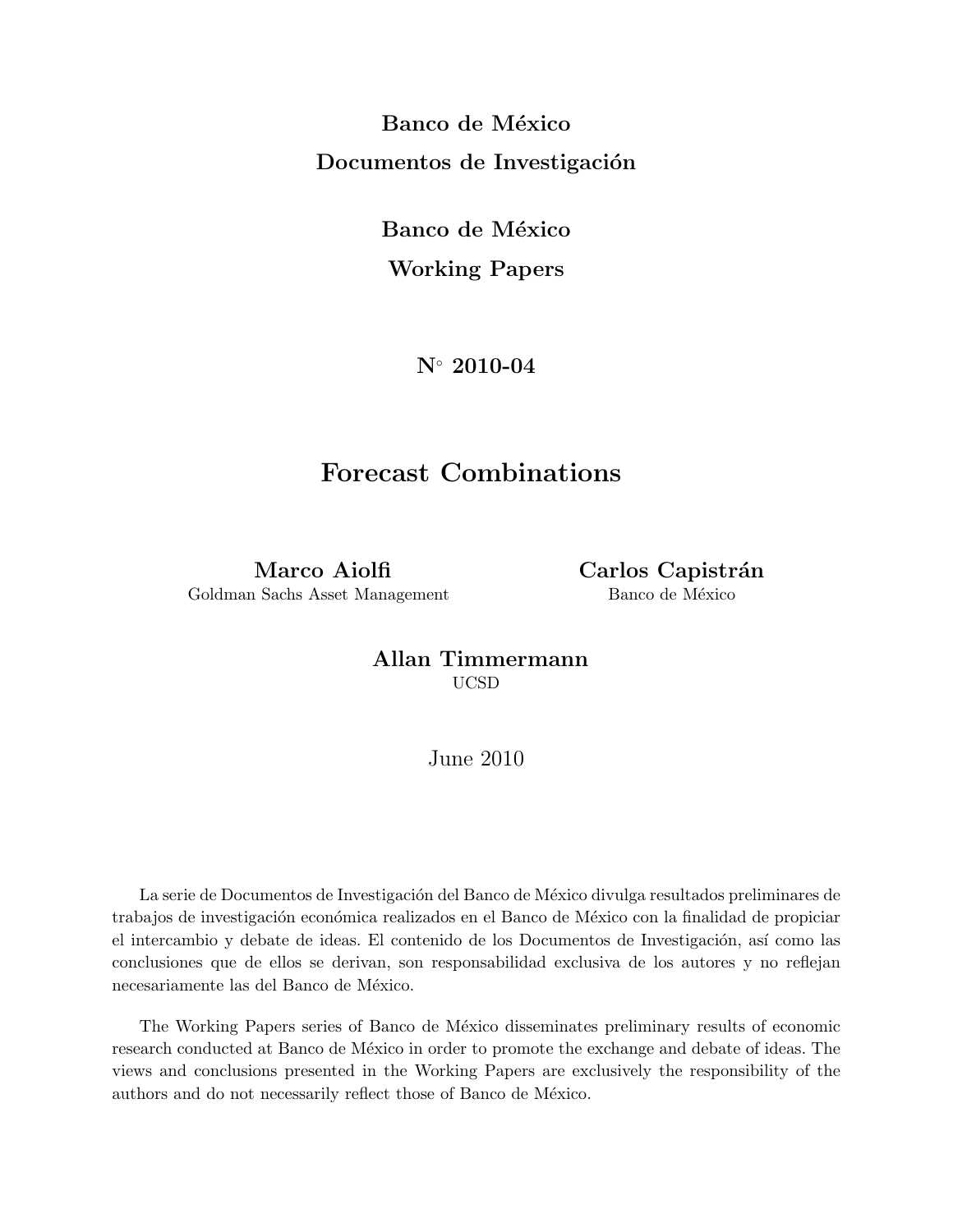Documento de Investigación Working Paper 2010-04 2010-04

# Forecast Combinations\*

Marco Aiolfi<sup>†</sup> Carlos Capistrán<sup>‡</sup> Goldman Sachs Asset Management Banco de México

### Allan Timmermann§ UCSD

Abstract: We consider combinations of subjective survey forecasts and model-based forecasts from linear and non-linear univariate specifications as well as multivariate factoraugmented models. Empirical results suggest that a simple equal-weighted average of survey forecasts outperform the best model-based forecasts for a majority of macroeconomic variables and forecast horizons. Additional improvements can in some cases be gained by using a simple equal-weighted average of survey and model-based forecasts. We also provide an analysis of the importance of model instability for explaining gains from forecast combination. Analytical and simulation results uncover break scenarios where forecast combinations outperform the best individual forecasting model.

Keywords: Factor Based Forecasts; Non-linear Forecasts; Structural Breaks; Survey Forecasts; Univariate Forecasts.

JEL Classification: C53; E.

**Resumen**: Consideramos combinaciones de pronósticos subjetivos que provienen de encuestas y pronósticos basados en modelos univariados lineales y no-lineales, así como modelos multivariados aumentados con factores. Los resultados emp´ıricos sugieren que un promedio simple de los pronósticos de encuestas tiene un mejor desempeño que el mejor pronóstico basado en modelos para la mayoría de las variables macroeconómicas y horizontes de pron´ostico analizados. Mejoras adicionales pueden obtenerse en algunos casos usando un promedio simple de pronósticos de encuestas y pronósticos basados en modelos. También se analiza la importancia de la inestabilidad de los modelos para explicar las ganancias de combinar pronósticos. Resultados analíticos y simulaciones muestran escenarios con cambios estructurales donde las combinaciones de pronósticos tienen un mejor desempeño que los mejores modelos de pronóstico individual.

Palabras Clave: Pronósticos Basados en Factores; Pronósticos No-lineales; Cambios Estructurales; Pronósticos de Encuestas; Pronósticos Univariados.

<sup>\*</sup>Prepared for the Oxford Handbook of Economic Forecasting. We thank Mike Clements and an anonymous referee for helpful and constructive comments. Christian Constandse and Gabriel López-Moctezuma provided excellent research assistance. Timmermann acknowledges support from CREATES, funded by the Danish National Research Foundation. The opinions in this paper are those of the authors and do not necessarily reflect the point of view of Banco de México.

<sup>†</sup> Goldman Sachs Asset Management. Email: Marco.Aiolfi@gs.com

<sup>&</sup>lt;sup> $\ddagger$ </sup> Dirección General de Investigación Económica. Email: ccapistran@banxico.org.mx

<sup>§</sup> Department of Economics and Rady School of Management. Email: agtimmermann@ucsd.edu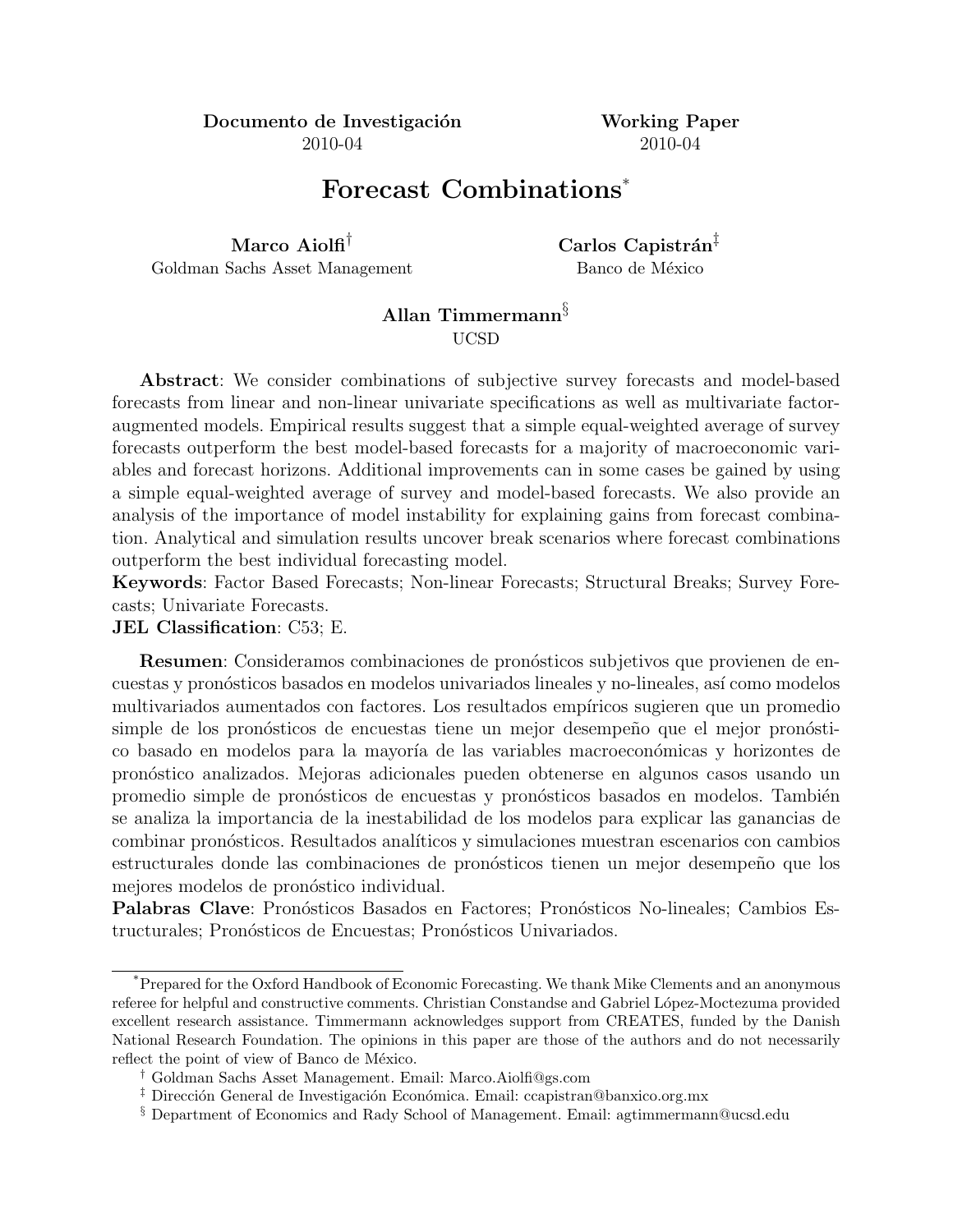### 1 Introduction

Since the seminal work of Bates and Granger (1969), forecast combinations have come to be viewed as a simple and effective way to improve and robustify the forecasting performance over that offered by individual models. As a result, forecast combinations are now in widespread use in central banks, among private sector forecasters and in academic studies. Challenges still remain, however, to our understanding of what types of forecasts benefit most from combination, which combination schemes are optimal in a given forecast situation and when to expect the greatest advantage from forecast combination.

This article studies two issues in forecast combination. First, we consider ways to combine forecasts from surveys and time-series models. Second, we consider the possibility, advanced by Hendry and Clements (2004), that model instability can help explain the gains in forecasting performance resulting from combination. These two issues may in fact be closely related since survey participants can sometimes rapidly adjust their forecasts to shifts in the underlying data generating process. In contrast, constant parameter models will typically take longer to adjust to a change in the data generating process. Conversely, in a stable environment time-series models may more efficiently summarize all available information than survey forecasts do. Survey forecasts may therefore serve as a hedge against breaks in the underlying data generating process when combined with time-series forecasts. Whether forecasts from time-series models, survey forecasts or some combination of the two performs best will depend on the degree of model instability, i.e., the frequency and magnitude of model and parameter changes, as well as the ability of survey participants to adapt their forecasts to such changes. Ultimately, which type of forecasting method works best is an empirical issue.

Forecast combinations require deciding both which forecasts to include and how to weight them. This is usually treated as a two-step process in which relatively little attention is paid to the first step (design of the model universe) compared with the second step (assigning weights to the included models). To the extent that the Örst step acquires much attention, this is often restricted to "trimming", i.e., excluding the models with the worst forecasting performance (Granger and Jeon (2004)). However, often little explicit thought goes into designing the universe of forecasts used in the combination in the first place. Even so, conclusions about the performance of forecast combinations necessarily have limited validity without posing them in the context of the universe of models being combined. For example, the common Önding that an equal-weighted forecast is surprisingly difficult to beat-commonly known as the forecast combination "puzzle"-will cease to hold if a large number of poor forecasts dominates the universe of models being combined.

A particularly interesting aspect of the design of the universe of forecasts is whether including both subjective survey forecasts and forecasts from time-series models helps improve forecasting performance. Existing work on forecast combinations most often focuses on either combining forecasts from time-series models or combining subjective forecasts from sources such as the Survey of Professional Forecasters.<sup>1</sup> However, it is clearly of interest to see if combining these two types

<sup>&</sup>lt;sup>1</sup>Although see Clements and Harvey (2010) for an application to subjective and model-based probability forecasts.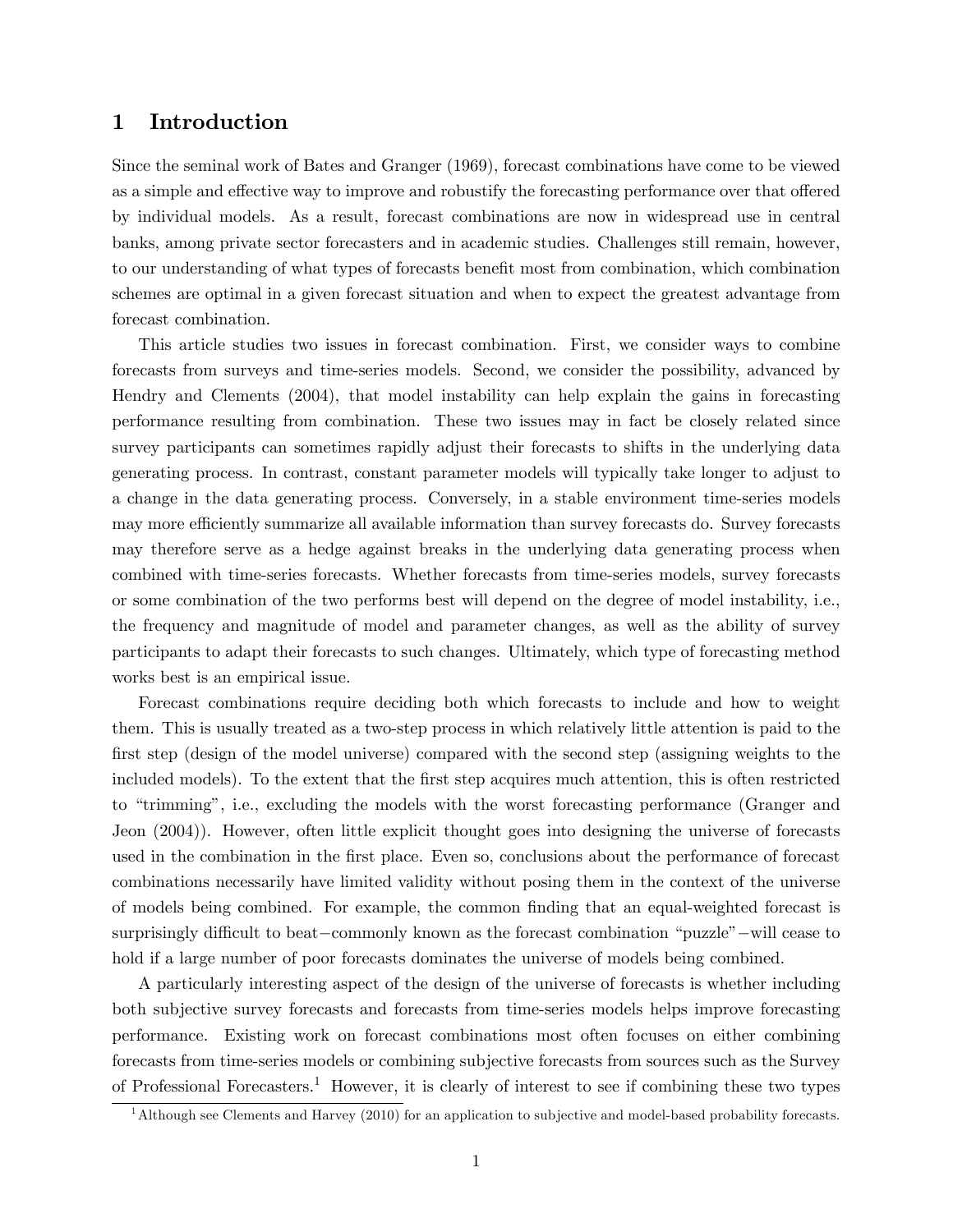of forecasts leads to additional gains or whether one approach dominates the other. Forecasts from time-series models—whether linear or non-linear—are often closely correlated, but survey forecasts and time-series forecasts may be less so, opening the possibility of gains from combining these two types of forecasts. In particular, subjective forecasts can incorporate forward-looking information in a way that time-series forecasts cannot, e.g., as a result of a pre-announced or expected change in public policy. Conversely, there are issues related to the weighting of individual survey forecasts and changes in the composition of survey data due to entry and exit of survey participants (Engelberg et al.  $(2009)$  and Capistrán and Timmermann  $(2009)$  that may put survey forecasts at a disadvantage.

To consider whether survey forecasts and model-based forecasts should be combined, we explore empirically how standard combination schemes applied to different classes of forecasting models and different types of forecasts (model-based versus survey forecasts) perform as the universe of forecasting models is varied.<sup>2</sup> We also study bias-adjustment of forecasts which take the form of regressions that augment the forecasts of interest, e.g., survey forecasts, with information such as current and past values of the predicted variable as well as common factors. In an empirical analysis that considers 14 U.S. macroeconomic variables, four horizons and a 17-year forecast evaluation sample, we find that the simple equal-weighted average of survey forecasts dominates the best forecast from any of the time-series models in around two-thirds of all cases. We also find that, for the most part, equal-weighted combinations of forecasts from time-series models and survey forecasts lead to improvements over using the time-series models alone but fail to systematically improve on using only the survey forecasts.

Turning to the second issue, instability of individual forecasting models offer an empirically plausible explanation for the good performance of forecast combinations. There is mounting evidence that the parameters of autoregressive models fitted to many economic time series change over time. For example, Stock and Watson (1996) undertake a systematic study of a wide variety of economic time series and find that the majority of these are subject to change. Diebold and Pauly (1987), Clements and Hendry (1998, 1999, 2006), Pesaran and Timmermann (2005) and Timmermann (2006) view model instability as an important determinant of forecasting performance and a potential reason for combining models. Little is known about how different forms of model instability affect forecast combinations, however. Thus, it is important to investigate the influence of this particular form of model misspecification on forecasting performance and its ability to explain the superior performance of simple combination schemes.

To address this issue, we evaluate the determinants of the performance of different forecast combination schemes in the presence of occasional shifts to the parameters of the data generating

Elliott and Timmermann (2005) also propose a time-varying combination scheme in which the weights on survey forecasts and time-series (ARIMA) forecasts are allowed to follow a regime-switching process driven by a first-order Markov chain. They find evidence of significant time-variations in the optimal combination weights, suggesting that neither the time-series forecasts, nor the survey forecasts encompass the other group at all points in time.

<sup>2</sup>Under squared error loss, the value of an additional forecast can be measured through its correlation with the forecast error from the existing forecasts and so the additional forecast should only be assigned a non-zero weight in the combination provided that it explains some of the errors from forecasts that are already included. This is related to the notion of forecast encompassing (Chong and Hendry (1986)).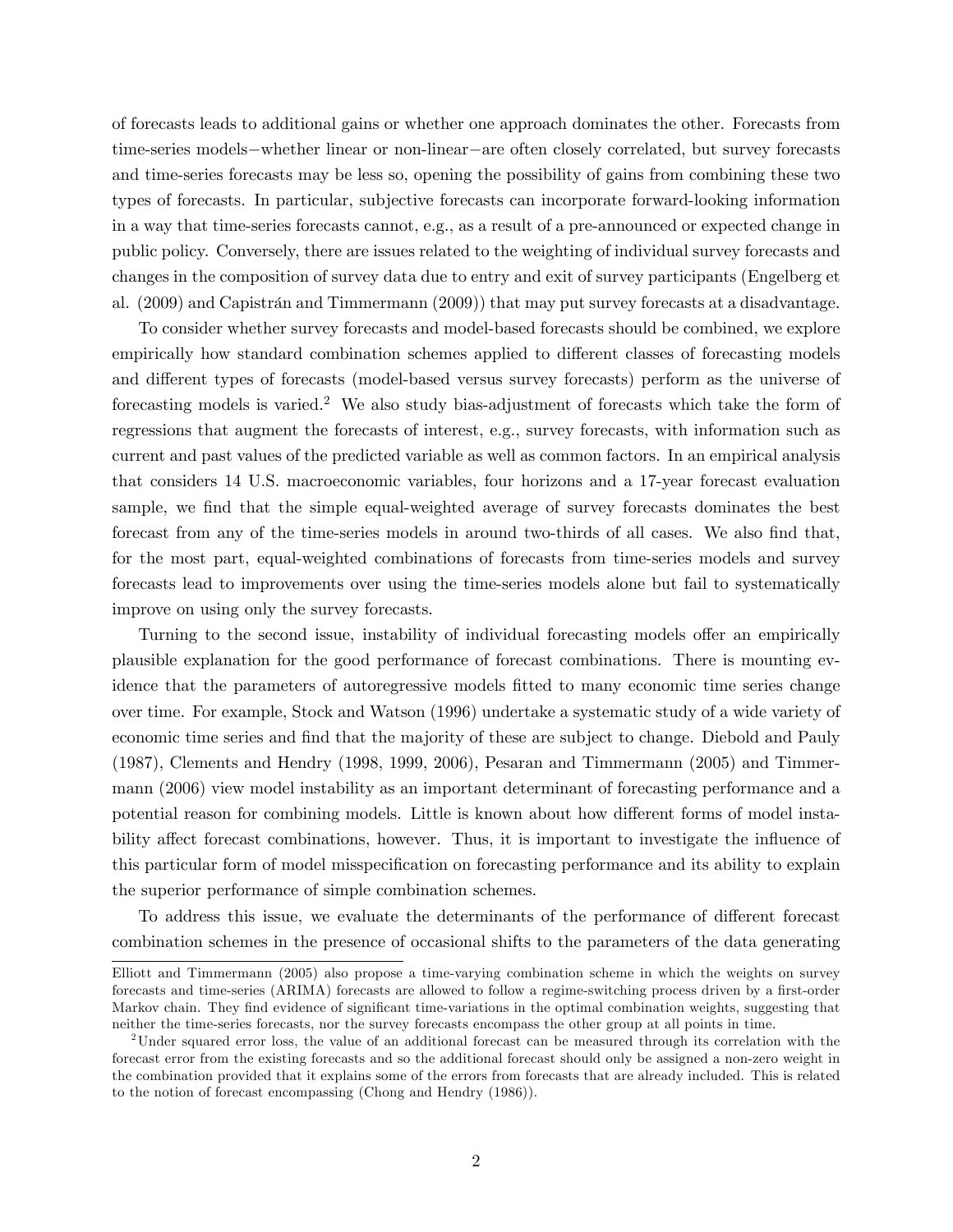process. In the context of a simple factor model with stochastic breaks we derive analytical results that reveal the determinants of whether forecast combinations can be expected to outperform forecasts from the best model. Our results show that the relative factor variance, as well as the frequency and size of breaks play a role in determining the performance of forecast combinations.

Finally, we use simulations from dynamic factor models estimated on a range of US macroeconomic time series to investigate the extent to which factor models with and without breaks are able to match empirical findings on the performance of standard forecast combination schemes. We consider three separate scenarios reflecting breaks in the factor loadings, breaks in the dynamics of the underlying factors and breaks in the covariance matrix of the factors. Our results suggest that stable factor models without breaks are unable to match the performance of the forecast combination schemes, whereas breaks in the factor model-particularly if they occur in the factor loadings or in the factor dynamics-bring the results modestly closer to what is observed in the data. This suggests that parameter instability in dynamic factor models offer a partial explanation for why simple combinations outperform the best individual forecasting models.

The outline of the chapter is as follows. Section 2 discusses the design of the universe of forecasting models used in combining forecasts from time-series models and subjective survey forecasts. Section 3 undertakes an empirical analysis using forecasts from univariate and multivariate linear models, non-linear models and survey forecasts. Section 4 provides analytical results that shed light on the performance of forecast combinations under model instability, while Section 5 presents empirical results on forecast combinations under breaks. Section 6 concludes.

## 2 Combinations of Survey and Time-series Forecasts

Users of modern forecasting techniques in economics and finance are faced with an abundance of predictor variables and a plethora of methods for generating forecasts. An important issue is therefore, first, how to summarize and implement such information and, second, whether to adopt a forecasting strategy that seeks out a single best forecasting method or, alternatively, attempt to combine forecasts generated by different models.

As always, we have to consider whether to pool forecasts or pool information. For some types of forecasts, e.g., survey forecasts, we can only pool the forecasts since we do not have access to the individual forecasters' information set. In contrast, when it comes to combining forecasts from surveys with information used by an econometric forecasting model, we have the option of either combining the forecasts or augmenting the survey forecast with information underlying the econometric model, and we will consider both strategies.

Combinations of survey and time-series forecasts are particularly interesting because they represent fundamentally different approaches to forecasting. Surveys reflect individual forecasters' subjective judgement and may be able to adjust rapidly to changes in the data generating process to the extent that these can be monitored or even predicted by survey participants. Conversely, forecasts from time-series models can efficiently incorporate past regularities in the data, but may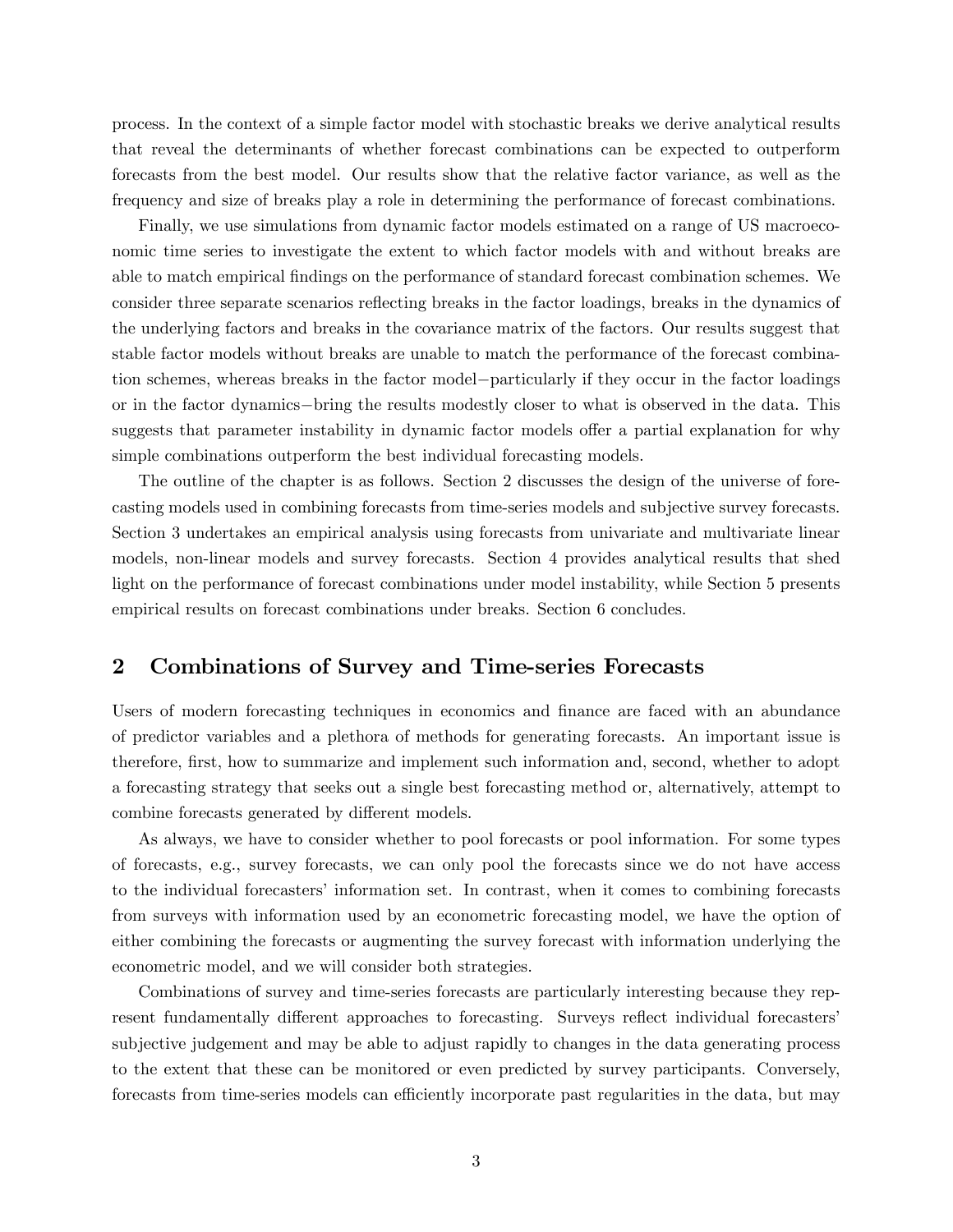take longer to adapt to changes in the data generating process.

To explore the performance of combinations of these types of forecasts, we consider a broad set of specifications which includes a variety of time-series models-univariate, multivariate, linear and non-linear—in addition to survey forecasts. First we describe the design of the experiments.

Suppose that we are interested in forecasting a generic variable of interest, y, multiple periods ahead. Let t be the time of the forecast, let  $h \geq 1$  be the forecast horizon, so the object is to predict  $y_{t+h}$  given information known at time t. Finally, let  $\hat{y}_{j,t+h|t}$  be the jth forecast which could be either a survey forecast or a forecast from a time-series model.

For combinations of forecasts we shall focus on equal-weighted combinations,  $\hat{y}_{t+h|t}^{ew}$ , of the type

$$
\hat{y}_{t+h|t}^{ew} = N^{-1} \sum_{j=1}^{N} \hat{y}_{j,t+h|t},\tag{1}
$$

where  $N$  is the number of forecasts being combined. We focus on equal-weighted combinations because our sample is quite short and so estimating forecast combination weights is unlikely to lead to any improvements in forecasting performance (Smith and Wallis (2009)).

Turning to the second approach, i.e. extending survey forecasts with information used by the time-series models, we base forecasts on least squares estimates from a simple regression that includes information from subjective survey forecasts,  $\bar{y}_{t+h|t}$ , current and past values of the variable of interest,  $\{y_{t-l}\}_{l=0}^L$  and economic factors,  $\{\hat{f}_{k,t}\}_{k=1}^K$ :

$$
y_{t+h} = \alpha + \beta \bar{y}_{t+h|t} + \sum_{l=0}^{L} \lambda_l y_{t-l} + \sum_{k=1}^{K} \theta_k \hat{f}_{k,t} + \varepsilon_{t+h}.
$$
 (2)

Here  $\{\hat{f}_{k,t}\}_{k=1}^K$  comprise the first K principal components of a larger set of multivariate information,  $X_t$ , estimated recursively, i.e. using information only available at time t. The lag length,  $L$ , and the number of principal components,  $K$ , are selected by using the Schwartz information criterion (SIC). The h-step ahead 'consensus' survey forecast,  $\bar{y}_{t+h|t}$ , is given by:

$$
\bar{y}_{t+h|t} = \begin{cases}\n\frac{1}{N} \sum_{i=1}^{N} y_{i,t+h|t} & \text{equal-weighted forecast} \\
\sum_{i=1}^{N} \left[ y_{i,t+h|t} MSE_{i,t|t-h}^{-1} / \sum_{i=1}^{N} MSE_{i,t|t-h}^{-1} \right] & \text{inverse MSFE-weights} \\
\sum_{i=1}^{N} \left[ y_{i,t+h|t} \exp(SIC_{i,t|t-h}) / \sum_{i=1}^{N} \exp(SIC_{i,t|t-h}) \right] & \text{SIC weights.}\n\end{cases}\n\tag{3}
$$

Here  $MSFE_{i,t|t-h}$  is the mean squared forecast error of forecaster i at time t assuming an h-period forecast horizon, while  $SIC_{i,tlt-h}$  is the value of the Schwarz information criterion for forecaster i at time t, again assuming an  $h$ -period horizon. In both cases we base calculations on a common overlapping sample so that  $MSFE_{i,t|t-h}$  and  $SIC_{i,t|t-h}$  are comparable across forecasters. The SIC weights can be viewed as approximate Bayesian Model Averaging weights (Garratt et al. (2009)).

Little is known about how forecasts generated by different classes of econometric models, e.g., univariate linear, multivariate linear, locally and globally approximating non-linear models, com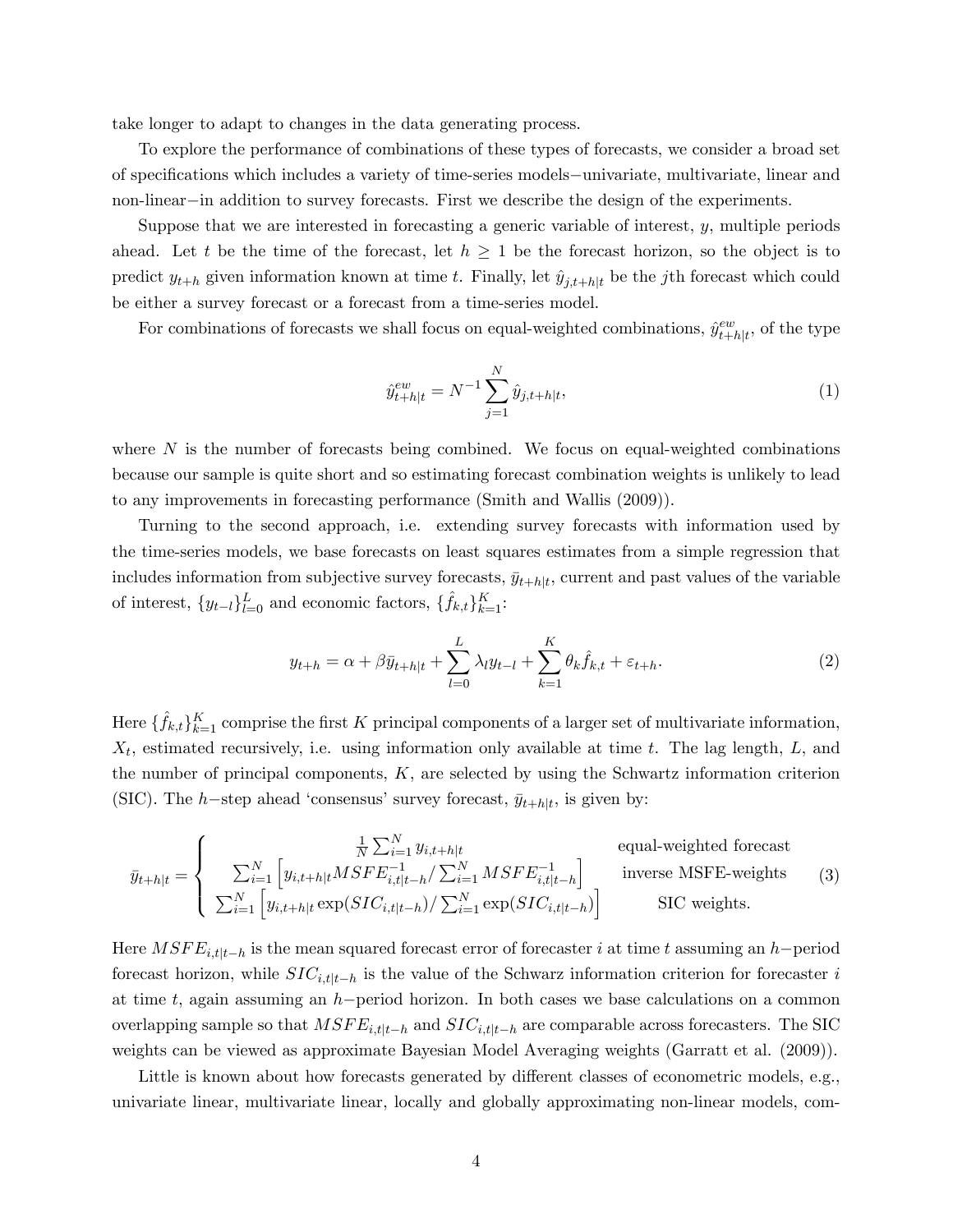plement or substitute for one another in a particular forecasting experiment. To explore this point, we further consider combinations based on forecasts from two non-linear univariate models:

$$
y_{t+h} = \alpha + \beta \hat{y}_{t+h|t}^{nl} + \sum_{l=0}^{L} \lambda_l y_{t-l} + \sum_{k=1}^{K} \theta_k \hat{f}_{k,t} + \varepsilon_{t+h},
$$
\n(4)

Again the non-linear univariate forecasts,  $\hat{y}_{t+h|t}^{nl}$ , are estimated recursively so that no use is made of information dated after period-t, for purposes of forecasting for period  $t + h$ . Following Swanson and White (1997) and Terasvirta (2006), we consider two types of non-linear univariate forecasts, a logistic smooth transition autoregressive (LSTAR) model and a neural network (NNET). The LSTAR model is

$$
y_{t+h} = \left(\alpha_1 + \sum_{l_1=0}^{L_1} \lambda_{1,l_1} y_{t-l_1}\right) + d_t \left(\alpha_2 + \sum_{l_2=0}^{L_2} \lambda_{2,l_2} y_{t-l_2}\right) + \varepsilon_{t+h},\tag{5}
$$

with  $d_t = 1/(1 + \exp(\gamma y_{t-1} - c))$ .  $L_1$  and  $L_2$  are chosen using the SIC. A linear regression is used to estimate the  $\alpha$ 's and  $\lambda$ 's and then  $\gamma$  and c are estimated by minimizing the sum of squared residuals, repeating until convergence. The NNET is a single-layer feedforward model with J hidden units:

$$
y_{t+h} = \beta_0 + \sum_{j=1}^{J} \beta_j g\left(\gamma_{0j} + \sum_{l=0}^{L} \gamma_{l,j} y_{t-l}\right) + \varepsilon_{t+h},\tag{6}
$$

where J and L are selected using the SIC, and  $q$  is the logistic function. Notice that in each case we consider direct forecasting models, i.e., period-t forecasts of  $y_{t+h}$  based on information known at time t. Another approach would be to iterate on a one-period forecasting model, but we do not consider this approach here.

An alternative interpretation of the "information pooling regressions"  $(2)$  and  $(4)$  is that they are bias-adjustment equations for the survey and non-linear forecasts, respectively. By regressing the actual value on the forecast as well as an intercept, current and past values of the variable of interest and economic factors, we orthogonalize the forecast error with respect to this additional information.

Note that the various approaches differ in terms of how many parameters they require estimating. This is an important issue. Elaborate combination schemes that require estimating multiple parameters have often been found to underperform the equal-weighted combination scheme (Clemen  $(1989)$ , Stock and Watson  $(2001)$ ). This finding reflects a bias-variance trade-off: equal-weighted combinations can be expected to be more biased but also may have a lower estimation error than data-driven weighting schemes which makes up for the bias (Granger and Ramanathan (1984), Smith and Wallis (2009)). The ability to efficiently explore this bias-variance trade-off depends on how many forecasts are included. To keep the aggregation scheme limited, "blocking" forecasts is a simple procedure, i.e. forecasts from linear models is one block, forecasts from non-linear models another block, factor-based forecasts a separate block and survey forecasts form yet another block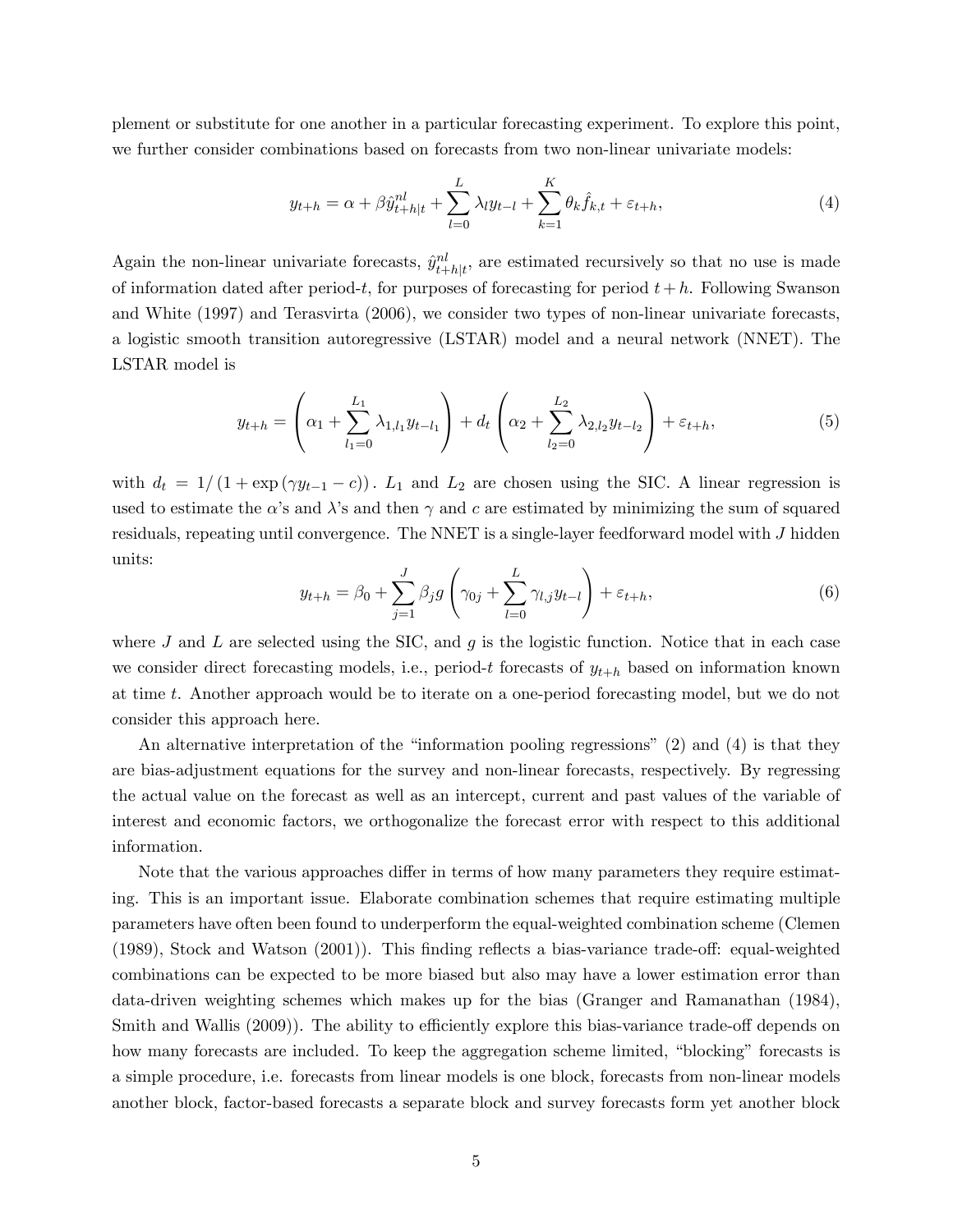(Aiolfi and Timmermann  $(2006)$ ).<sup>3</sup>

We consider the following restricted universes of models:

- 1. Individual time-series models (univariate (AR), multivariate factor-based (AR\_FAC), LSTAR and NNET);
- 2. Combinations of linear and non-linear time-series models;
- 3. Subjective (survey) forecasts only;
- 4. Combinations of survey forecasts and forecasts from time-series models.

### 3 Empirical Application

This section provides an empirical analysis of how the universe of models being combined as well as the chosen combination or bias-adjustment method affects the performance of various combination schemes relative to the individual forecasting models.

### 3.1 Data

To illustrate the empirical performance of the estimation and forecast combination methods, we study 14 variables that are covered by the Survey of Professional Forecasters (SPF) and have data from 1981Q3 through 2006Q4. The variables include the Real Gross Domestic Product (RGDP), the Unemployment Rate (UNEMP), the GDP Implicit Price Deáator (PGDP) and the Consumer Price Index (CPI). A brief description of these variables is provided in Table 1 (and in Table 2 of Capistrán and Timmermann  $(2009)$ ). Actual values (i.e., the values that we forecast) are taken from the Federal Reserve Bank of Philadelphiaís real-time database. Following Corradi, Fernandez and Swanson (2009) we use first release data.

Data on the subjective forecasts are taken from the SPF and contain one- through four-quarterahead forecasts. The data used to calculate common factors come from Stock and Watson (2009). This data set consists of 144 quarterly time series for the United States, spanning the sample 1959:Q1-2006Q4. The series are transformed as needed to eliminate trends by taking Örst or second differences, in many cases after taking logarithms. The variables, sources and transformations can be found in the appendix to Stock and Watson (2009).

#### 3.2 Forecasting Performance of Individual models and surveys

Columns one through four of Table 2 report the forecasting performance of individual time-series models. In each case we use real time data to estimate the model parameters. This provides a

<sup>3</sup>This option may not be open if survey information is being combined since the underlying models and information sets are typically unknown. Survey forecasts will, in any case, also be affected by forecasters' subjective adjustments and priors and so it is not clear how to construct a 'meta model' that encompasses information contained in the individual forecasts.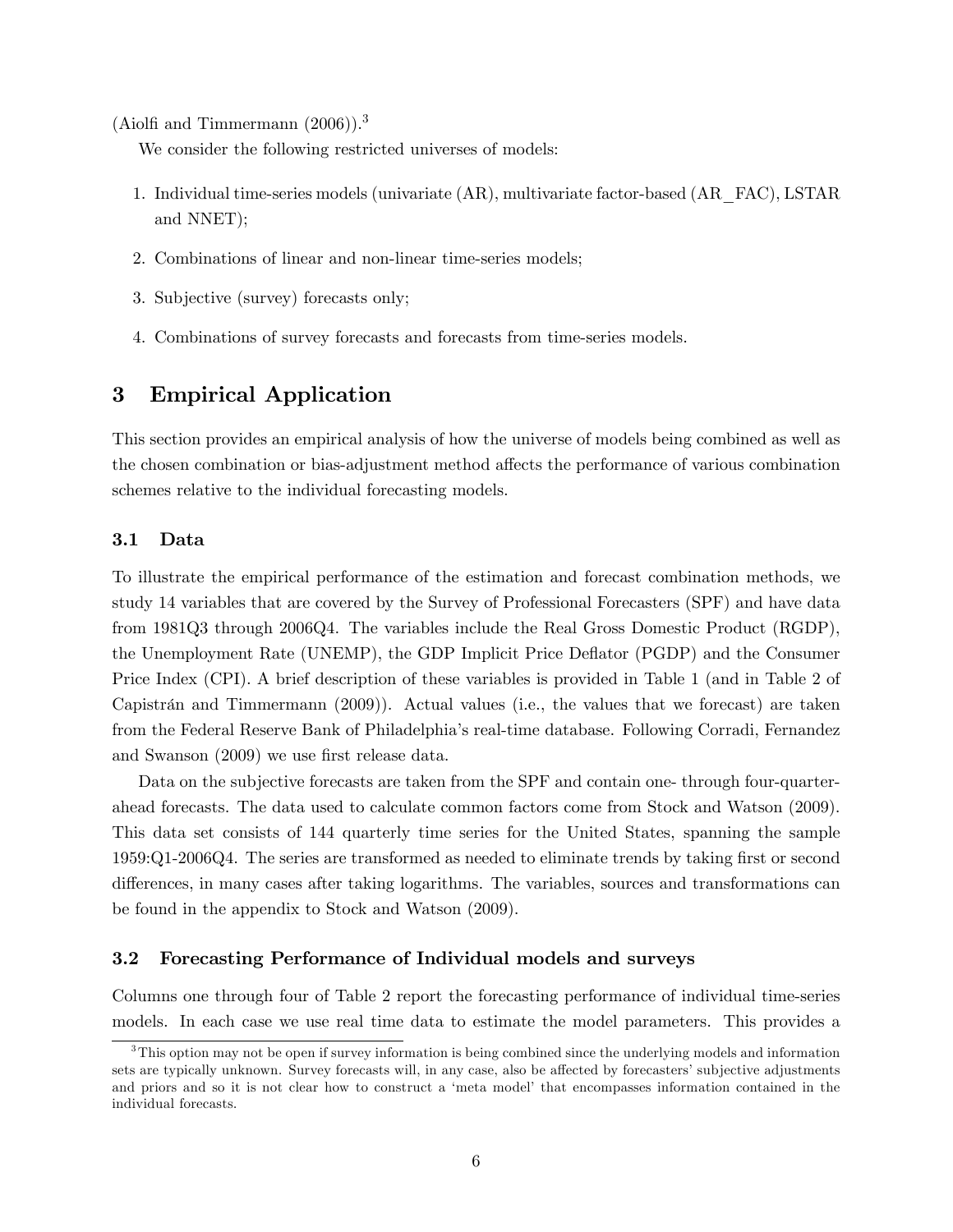fairer comparison with the survey forecasts since final release data is not available until well after the date where the survey forecast is formed. The first column of table 2 presents the annualized root mean squared forecast error (RMSFE) of the benchmark autoregressive (AR) model, i.e., the autoregressive part of equation (2). Subsequent columns show RMSFE ratios, computed relative to the AR forecasts, of several forecasting models.

To estimate the parameters of the initial AR models, we use the first 30 data points from  $1981Q3$ to 1988Q4. This means that the forecast evaluation sample runs from 1989Q1 to 2006Q4. Parameter estimation and forecasting is always done recursively, using an expanding window. Lag lengths, L, are determined using SIC and an exhaustive search, with a maximum of eight autoregressive terms. We produce 68 pseudo-out-of-sample forecasts for each horizon (the first  $h-1$  forecasts are dropped in order to have the same number of forecasts for each horizon).<sup>4</sup>

The factors used in the autoregressive factor model (AR\_FAC) shown in the second column are extracted using principal components.<sup>5</sup> The number of factors,  $K$ , is determined using SIC and an exhaustive search, from a maximum of five factors. For the LSTAR model (column 3), the number of lags,  $L_1$  and  $L_2$ , is chosen using SIC, and an exhaustive search from a maximum of 3 lags. For the NNET model (column 4), the number of hidden units,  $J$ , is chosen in the same way, from a maximum of 4 units.<sup>6</sup> The remaining columns present the results using data from the SPF. The combinations are: equal weights (EW), inverse MSFE (IMSFE), and approximate BMA weights (ISIC). The last two combinations are based on the subset of forecasters that at the forecasting date have a minimum of 10 common contiguous observations. The ISIC calculates the SIC for each forecaster by projecting the actual values on a constant and the forecasts and then uses the weighting scheme in (3).

For approximately two-thirds of the variables and forecast horizons (36 out of 56 cases), the simple equal-weighted average of survey forecasts—which appears to be the best weighting scheme—performs better than any of the time-series models.<sup>7</sup> At the shortest horizon,  $h = 1$  quarter, the LSTAR model is the best performer for 8 of the 14 variables. In contrast, the purely autoregressive model, the factor-augmented multivariate model and the neural net only generate the lowest RMSFE-values in one, Öve and two cases, respectively. Interestingly, the value of the survey forecasts is not entirely driven by the early 1980s, a period before the "Great Moderation". When we repeat the exercise using a sample that starts in  $1986Q1$  instead of  $1981Q3$ , we find that survey forecasts are better than time-series forecasts in 25 out of 56 cases. Hence, although not as dominant, survey forecasts are still the best performing group.

<sup>&</sup>lt;sup>4</sup>The exception is the TBILL series which only has 66 out-of-sample forecasts because the data in the SPF starts in 1982Q1.

 $5$ As in Stock and Watson (2009), the factor estimates are computed using a subset of 110 series that excludes higher level aggregates related by identities to the lower level subaggregates, instead of the full 144 series.

 ${}^{6}$  For the forecasts produced with non-linear models, an "insanity filter" was used. It replaces a forecast more than six interquartile ranges away from the median with the previous observation. This Ölter replaces forecasts for less than 1% of the observations.

 $^7$ Ang, Bekaert and Wei (2007) also find that survey forecasts have superior information when it comes to predicting inflation.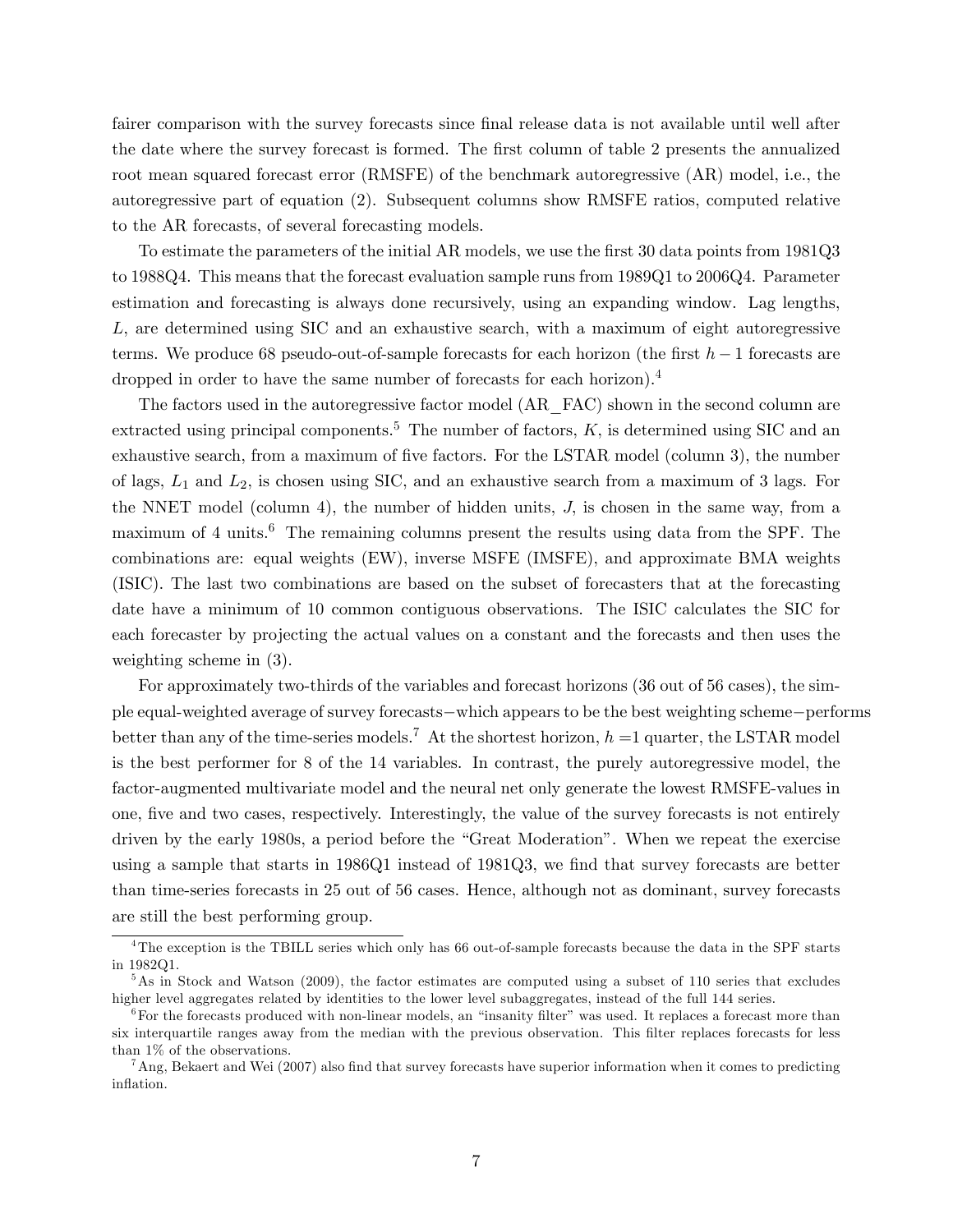#### 3.3 Combinations of model-based and subjective forecasts

Table 3 shows results from the bias-adjusted combination equation (2) and subsets of it. We only present results using the equal-weighted SPF forecasts because it is generally the best way of weighting the survey forecasts and also because the results were very similar when we used the other combinations applied to data from the SPF. Both autoregressive terms and individual forecasts are selected using SIC. The results are reported as RMSFE ratios with respect to the best autoregressive model. Adding the equal-weighted survey forecast to the AR terms reduces the RMSFE for some variables, notably the CPI, PGDP, RGDP and RFEDGOV. By including autoregressive terms, the AR-EW combination accounts for any autocorrelation not picked up by the professional forecasters. However, the simple average of survey forecasts listed in Table 2 generally outperforms combinations of the survey forecasts with the time series forecasts. For instance, AR\_EW only outperforms the equal-weighted survey forecast in ten out of 56 cases.<sup>8</sup>

We saw in Table 2 that the simple equal-weighted survey forecasts outperformed the best individual time-series forecasts roughly two-thirds of the time. Table 3 shows that bias-adjusting the equal-weighted survey forecast by adding either autoregressive or autoregressive and factor terms as in equation (2) generally does not lead to better forecasting performance. This is likely driven by the effect of estimation error associated with having to estimate the weights on the equalweighted forecast in addition to any included autoregressive terms and factors. This suspicion is confirmed by the finding that in 46 out of 56 cases the equal-weighted average of forecasts from the AR model, the factor-augmented model and the surveys, i.e. equation (1) shown in the last column of Table 3, outperform the corresponding combination regression, equation (2). Hence, any gains from combining subjective and model-based forecasts seems to come from the included models and not so much from the estimated weights (i.e., the bias-adjustment). This can be explained by the short samples used here to estimate combination weights and the resulting large estimation errors.

Interestingly, forty percent of the time (i.e., 22 out of 56 cases) the equal-weighted average of forecasts from the autoregressive model, the factor-augmented model and the mean survey forecast improves upon the simple equal-weighted survey forecasts. This suggests that the survey forecasts are modestly biased and that in some cases this bias can be removed by augmenting the survey forecast with information from the time-series models. Moreover, the simple equal-weighted combination of survey forecasts and time-series forecasts, equation (1), almost never produces very poor forecasts.

#### 3.4 Combinations of linear and non-linear models

Table 4 presents results for the combination of linear models, either univariate or multivariate, and non-linear models as in equations (1) and (4), once again based on recursive estimation and SIC selection using exhaustive search. The first two columns present the combinations of the non-

<sup>8</sup> Since we include a constant in the combination and allow for a non-zero weight on the SPF forecasts, this is related to the bias adjusted mean procedure proposed by Capistrán and Timmermann (2009). However, in contrast to the latter, here we also include autoregressive terms.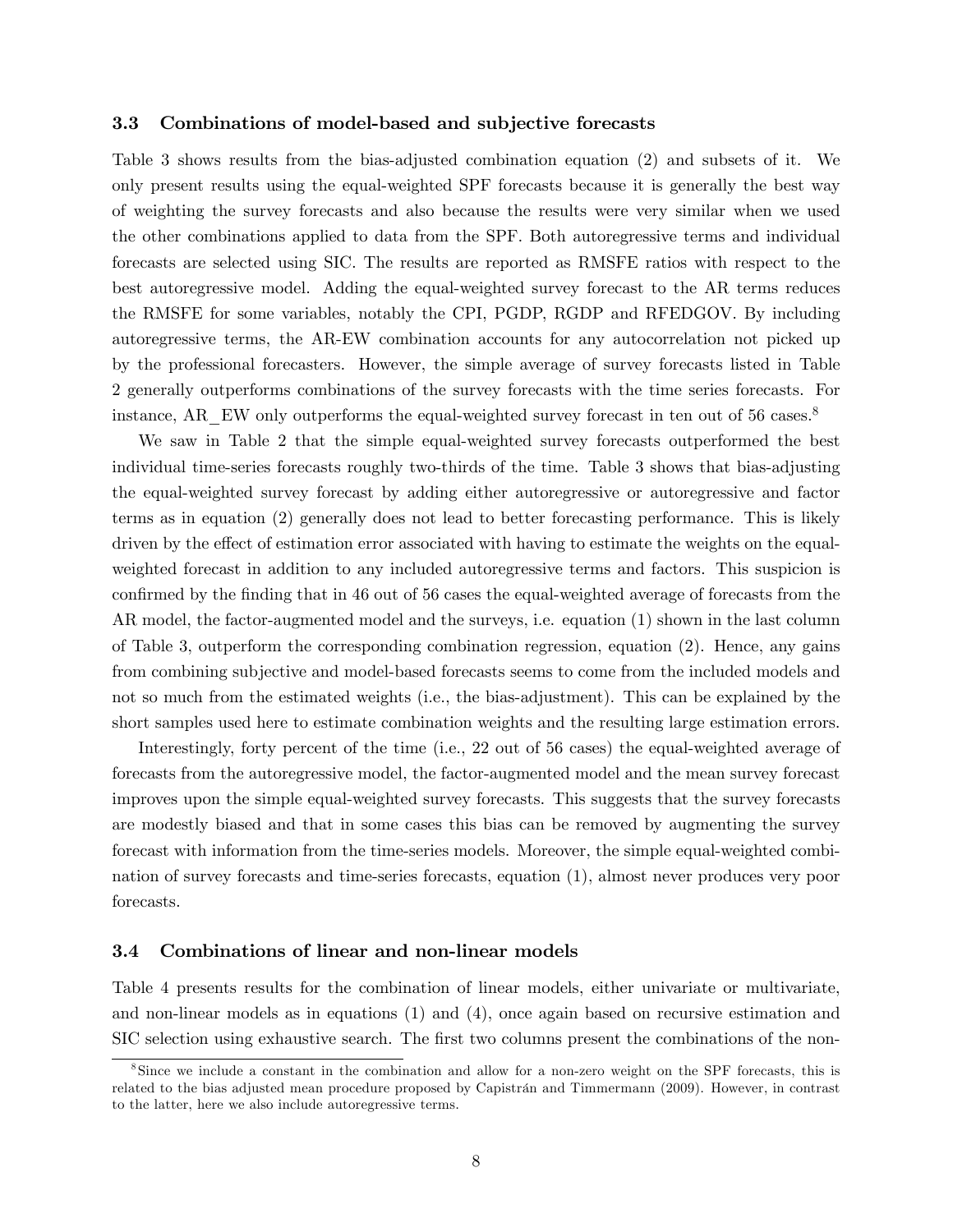linear forecasts with information underlying the autoregressive model in equation (4). For the AR LSTAR specification, the RMSFE-values mostly fall between those obtained from the pure AR model and those generated by the LSTAR model and the combined forecasts only outperform both the AR forecasts and LSTAR forecasts in a few cases (7 out of 56). There is more room for improvement for the NNET forecasts extended to include information on current and past values of the predicted variable, in part because the NNET forecasts are relatively poor and so, ironically, the NNET forecasts may not be selected in (4) and so the forecast falls back on the autoregressive part.

Empirically, gains in forecast precision again seem to be sensitive to the way in which we combine the AR and the non-linear models. For a given variable, forecast horizon, and time period, we select the weights attached to each of the eight lags and to the forecast from the non-linear model. Hence, the non-linear forecast is only selected when it reduces the SIC with respect to the selected AR model. This helps to alleviate the problem that non-linear models sometimes produce extreme predictions and is what explains the high RMSFE ratios for unemployment when the nonlinear models are used alone (see Table 2). This finding is consistent with the observation by Teräsvirta  $(2006)$  that "combining nonlinear forecasts with forecasts from a linear model may sometimes lead to a series of forecasts that are more robust (contain fewer extreme predictions) than forecasts from the nonlinear modelî (p. 438-439). Our results suggest that this conclusion is particularly true when inclusion of non-linear forecasts is dictated by a model selection criterion and the combination weights are estimated.

The columns labeled AR\_FAC\_LSTAR and AR\_FAC\_NNET in Table 4 present the results corresponding to equations (1) and (4). The third and fourth columns use linear regression to estimate the weights, (4), whereas the fifth and sixth columns combine the same models, but using equal weights as in (1). In the vast majority of cases the equal-weighted combinations continue to outperform the combinations based on estimated weights. However, when we use an equal-weighted average to combine the non-linear forecasts with forecasts from the univariate and multivariate linear models, we find that the RMSFE is reduced, relative to the best of the underlying models RMSFE-values, for less than half of all cases.

### 3.5 Combination of the full set of forecasts

We finally combine the full set of forecasts under consideration. Again, we consider two combination schemes. One simply uses an equal-weighted average of the forecasts from the AR, AR\_FAC, LSTAR and NNET models along with the mean survey forecasts in equation (1). The other scheme combines the forecasts from the two non-linear models and the surveys with up to eight autoregressive terms and Öve common factors. The results are presented in Table 5 both for cases with estimated weights and with equal weights. The latter is clearly easier to implement, since it only involves choosing the parameters for each block, i.e., the lags for the AR, the number of lags and factors for the AR\_FAC, the number of lags in each regime of the LSTAR, etc. In contrast, model selection and parameter estimation is computationally intensive: for each variable,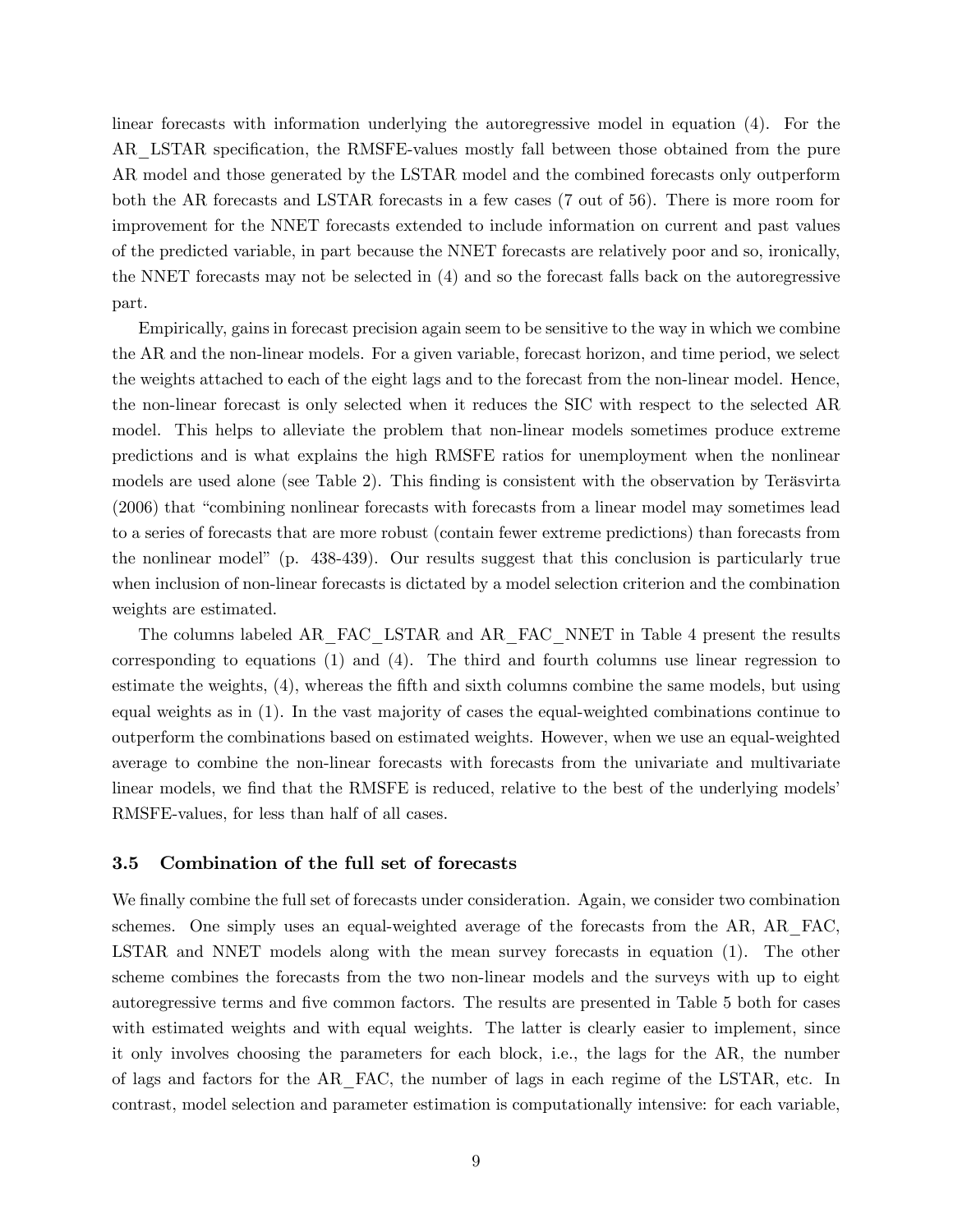forecast horizon, and time period,  $2^{\degree}(8 + 5 + 1 + 1 + 1) = 65,536$  models are estimated and one gets selected by the SIC.<sup>9</sup>

The results indicate that extending the information set underlying the forecast combination often does not maintain the gains from combining only the survey forecasts. In fact only in 18 out of 56 cases does the equal-weighted combination of time-series and survey forecasts lead to an improvement over using the survey forecast alone.

Using equal weights dominates using estimated combination weights in roughly two-thirds of all cases (38 out of 56). However, the results vary a lot across the variables. For the unemployment series, estimating the weights dominates using equal weights, but for other variables, such as CPROF, HOUSING, or RSLGOV using equal-weights dominates. Furthermore, for most variables the results vary across horizons. An example of the latter is PGDP, for which estimating the weights dominates at horizons 1 and 3 quarters, but in turn is dominated by equal weights for horizons of 2 and 4 quarters.

We conclude from this analysis that using equal weights leads to better forecast performance than using estimated combination weights in roughly two-thirds of all cases where forecasts from time-series models and surveys are considered. Interestingly, even if they do not always deliver the most precise forecasts, forecast combinations, particularly equal-weighted ones, generally do not deliver poor performance and so from a "risk" perspective represent a relatively safe choice.

### 4 Model Instability

Whether forecast combinations offer a "safe pair of hands" depends, to some extent, on which sources of risk they help forecasters hedge against. In this section we address whether combinations improve forecasting performance in the presence of one particular type of risk, namely model instability.

Hendry and Clements (2004) argue that forecast combinations can provide insurance against extraneous (deterministic) structural breaks when individual forecasting models are misspecified. Their analysis provides supporting evidence that simple combinations can work well under a single end-of-sample break in the process governing the dynamics of the predictor variables. They consider a wide array of designs for the break and find that combinations work particularly well when the predictors are shifted in opposite directions and are positively correlated.

In support of the interpretation that model instability may explain the good average performance of forecast combination methods, the findings in Stock and Watson (2001) suggest that the performance of combined forecasts tends to be more stable than that of the individual constituent forecasts entering in the combinations. Interestingly, however, gains from combination methods that attempt to build in time-variations in the combination weights (either by discounting past performance or by modeling time-variations in the weights) have generally proved elusive.

 $9$ There are up to eight autoregressive terms, five factors, one LSTAR forecast, one NNET forecast and one equalweighted survey forecast.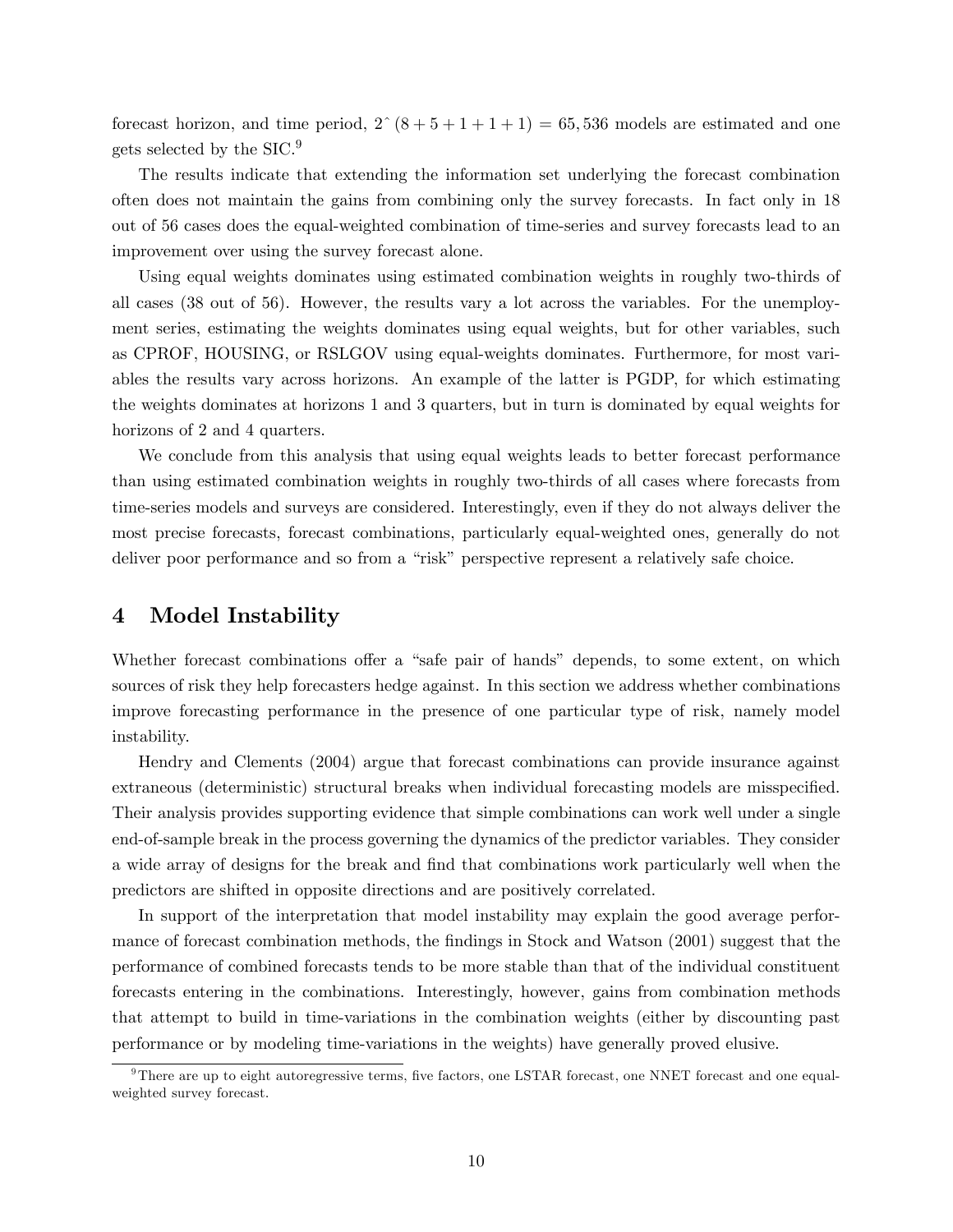We consider instability in the context of a simple common factor model. Factor models have played an important role in recent work on forecasting in the presence of large numbers of predictor variables and are widely used empirically to forecast macroeconomic and financial time series (Stock and Watson (2002), Bai and Ng (2002), Bovin and Ng (2006), Forni et al. (2000, 2005), Artis et al. (2005), and Marcellino (2004)). Furthermore, intuition can be gained in terms of distribution of factor loadings/exposures and variability of the individual factors.

We consider forecasting a single variable,  $Y_{0t}$ , by means of an array of state variables,  $Y_{1t}, ..., Y_{Nt}$ for  $t = 1, \ldots, T$ , where T is the sample size. Our starting point is a factor model of the form

$$
\mathbf{Y} = \mathbf{F} \cdot \mathbf{L} + \varepsilon,\tag{7}
$$

where **Y** is a  $T \times (N + 1)$  data matrix, **F** is a  $T \times m$  matrix that contains the m factors, **L** is an  $m \times (N+1)$  matrix of factor loadings, and  $\varepsilon$  is a  $T \times (N+1)$  matrix of innovations with covariance matrix  $E[\varepsilon \varepsilon'] = \mathbf{\Omega}.$ 

For a particular time period,  $1 \le t \le T$ , we can write the model

$$
\mathbf{Y}_t = \mathbf{F}_t \cdot \mathbf{L} + \varepsilon_t, \quad t = 1, ..., T,
$$
\n(8)

where  $\mathbf{Y}_t = (Y_{0t}, \hat{Y}_{1t}, ..., \hat{Y}_{Nt})$  is now a  $1 \times (N + 1)$  vector,  $\mathbf{F}_t$  is a  $1 \times m$  vector of factors and  $\varepsilon_t$  are the innovations at time t. We use a zero subscript on the first element of  $Y_t$  to indicate that this is the variable whose values are being predicted. The remaining terms,  $\hat{Y}_{1t}$ ,  $\hat{Y}_{2t}$ , ...,  $\hat{Y}_{Nt}$  are forecasts as indicated by the hats. This is a highly stylized setup where individual forecasts have predictive content because of their correlation with future factor realizations.

Factor dynamics is assumed to be driven by an autoregressive process,

$$
\mathbf{F}'_t = \mathbf{A}\mathbf{F}'_{t-1} + \varepsilon'_{Ft}, \quad E[\varepsilon_{F_t}\varepsilon'_{F_t}] = \Sigma,
$$
\n(9)

where  $E[\varepsilon'_{F_t}\varepsilon_t] = 0$ . Following common practice, we further assume that the factors are orthogonal. There are many ways of specifying breaks to this process. We will assume that breaks are tracked by a state indicator,  $S_t$ , that can take two possible values, namely  $S_t = 1$  or  $S_t = 2$ .<sup>10</sup> Breaks then take the form of a shift in some of the parameters of the model  $(8)-(9)$  as governed by a change in  $S_t$ . To this end we partition the factors into  $\mathbf{F}_t = (\mathbf{F}_{1t}|\mathbf{F}_{2t})$ , where  $\mathbf{F}_{1t}$  is  $1 \times m_1$  and  $\mathbf{F}_{2t}$  is  $1 \times m_2$  with  $m_1 + m_2 = m$  and associated covariance matrices  $Var(F_{1t}) = \Sigma_{F_1}$ ,  $Var(F_{2t}) = \Sigma_{F_2}$ ,  $Cov(F_{1t}, F_{2t}) = \Sigma_{F_{12}}$ . Further, suppose that the matrix of loading coefficients can be partitioned as follows

$$
\mathbf{L} = (\mathbf{l}_0 \mathbf{L}_r), \ \mathbf{L}_r = \left(\begin{array}{c} \mathbf{L}_{1r} \\ \mathbf{L}_{2r} \end{array}\right), \ \mathbf{l}_0 = \left(\begin{array}{c} \mathbf{l}_{01} \\ \mathbf{l}_{02} \end{array}\right),
$$

where the dimension of  $\mathbf{l}_0$  is  $m \times 1$ ,  $\mathbf{L}_r$  is  $m \times N$ ,  $\mathbf{L}_{1r}$  is  $m_1 \times N$ ,  $\mathbf{L}_{2r}$  is  $m_2 \times N$ ,  $\mathbf{l}_{01}$  is  $m_1 \times 1$  and  $l_{02}$  is  $m_2 \times 1$ .

<sup>&</sup>lt;sup>10</sup>Our results can easily be generalized to the case where  $S_t$  takes an arbitrary number of discrete values.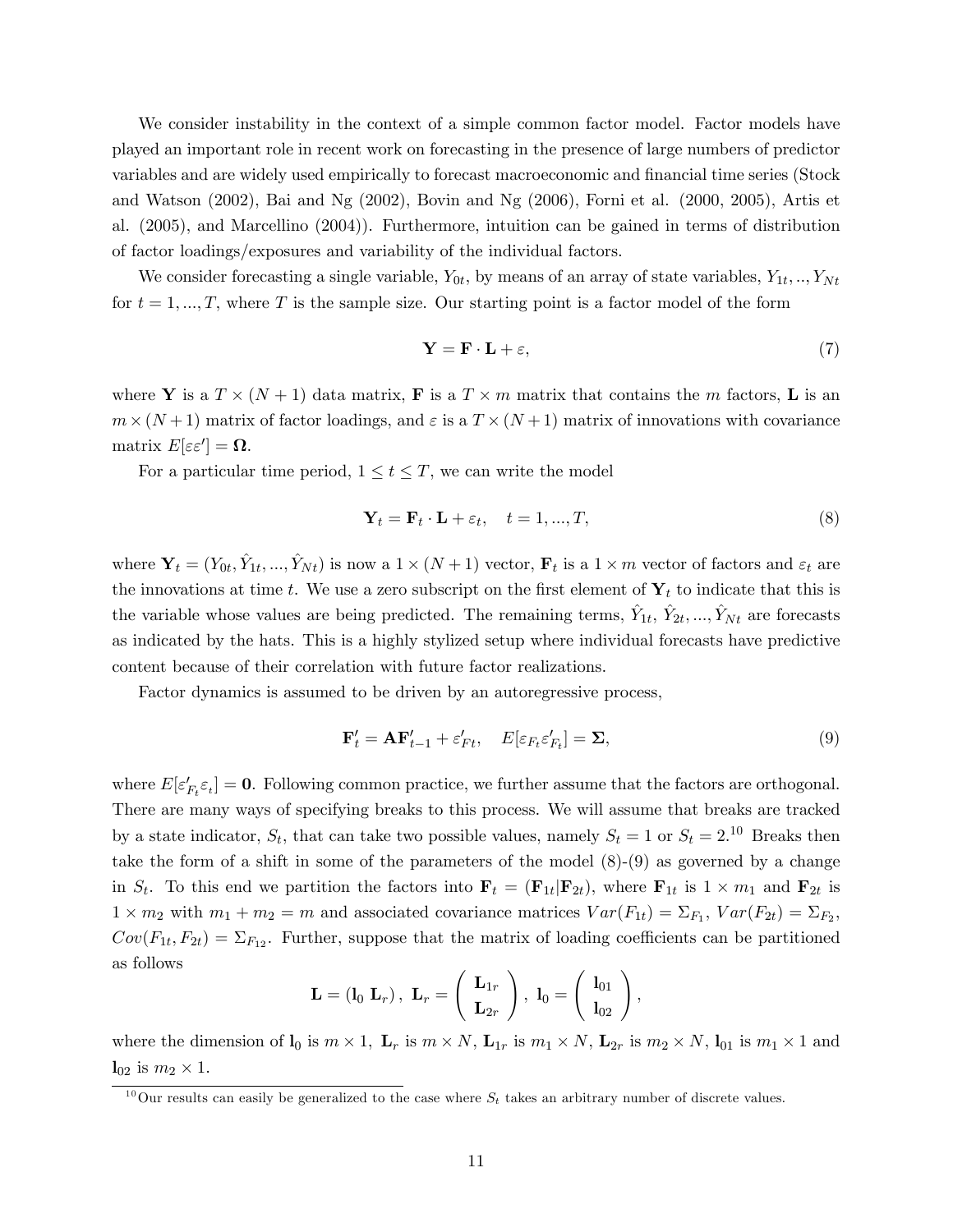Suppose that breaks take the form of a shift in the loadings of the target variable,  $Y_{0t}$  from the first  $m_1$  factors to the last  $m_2$  factors:

$$
Y_{0t} = \mathbf{1}_{\{S_t = 1\}} \mathbf{F}_{1t} \mathbf{I}_{01} + \mathbf{1}_{\{S_t = 2\}} \mathbf{F}_{2t} \mathbf{I}_{02} + \varepsilon_{0t},
$$
\n(10)

where  $\mathbf{1}_{\{S_t=1\}}$  is an indicator variable that equals one at time t if  $S_t = 1$ , otherwise is zero. Similarly  $\mathbf{1}_{\{S_t=2\}}$  is one at time t only if  $S_t = 2$ . Assuming that the unconditional state probabilities are given by  $Pr(S_t = 1) = p$ ,  $Pr(S_t = 2) = 1 - p$ , the population value of the projection coefficient of  $Y_{0t}$  on  $\hat{Y}_{it}$   $(i = 1, ..., N), \beta_i$ , is given by

$$
\beta_i = (\mathbf{l}_i' \mathbf{\Sigma}_F \mathbf{l}_i + \sigma_{\varepsilon_i}^2)^{-1} (p \mathbf{l}_{01}' \mathbf{\Sigma}_{F_1} \mathbf{l}_{i1} + (1-p) \mathbf{l}_{02}' \mathbf{\Sigma}_{F_2} \mathbf{l}_{i2}),
$$
\n(11)

where  $\Sigma_F = Var(\mathbf{F}_t)$ ,  $\Sigma_{Fj} = Var(\mathbf{F}_{jt})$ ,  $(j = 1, 2)$ ,  $\mathbf{l}_i$  is the *i*th  $m \times 1$  column vector of  $\mathbf{L}_r$ , while  $\mathbf{l}_{i1}$  and  $\mathbf{l}_{i2}$  are  $m_1 \times 1$  and  $m_2 \times 1$  vectors formed as the *i*th columns of  $\mathbf{L}_{1r}$  and  $\mathbf{L}_{2r}$ , respectively.

Following common practice, we assume that each forecasting model is based on a linear projection of the target variable,  $Y_{0t}$ , on one of the forecasts,  $\hat{Y}_{it}$ ,  $(i = 1, ..., N)$ . To establish the properties of such forecasts, notice from (8) that the population projection of  $Y_{0t}$  on  $\hat{Y}_{it}$  is

$$
\hat{Y}_{0t|i} = \beta_i \mathbf{F}_t \mathbf{l}_i + \beta_i \varepsilon_{it}.
$$

The associated forecast error is  $e_{it} = Y_{0t} - \hat{Y}_{0t|i}$ . Moments of the joint distribution of these forecast errors are characterized as follows. Conditional on  $S_t = 1$ , we have

$$
Var(e_{it}) = (\mathbf{l}_{01} - \beta_i \mathbf{l}_{i1})' \mathbf{\Sigma}_{F_1} (\mathbf{l}_{01} - \beta_i \mathbf{l}_{i1}) + \beta_i^2 \mathbf{l}'_{i2} \mathbf{\Sigma}_{F_2} \mathbf{l}_{i2} + 2\beta_i (\mathbf{l}_{01} - \beta_i \mathbf{l}_{i1})' \mathbf{\Sigma}_{F_{12}} \mathbf{l}_{i2} + \sigma_{\varepsilon_0}^2 + \beta_i^2 \sigma_{\varepsilon_i}^2,
$$
  
\n
$$
Cov(e_{it}, e_{jt}) = (\mathbf{l}_{01} - \beta_i \mathbf{l}_{i1})' \mathbf{\Sigma}_{F_1} (\mathbf{l}_{01} - \beta_j \mathbf{l}_{j1}) + \beta_i \beta_j \mathbf{l}'_{i2} \mathbf{\Sigma}_{F_2} \mathbf{l}_{j2} + \beta_i (\mathbf{l}_{01} - \beta_j \mathbf{l}_{j1})' \mathbf{\Sigma}_{F_{12}} \mathbf{l}_{i2} + \sigma_{\varepsilon_0}^2.
$$
\n
$$
(12)
$$

Conditional on  $S_t = 2$ , we have

$$
Var(e_{it}) = \beta_i^2 \mathbf{l}'_{i1} \mathbf{\Sigma}_{F1} \mathbf{l}_{i1} + (\mathbf{l}_{02} - \beta_i \mathbf{l}_{i2})' \mathbf{\Sigma}_{F_2} (\mathbf{l}_{02} - \beta_i \mathbf{l}_{i2}) + 2\beta_i \mathbf{l}'_{i1} \mathbf{\Sigma}_{F_{12}} (\mathbf{l}_{02} - \beta_i \mathbf{l}_{i2}) + \sigma_{\varepsilon_0}^2 + \beta_i^2 \sigma_{\varepsilon_i}^2,
$$
  
\n
$$
Cov(e_{it}, e_{jt}) = \beta_i \beta_j \mathbf{l}'_{i2} \mathbf{\Sigma}_{F_1} \mathbf{l}_{j1} + (\mathbf{l}_{02} - \beta_i \mathbf{l}_{i2})' \mathbf{\Sigma}_{F_2} (\mathbf{l}_{02} - \beta_j \mathbf{l}_{j2})
$$
  
\n
$$
+ \beta_j (\mathbf{l}_{02} - \beta_i \mathbf{l}_{i2})' \mathbf{\Sigma}'_{F_{12}} \mathbf{l}_{j1} + \beta_i (\mathbf{l}_{02} - \beta_j \mathbf{l}_{j2})' \mathbf{\Sigma}'_{F_{12}} \mathbf{l}_{i1} + \sigma_{\varepsilon_0}^2.
$$
\n(13)

This means that the MSFE associated with the ith forecast error is

$$
MSFE(e_{it}) = p \{ (\mathbf{l}_{01} - \beta_i \mathbf{l}_{i1})' \mathbf{\Sigma}_{F_1} (\mathbf{l}_{01} - \beta_i \mathbf{l}_{i1}) + \beta_i^2 \mathbf{l}'_{i2} \mathbf{\Sigma}_{F_2} \mathbf{l}_{i2} + 2\beta_i (\mathbf{l}_{01} - \beta_i \mathbf{l}_{i1})' \mathbf{\Sigma}_{F_{12}} \mathbf{l}_{i2} \}+ (1 - p) \{ \beta_i^2 \mathbf{l}'_{i1} \mathbf{\Sigma}_{F_1} \mathbf{l}_{i1} + (\mathbf{l}_{02} - \beta_i \mathbf{l}_{i2})' \mathbf{\Sigma}_{F_2} (\mathbf{l}_{02} - \beta_i \mathbf{l}_{i2}) + 2\beta_i \mathbf{l}'_{i1} \mathbf{\Sigma}_{F_{12}} (\mathbf{l}_{02} - \beta_i \mathbf{l}_{i2})' \}+ \sigma_{\varepsilon_0}^2 + \beta_i^2 \sigma_{\varepsilon_i}^2.
$$

Similarly, the MSFE associated with the average forecast  $\bar{Y}_t = N^{-1} \sum_{i=1}^N \hat{Y}_{it}$ , and the corresponding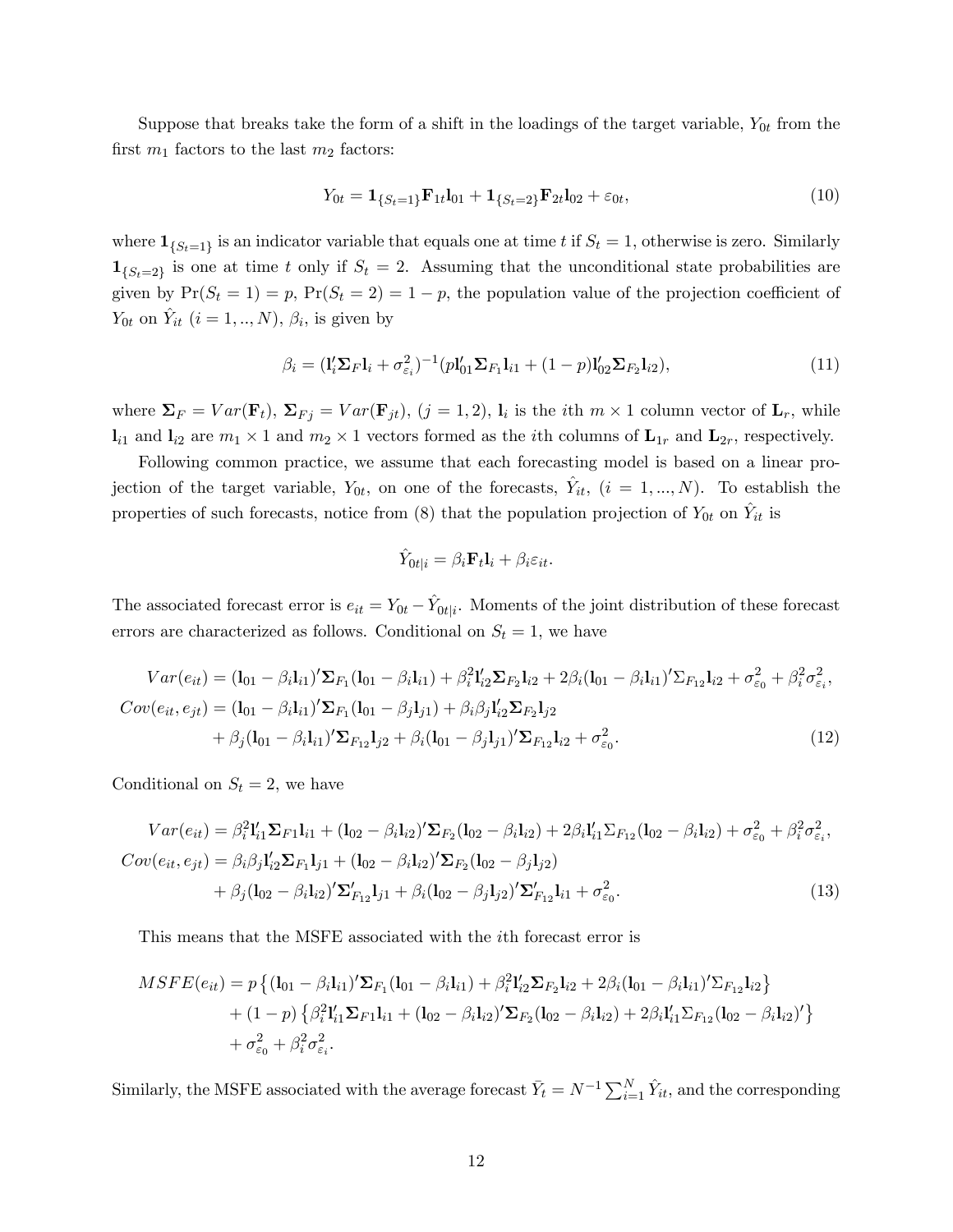error,  $\bar{e}_t = (Y_{0t} - \bar{Y}_t)$ , is

$$
MSFE(\bar{e}_{t}) = p \left\{ (l_{01} - \sum_{i=1}^{N} \frac{\beta_{i} l_{i1}}{N})' \Sigma_{F_{1}} (l_{01} - \sum_{i=1}^{N} \frac{\beta_{i} l_{i1}}{N}) + \left( \sum_{i=1}^{N} \frac{\beta_{i} l_{i2}}{N} \right) \Sigma_{F_{2}} \left( \sum_{i=1}^{N} \frac{\beta_{i} l_{i2}}{N} \right) \right.+ 2(l_{01} - \sum_{i=1}^{N} \frac{\beta_{i} l_{i1}}{N})' \Sigma_{F_{12}} \sum_{i=1}^{N} \frac{\beta_{i} l_{i2}}{N} \right\}+ (1-p) \left\{ \left( \sum_{i=1}^{N} \frac{\beta_{i} l_{i1}}{N} \right) \Sigma_{F_{1}} \left( \sum_{i=1}^{N} \frac{\beta_{i} l_{i1}}{N} \right) + (l_{02} - \sum_{i=1}^{N} \frac{\beta_{i} l_{i2}}{N})' \Sigma_{F_{2}} (l_{02} - \sum_{i=1}^{N} \frac{\beta_{i} l_{i2}}{N}) \right.+ 2 \sum_{i=1}^{N} \frac{\beta_{i} l_{i1}'}{N} \Sigma_{F_{12}} (l_{02} - \sum_{i=1}^{N} \frac{\beta_{i} l_{i2}}{N}) \right\}+ \sigma_{\varepsilon_{0}}^{2} + \left( \sum_{i=1}^{N} \frac{\beta_{i}^{2} \sigma_{\varepsilon_{i}}^{2}}{N} \right).
$$

These expressions are quite general and difficult to interpret so we simplify the model to the case where  $m = N = 2$  and  $\mathbf{L} = \mathbf{I}_2$  so each forecast tracks one factor only and is thus misspecified.<sup>11</sup> Assuming only a break in the factor loadings,  $l_0$ , and setting  $A = 0$ , we have

$$
Y_{0t} = \mathbf{1}_{\{S_t = 1\}} F_{1t} + \mathbf{1}_{\{S_t = 2\}} F_{2t} + \varepsilon_{0t},
$$
  
\n
$$
\hat{Y}_{1t} = F_{1t} + \varepsilon_{1t},
$$
  
\n
$$
\hat{Y}_{2t} = F_{2t} + \varepsilon_{2t}.
$$
\n(14)

All variables are assumed to be Gaussian with  $F_{1t} \sim N(0, \sigma_{F_1}^2)$ ,  $F_{2t} \sim N(0, \sigma_{F_2}^2)$ ,  $\varepsilon_{0t} \sim N(0, \sigma_{\varepsilon_0}^2)$ ,  $\varepsilon_{1t} \sim N(0, \sigma_{\varepsilon_1}^2), \, \varepsilon_{2t} \sim N(0, \sigma_{\varepsilon_2}^2),$  while the innovations,  $\varepsilon$ , are mutually uncorrelated and uncorrelated with the factors and  $Cov(F_{1t}, F_{2t}) = \sigma_{F_1F_2}$ .

The linear projection of  $Y_t$  on  $Y_{1t}$  can be obtained through the least squares estimator  $(i = 1, 2)$ 

$$
\hat{\beta}_i = \left(\frac{1}{T} \sum_{t=1}^T Y_{it}^2\right)^{-1} \left(\frac{1}{T} \sum_{t=1}^T Y_{0t} Y_{it}\right)
$$

with probability limits

$$
p \lim_{\hat{\beta}_1} (\hat{\beta}_1) = \frac{p \sigma_{F_1}^2 + (1 - p) \sigma_{F_1 F_2}}{\sigma_{F_1}^2 + \sigma_{\varepsilon_1}^2} \equiv \beta_1,
$$
  

$$
p \lim_{\hat{\beta}_2} (\hat{\beta}_2) = \frac{(1 - p) \sigma_{F_2}^2 + p \sigma_{F_1 F_2}^2}{\sigma_{F_2}^2 + \sigma_{\varepsilon_2}^2} \equiv \beta_2.
$$

This leads to the following joint distribution of the forecast errors  $e_{it} = Y_{0t} - \beta_i Y_{it}$  ( $i = 1, 2$ ):

<sup>&</sup>lt;sup>11</sup>We could easily relax these assumptions and allow  $Y_{1t}$ ,  $Y_{2t}$  to depend on both factors. However, these generalizations come with few additional insights at the cost of complicating the arithmetic and interpretation of the results.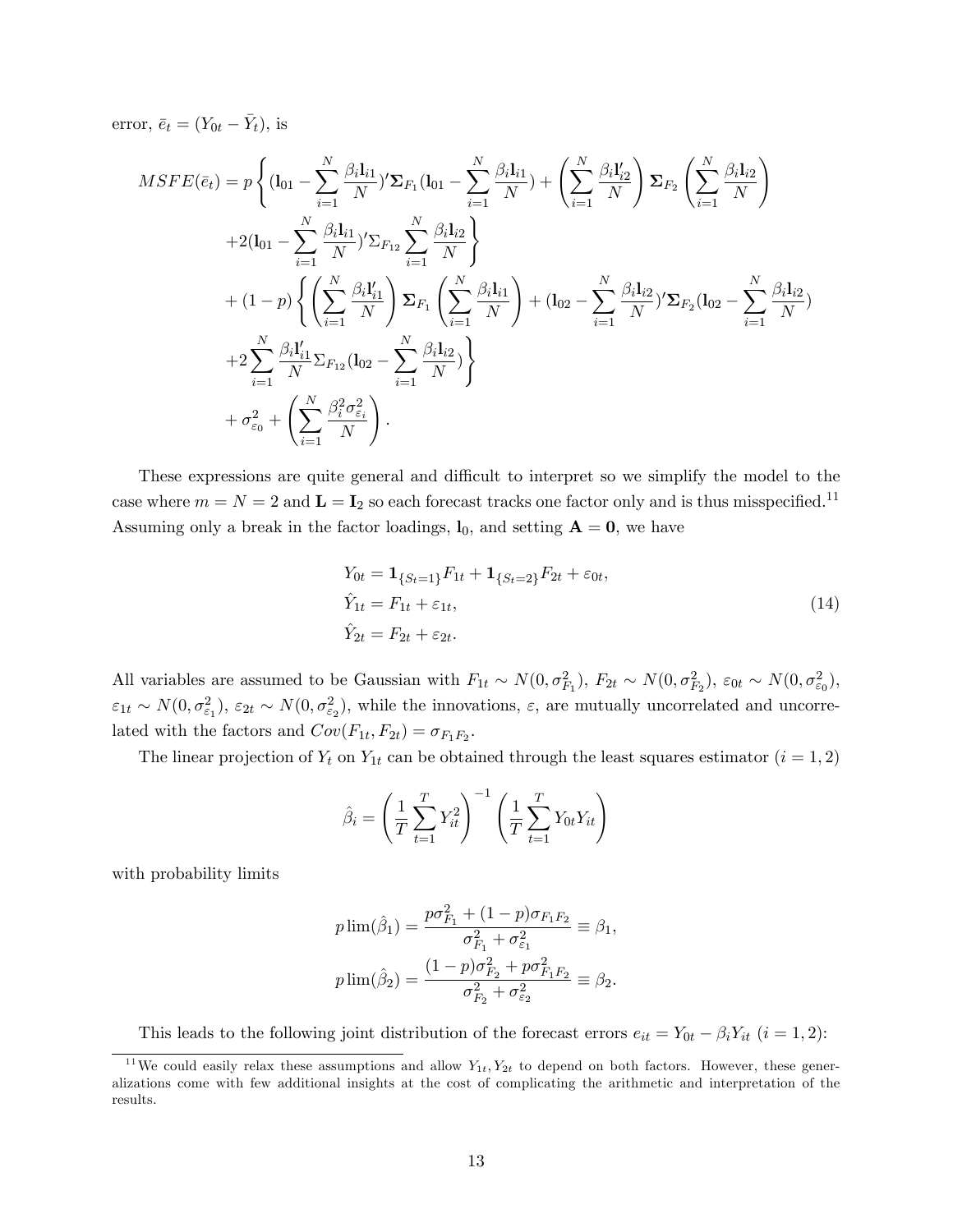Conditional on  $\mathcal{S}_t = 1$  :

$$
\begin{pmatrix} e_{1t} \\ e_{2t} \end{pmatrix} \sim N \left( \begin{pmatrix} 0 \\ 0 \end{pmatrix}, \begin{pmatrix} (1-\beta_1)^2 \sigma_{F_1}^2 + \beta_1^2 \sigma_{\varepsilon_1}^2 + \sigma_{\varepsilon_0}^2 & (1-\beta_1) \sigma_{F_1}^2 - (1-\beta_1) \beta_2 \sigma_{F_1 F_2} + \sigma_{\varepsilon_0}^2 \\ (1-\beta_1) \sigma_{F_1}^2 - (1-\beta_1) \beta_2 \sigma_{F_1 F_2} + \sigma_{\varepsilon_0}^2 & \sigma_{F_1}^2 + \beta_2^2 \sigma_{F_2}^2 - 2 \beta_2 \sigma_{F_1 F_2} + \beta_2^2 \sigma_{\varepsilon_2}^2 + \sigma_{\varepsilon_0}^2 \end{pmatrix} \right).
$$

Conditional on  $\mathcal{S}_t = 2$  :

$$
\left(\begin{array}{c} e_{1t} \\ e_{2t} \end{array}\right) \sim N\left(\left(\begin{array}{c} 0 \\ 0 \end{array}\right), \left(\begin{array}{c} \beta_{1}^{2}\sigma_{F_{1}}^{2} + \sigma_{F_{2}}^{2} - 2\beta_{1}\sigma_{F_{1}F_{2}} + \beta_{1}^{2}\sigma_{\varepsilon_{1}}^{2} + \sigma_{\varepsilon_{0}}^{2} & (1-\beta_{2})\sigma_{F_{2}}^{2} - \beta_{1}(1-\beta_{2})\sigma_{F_{1}F_{2}} + \sigma_{\varepsilon_{0}}^{2} \\ (1-\beta_{2})\sigma_{F_{2}}^{2} - \beta_{1}(1-\beta_{2})\sigma_{F_{1}F_{2}} + \sigma_{\varepsilon_{0}}^{2} & (1-\beta_{2})^{2}\sigma_{F_{2}}^{2} + \beta_{2}^{2}\sigma_{\varepsilon_{2}}^{2} + \sigma_{\varepsilon_{0}}^{2} \end{array}\right)\right).
$$

Integrating across states, we get the MSFE values

$$
E[e_{1t}^{2}] = E\left[((S_{t} - \beta_{1})F_{1t} + (1 - S_{t})F_{2t} + \varepsilon_{0t} - \beta_{1}\varepsilon_{1t})^{2}\right]
$$
  
=  $(p(1 - \beta_{1})^{2} + (1 - p)\beta_{1}^{2}) \sigma_{F_{1}}^{2} + (1 - p)\sigma_{F_{2}}^{2} - 2(1 - p)\beta_{1}\sigma_{F_{1}F_{2}} + \beta_{1}^{2}\sigma_{\varepsilon_{1}}^{2} + \sigma_{\varepsilon_{0}}^{2};$   

$$
E[e_{2t}^{2}] = E\left[ (S_{t}F_{1t} + (1 - S_{t} - \beta_{2})F_{2t} + \varepsilon_{0t} - \beta_{2}\varepsilon_{2t})^{2}\right]
$$
  
=  $p\sigma_{F_{1}}^{2} + (p\beta_{2}^{2} + (1 - p)(1 - \beta_{2})^{2}) \sigma_{F_{2}}^{2} - 2p\beta_{2}\sigma_{F_{1}F_{2}} + \beta_{2}^{2}\sigma_{\varepsilon_{2}}^{2} + \sigma_{\varepsilon_{0}}^{2}.$ 

Similarly, the MSFE of the combined equal-weighted forecast  $\hat{Y}_t^c = (\hat{Y}_{1t} + \hat{Y}_{2t})/2$  is

$$
E[e_{ct}^2] = E\left[ \left( (S_t - \beta_1/2) F_{1t} + (1 - S_t - \beta_2/2) F_{2t} + \varepsilon_{0t} - 0.5 \beta_1 \varepsilon_{1t} - 0.5 \beta_2 \varepsilon_{2t} \right)^2 \right]
$$
  
= 
$$
(p(1 - \beta_1/2)^2 + (1 - p)\beta_1^2/4)\sigma_{F_1}^2 + (p\beta_2^2/4 + (1 - p)(1 - \beta_2/2)^2)\sigma_{F_2}^2 +
$$

$$
\beta_1^2 \sigma_{\varepsilon_1}^2/4 + \beta_2^2 \sigma_{\varepsilon_2}^2/4 + \sigma_{\varepsilon_0}^2 - (p(1 - \beta_1/2)\beta_2 + (1 - p)\beta_1(1 - \beta_2/2)) \sigma_{F_1F_2}.
$$

For simplicity suppose that the factors are uncorrelated so  $\sigma_{F_1F_2} = 0$ . Then  $E[e_{1t}^2] > E[e_{ct}^2]$  if

$$
\left(p(1 - \beta_1)^2 + (1 - p)\beta_1^2 - p(1 - \frac{\beta_1}{2})^2 - (1 - p)\frac{\beta_1^2}{4}\right)\sigma_{F_1}^2 + \left((1 - p) - p\frac{\beta_2^2}{4} - (1 - p)(1 - \frac{\beta_2}{2})^2\right)\sigma_{F_2}^2 + \frac{3}{4}\beta_1^2\sigma_{\varepsilon_1}^2 - \frac{1}{4}\beta_2^2\sigma_{\varepsilon_2}^2 > 0.
$$
\n(15)

This condition is satisfied provided that

$$
\left(\frac{3}{4}\beta_1^2 - p\beta_1\right)\sigma_{F_1}^2 + \left(\beta_2(1-p) - \frac{1}{4}\beta_2^2\right)\sigma_{F_2}^2 + \frac{3}{4}\beta_1^2\sigma_{\varepsilon_1}^2 - \frac{1}{4}\beta_2^2\sigma_{\varepsilon_2}^2 > 0.
$$

Using the definition of  $\beta_1, \beta_2$ , this can be written

$$
\frac{\sigma_{F_2}^2}{\sigma_{F_1}^2} > \frac{1}{3} \left( \frac{p}{1-p} \right)^2 \frac{\left( 1 + \sigma_{\varepsilon_2}^2 / \sigma_{F_2}^2 \right)}{\left( 1 + \sigma_{\varepsilon_1}^2 / \sigma_{F_1}^2 \right)}.
$$
\n(16)

Hence it is more likely that the MSFE from model 1 exceeds that of the equal-weighted forecast provided that the second factor explains a large part of the variation in  $Y$  relative to the first factor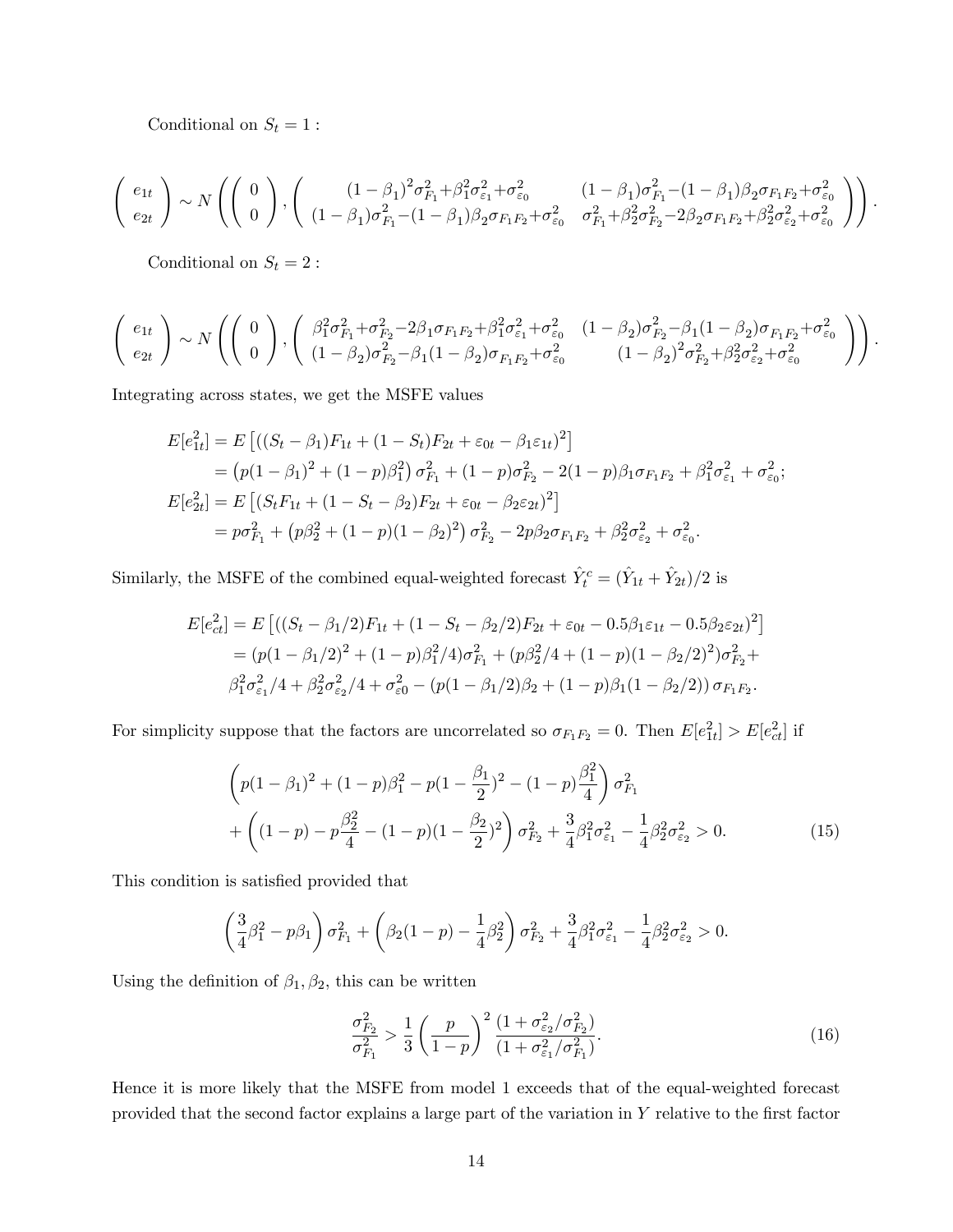$(\sigma_{F_2}^2/\sigma_{F_1}^2)$  is high); the second factor is in effect more often  $(p/(1-p))$  is low) and the second forecast has a low noise-to-signal ratio relative to that of model 1  $(\sigma_{\varepsilon_2}^2/\sigma_{F_2}^2)$  is low relative to  $\sigma_{\varepsilon_1}^2/\sigma_{F_1}^2$ .

By symmetry, the conditions for  $E[e_{2t}^2] > E[e_{ct}^2]$  are

$$
\frac{\sigma_{F_2}^2}{\sigma_{F_1}^2} < 3\left(\frac{p}{1-p}\right)^2 \frac{\left(1+\sigma_{\varepsilon_2}^2/\sigma_{F_2}^2\right)}{\left(1+\sigma_{\varepsilon_1}^2/\sigma_{F_1}^2\right)}.\tag{17}
$$

If both (16) and (17) hold, the average forecast will have a lower population MSFE than that of the individual models. We summarize this result in the following proposition.

**Proposition 1** Suppose  $(Y_t, \hat{Y}_{1t}, \hat{Y}_{2t})$  is generated by the process (14) with mutually uncorrelated, Gaussian factors and innovations and that  $S_t = 1$  with constant probability p while the probability that  $S_t = 2$  is  $(1 - p)$ . Then the population MSFE of the equal-weighted combined forecast will be lower than the population MSFE of the best model provided that the following condition holds:

$$
\frac{1}{3}\left(\frac{p}{1-p}\right)^2\frac{(1+\sigma_{\varepsilon_2}^2/\sigma_{F_2}^2)}{(1+\sigma_{\varepsilon_1}^2/\sigma_{F_1}^2)}<\frac{\sigma_{F_2}^2}{\sigma_{F_1}^2}<3\left(\frac{p}{1-p}\right)^2\frac{(1+\sigma_{\varepsilon_2}^2/\sigma_{F_2}^2)}{(1+\sigma_{\varepsilon_1}^2/\sigma_{F_1}^2)}.
$$

Figure 1 shows the MSFE values from models 1, 2 and the combined forecast as a function of  $p$  under different assumptions about relative factor variances and the variances of the error terms. In Panel 1 the two forecasts are of equal quality so the equal-weighted forecast is close to being optimal and always dominates the individual forecasts. In contrast, in Panels 2 and 3 it is only for low (Panel 2) and high (Panel 3) values of  $p$  that the combined forecast is best. Finally in Panel 4 we show an example where the forecast combination dominates the individual forecasts provided that  $p$  lies between 0.2 and 0.8. Since the probability of a switch in the factor structure can be measured by  $p(1-p)$ , this is also the region where 'breaks' are most likely, suggesting that model instability can be one reason for the good performance of forecast combinations.

An equivalent condition for  $E[e_{1t}^2] > E[e_{ct}^2]$  is (letting  $k_1 = (1/3)\sigma_{F_1}^2 (p/(1-p))^2)$ )

$$
(\sigma_{F_1}^2 + \sigma_{\varepsilon_1}^2)\sigma_{F_2}^4 - k_1 \sigma_{F_1}^2 \sigma_{F_2}^2 - k_1 \sigma_{\varepsilon_2}^2 \sigma_{F_1}^2 > 0
$$
\n(18)

with real roots

$$
\frac{k_1 \sigma_{F_1}^2 \pm \sqrt{k_1^2 \sigma_{F_1}^4 + 4k_1 \sigma_{\varepsilon_2}^2 \sigma_{F_1}^2 (\sigma_{F_1}^2 + \sigma_{\varepsilon_1}^2)}}{2(\sigma_{F_1}^2 + \sigma_{\varepsilon_1}^2)}.
$$
\n(19)

Similarly,  $E[e_{2t}^2] > E[e_{ct}^2]$  provided that

$$
(\sigma_{F_1}^2 + \sigma_{\varepsilon_1}^2)\sigma_{F_2}^4 - k_2\sigma_{F_1}^2\sigma_{F_2}^2 - k_2\sigma_{\varepsilon_2}^2\sigma_{F_1}^2 < 0,\tag{20}
$$

where  $k_2 = 3\sigma_{F_1}^2 (p/(1-p))^2$ . This has roots

$$
\frac{k_2\sigma_{F_1}^2 \pm \sqrt{k_2^2\sigma_{F_1}^4 + 4k_2\sigma_{\varepsilon_2}^2\sigma_{F_1}^2(\sigma_{F_1}^2 + \sigma_{\varepsilon_1}^2)}}{2(\sigma_{F_1}^2 + \sigma_{\varepsilon_1}^2)}.
$$
\n(21)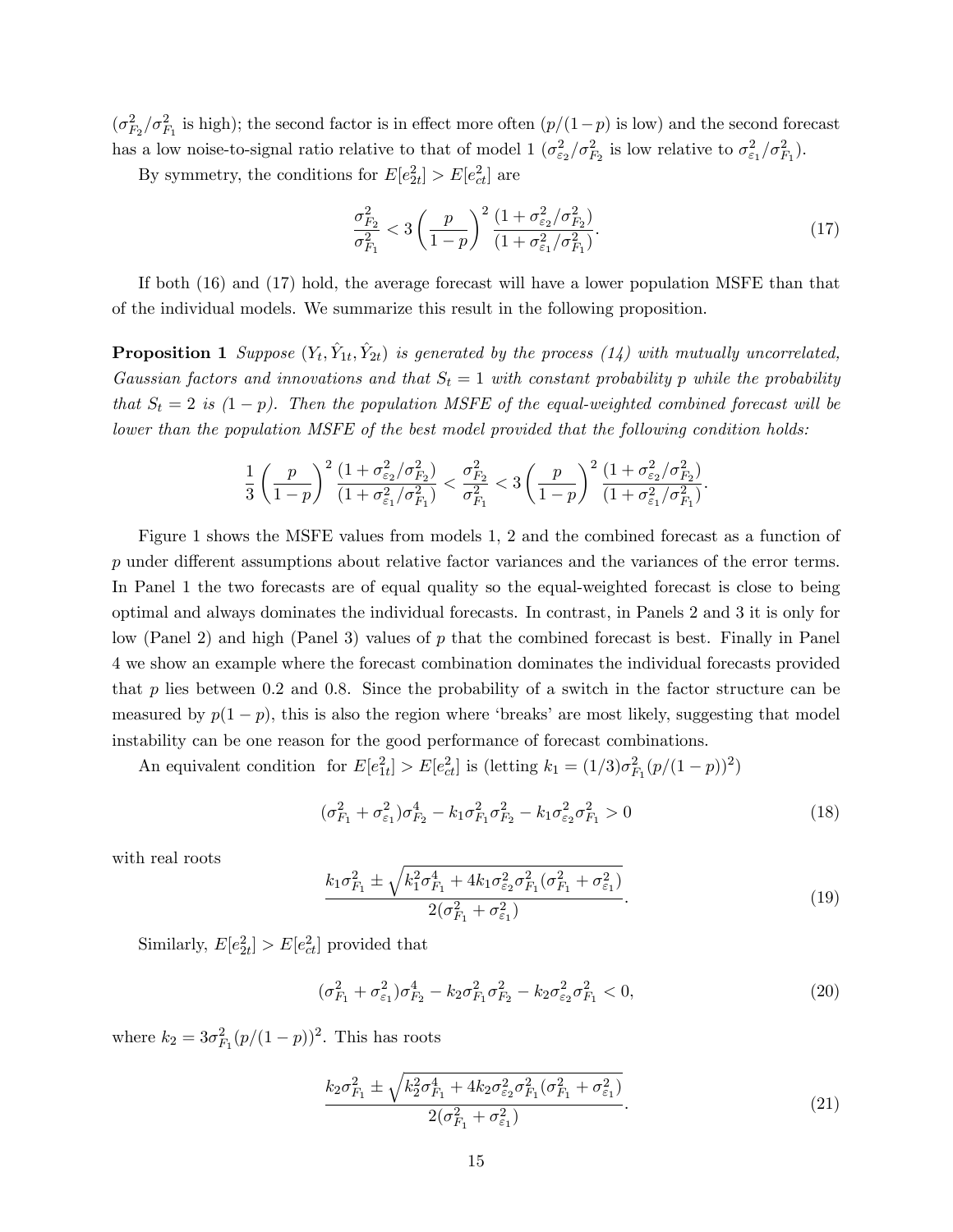In both cases, one root will be negative while the other is positive. This means that the combined, equal-weighted forecast dominates both individual forecasts provided that  $\sigma_{F_2}^2$  lies in the interval

$$
\left[\frac{k_1\sigma_{F_1}^2 + \sqrt{k_1^2\sigma_{F_1}^4 + 4k_1\sigma_{\varepsilon_2}^2\sigma_{F_1}^2(\sigma_{F_1}^2 + \sigma_{\varepsilon_1}^2)}}{2(\sigma_{F_1}^2 + \sigma_{\varepsilon_1}^2)}; \frac{k_2\sigma_{F_1}^2 + \sqrt{k_2^2\sigma_{F_1}^4 + 4k_2\sigma_{\varepsilon_2}^2\sigma_{F_1}^2(\sigma_{F_1}^2 + \sigma_{\varepsilon_1}^2)}}{2(\sigma_{F_1}^2 + \sigma_{\varepsilon_1}^2)}\right].
$$
 (22)

Figure 2 plots the lower and upper bands of this range of values for  $\sigma_{F_2}^2$ . The lower band reflects the performance of the combination against the first model while the upper band reflects performance against the second model. As  $p$  gets higher, the likelihood that model 2 is the true model gets lower so that, when this model is in fact valid, it must be better than model 1 by a larger margin, i.e.  $\sigma_{F_2}^2$  must rise. Conversely, the second model's performance when it is valid cannot be too good relative to model 1 - otherwise a strategy of only using the forecast from model 2 would be the dominant strategy - which is the intuition for why the upper bound is needed. For values of  $\sigma_{F_2}^2$ between the two bounds, the equal-weighted combination dominates the individual forecasts.

The above conclusions are not altered by allowing for non-zero correlations across the two factors. After some algebra, we can modify equations (16) and (17) by adding a term

$$
\frac{2p\left(3+2(\sigma_{\varepsilon_1}^2/\sigma_{F_1}^2+\sigma_{\varepsilon_2}^2/\sigma_{F_2}^2)\right)\sigma_{F_1F_2}}{3(1-p)(1+\sigma_{\varepsilon_2}^2/\sigma_{F_2}^2)\sigma_{F_1}^2}
$$

to the right hand side of  $(16)$  and subtracting  $(1/3)$  times this term from the right hand side of (17). As expected, this tends to narrow the range where the combined forecast works best.

### 5 Breaks and Empirical Forecasting Performance

To illustrate the performance of a range of forecast combination methods in the presence of breaks, we finally conduct a Monte Carlo experiment in the context of a simple common factor model.

### 5.1 Setup

The data set that we consider is the same as that used in Stock and Watson (2004). It consists of up to 43 quarterly time series for the US economy over the period  $1959Q1 - 1999Q4$ , although some series are available only for a shorter period. The 43 series comprise a range of asset prices (including returns, interest rates and spreads), measures of real economic activity, wages and prices, and various measures of the money stock.<sup>12</sup> To achieve stationarity, the series are transformed as needed to eliminate trends by taking first differences, in many cases after taking logarithms. We

 $12$ Following Stock and Watson (2004) the variables are subject to the following transformations. First, in a few cases the series contain a large outlier-such as spikes associated with strikes-and these outliers are replaced by interpolated values. Second, series that show significant seasonal variation are seasonally adjusted using a linear approximation to X11 in order to avoid problems with non-linearities, see Ghysels, Granger and Siklos (1996). Third, data series available on a monthly basis are aggregated to get quarterly observations.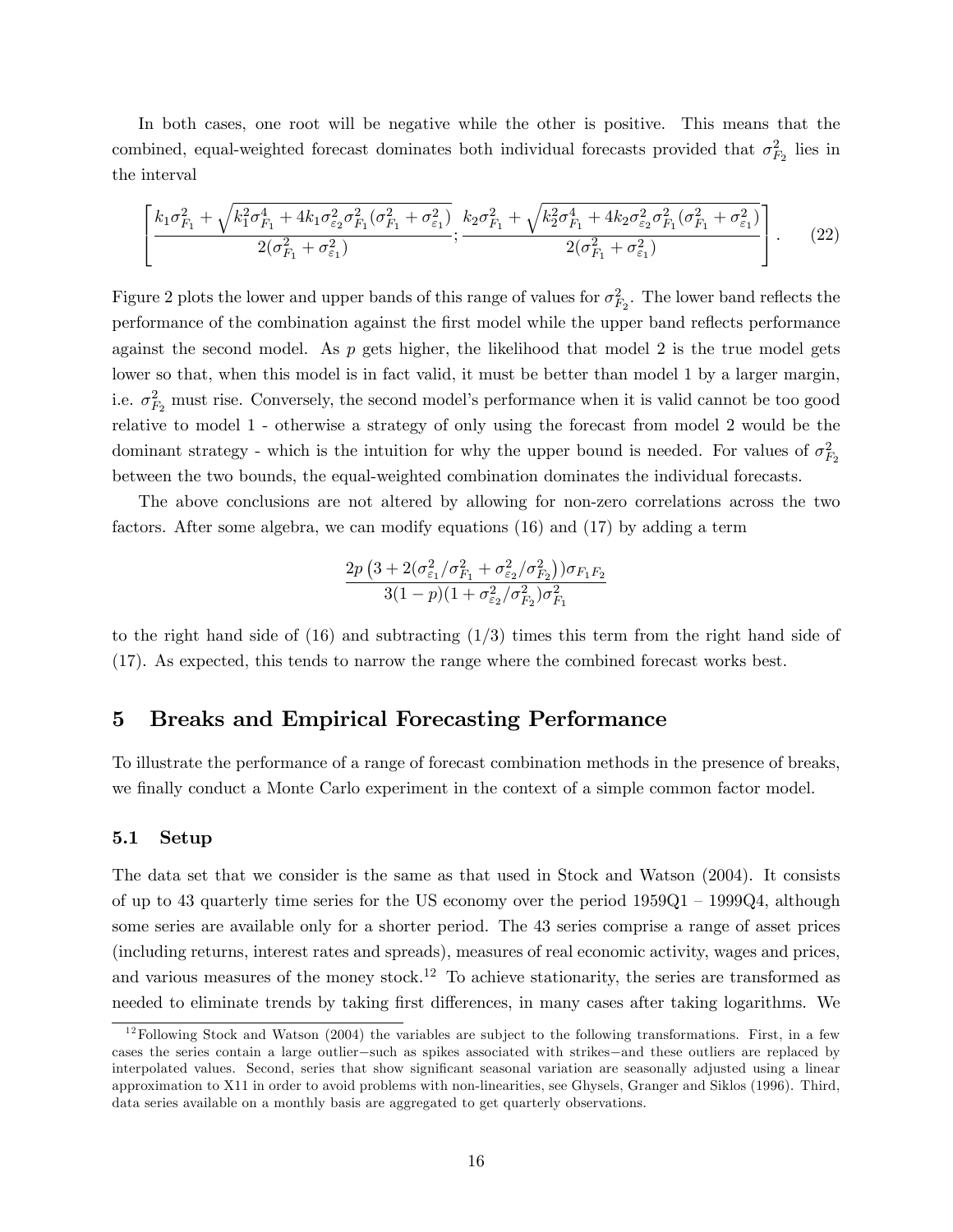then standardize the transformed data so as they have sample mean equal to zero and unitary sample variance. Let  $y_{i,t}$ ,  $i = 1, ..., N$  denote the individual standardized transformed data series and assume the following factor structure for the transformed variables:

$$
Y_t = \Lambda F_t + \epsilon_t,\tag{23}
$$

where  $Y_t = (y_{1,t},...,y_{N,t})'$ ,  $E[\epsilon_t' \epsilon_t] = R$  and the factor dynamics is assumed to be governed by a first-order autoregressive process:

$$
F_t = AF_{t-1} + u_t,\tag{24}
$$

where  $E[u_t^{\dagger}u_t] = \Omega$ . We estimate  $\Lambda$  and  $F_t$  by principal components using a balanced panel subset of the full data set that includes 36 series. We focus on the first four factors which account for  $65\%$ of the variance of the panel. Given  $\Lambda$  and  $F_t$  we can estimate  $\hat{\epsilon}_t = Y_t - \Lambda F_t$  and  $R = \hat{\epsilon}_t' \hat{\epsilon}_t / (T - 1)$ . We then fit a  $VAR(1)$  model to the first four factors and estimate A and  $\Omega$ . Under a stable factor setup, factors and data are simulated as follows:<sup>13</sup>

$$
\widehat{F}_t^m = \widehat{A}\widehat{F}_{t-1}^m + u_t^m, \qquad u_t^m \sim N(0, \widehat{\Omega})
$$
  

$$
\widehat{Y}_t^m = \widehat{\Lambda}\widehat{F}_t^m + \eta_t^m, \qquad \eta_t^m \sim N(0, \widehat{R}),
$$
 (25)

where  $m = 1, \ldots, 100$  refers to the particular Monte Carlo simulation. We allow for instability in the factor model by means of breaks in either the factor loadings,  $\Lambda$ , in the factor dynamics,  $A$ , or in the covariance matrix of the factors,  $\Omega$ . Generalizing the setup from Section 4, breaks are generated through an indicator series  $S_t^m$  from a Markov Switching process that can take two possible values  $S_t^m = 1$  or  $S_t^m = 2$  with transition probabilities  $p_{11} = p_{22} = 0.8$ , where  $p_{ij} = prob(S_t = i | S_{t-1} = j)$ .

We consider three breakpoint scenarios:

1. Breaks in the factor loadings:

$$
\begin{aligned}\n\widehat{F}_t^m &= \widehat{A}\widehat{F}_{t-1}^m + u_t^m, \qquad u_t^m \sim N(0, \hat{\Omega}) \\
\widehat{Y}_t^m &= 2 \times \mathbf{1}_{\{S_t^m = 1\}} \widehat{\Lambda}_{1:2} \widehat{F}_{1:2,t}^m + 2 \times \mathbf{1}_{\{S_t^m = 2\}} \widehat{\Lambda}_{3:4} \widehat{F}_{3:4,t}^m + \eta_t^m, \qquad \eta_t^m \sim N(0, \hat{R})\n\end{aligned}
$$

<sup>&</sup>lt;sup>13</sup>The recursion is initialized by setting  $\widehat{F}_0^m = N(0, \hat{\Omega})$ . We simulate time series with 200 observations and discard the first 65 observations to match the average length of the actual data.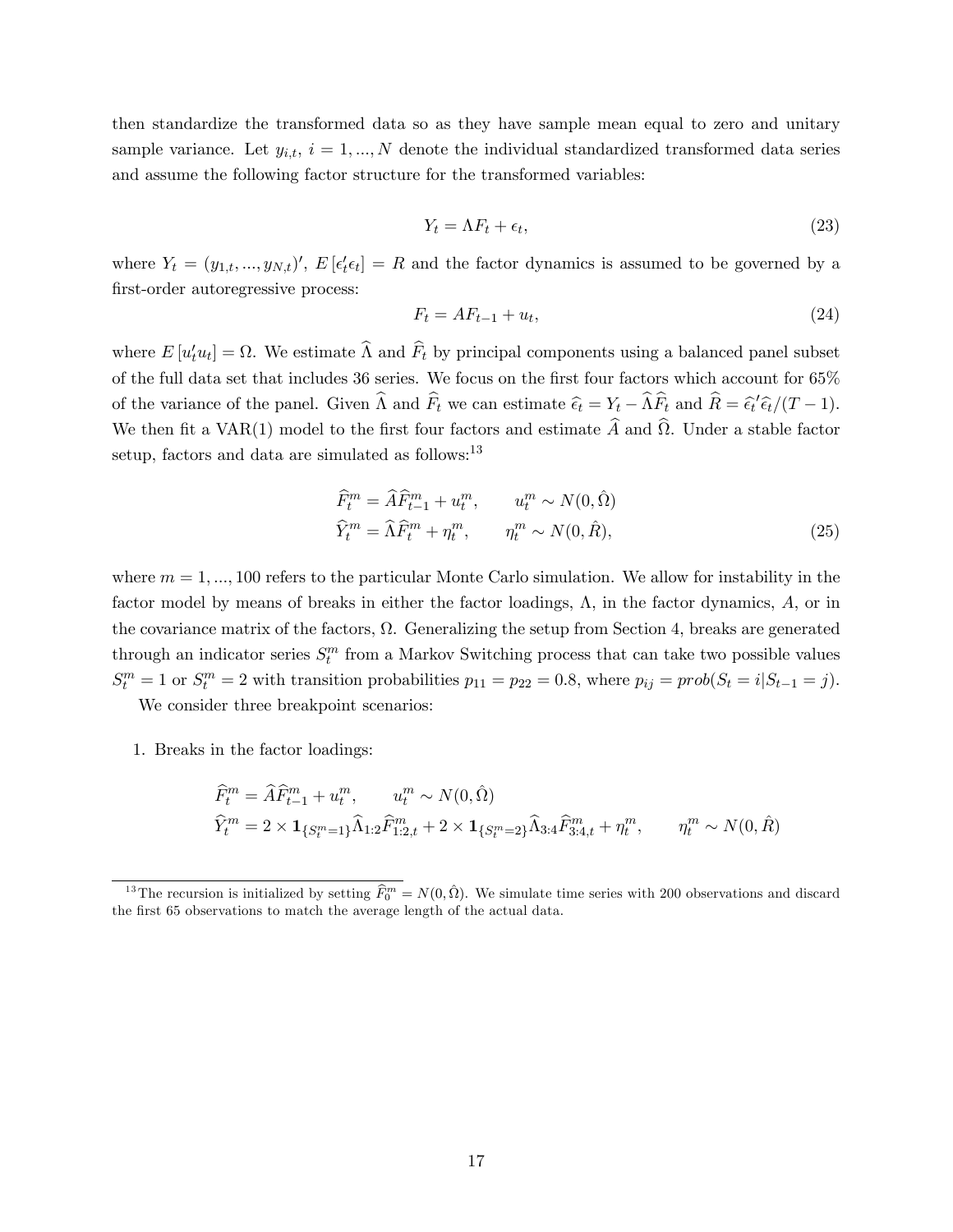2. Breaks in the dynamics of the factors:

$$
S_t^m \!=\! \left[ \begin{array}{cccc} \mathbf{1}_{\{S_t^m=1\}} & \mathbf{1}_{\{S_t^m=1\}} & \mathbf{1}_{\{S_t^m=2\}} & \mathbf{1}_{\{S_t^m=2\}} \\ \mathbf{1}_{\{S_t^m=1\}} & \mathbf{1}_{\{S_t^m=1\}} & \mathbf{1}_{\{S_t^m=2\}} & \mathbf{1}_{\{S_t^m=2\}} \\ \mathbf{1}_{\{S_t^m=1\}} & \mathbf{1}_{\{S_t^m=1\}} & \mathbf{1}_{\{S_t^m=2\}} & \mathbf{1}_{\{S_t^m=2\}} \\ \mathbf{1}_{\{S_t^m=1\}} & \mathbf{1}_{\{S_t^m=1\}} & \mathbf{1}_{\{S_t^m=2\}} & \mathbf{1}_{\{S_t^m=2\}} \\ \widehat{A}_t^m = S_t^m \odot \widehat{A} \\ \widehat{F}_t^m = \widehat{A}_t^m \widehat{F}_{t-1}^m + u_t^m, \qquad u_t^m \sim N(0, \widehat{\Omega}) \\ \widehat{Y}_t^m = \widehat{\Lambda} \widehat{F}_t^m + \eta_t^m, \qquad \eta_t^m \sim N(0, \widehat{R}) \end{array} \right]
$$

3. Breaks in the covariance matrix of the factors:

$$
\psi_t^m = 2 \times \mathbf{1}_{\{S_t^m = 1\}} + 0.5 \times \mathbf{1}_{\{S_t^m = 2\}}
$$
  
\n
$$
\Psi_t^m = [\psi_t^m, \psi_t^m, 1/\psi_t^m, 1/\psi_t^m]
$$
  
\n
$$
\widehat{\Omega}_t^m = \Psi_t^m \odot \widehat{\Omega}
$$
  
\n
$$
\widehat{F}_t^m = \widehat{A}\widehat{F}_{t-1}^m + u_t^m, \qquad u_t^m \sim N(0, \widehat{\Omega}_t^m)
$$
  
\n
$$
\widehat{Y}_t^m = \widehat{\Lambda}\widehat{F}_t^m + \eta_t^m, \qquad \eta_t^m \sim N(0, \widehat{R})
$$

Following the analysis of Stock and Watson (2001), we focus on linear forecasting models. Specifically, we consider simple autoregressions with lag lengths selected recursively using SIC with up to  $L = 4$  lags:

$$
y_{i,t+1} = c_i + \sum_{l=0}^{L} \lambda_{i,l} y_{i,t-l} + \epsilon_{i,t+1}.
$$
 (26)

We also consider all possible bivariate autoregressive models that include a single additional regressor,  $y_{j,t}$ , drawn from the full set of transformed variables:

$$
y_{i,t+1} = c_i + \sum_{l_1=0}^{L_1} \lambda_{i,l_1} y_{t-l_1} + \sum_{l_2=0}^{L_2} \lambda_{i,j,l_2} y_{j,t-l_2} + \epsilon_{i,t+1}.
$$
 (27)

Lag lengths are again selected recursively using the SIC with between one and four lags of  $y_{j,t}$  $(L_1 = 4)$  and between zero and four lags of  $y_{i,t}$   $(L_2 = 4)$ . Parameter estimation and forecasting are also done recursively, using an expanding window. To estimate the parameters of the initial AR models, we use the first 40 data points. For each of the simulated series we re-estimate the parameters of the linear forecasting models and use these to produce out-of-sample forecasts.<sup>14</sup>

 $14$ To avoid extreme values, forecasts greater than four recursive standard deviations of the target variable are replaced by the recursive mean of the dependent variable computed at the time of the forecast.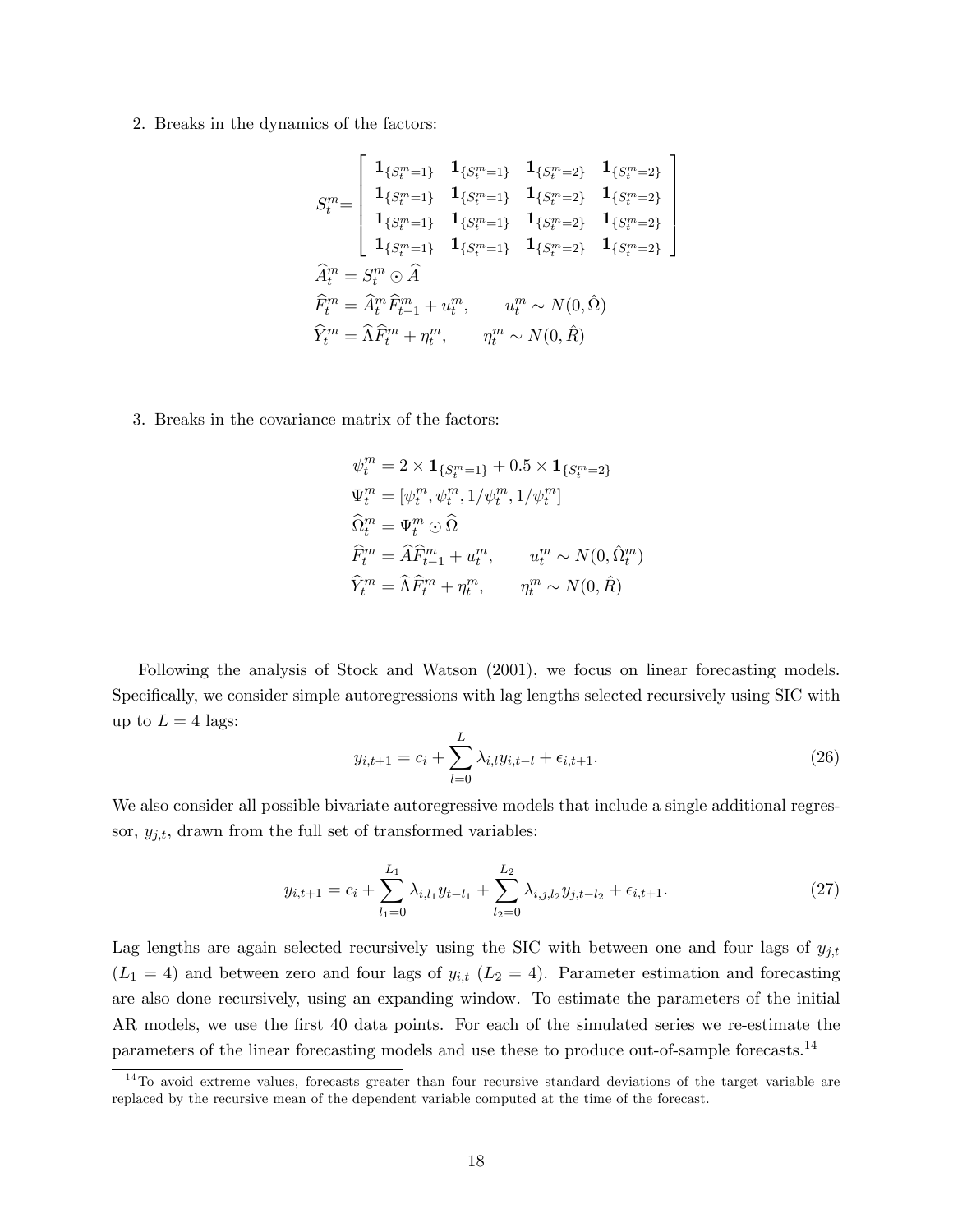We next present the results of the Monte Carlo experiment. We also report the results obtained using actual data as a benchmark for the Monte Carlo experiment.

### 5.2 Empirical Results

Table 6 presents results for the out-of-sample MSFE performance of a range of alternative forecast combination methods also considered by Aiolfi and Timmermann (2006) such as the mean forecast, triangular kernel weights (TK, which weights the forecasts by the inverse of their historical MSFE rank) and weights that are inversely proportional to the MSFE (IMSFE). Out-of-sample MSFE values are reported relative to the MSFE-values produced by the previous best (PB) forecasting model. Because the previous best model at a given point in time depends on the individual models<sup>7</sup> track record up to that point, the identity of the previous best model may change through time.

We first note that the performance of the equal-weighted forecast combination $-i.e.,$  the average forecast computed across the 37 univariate and bivariate models-generally (across all variables) is much better than the performance of the previous best model. Specifically, the ratio of out-ofsample MSFE-values of the average forecast (mean) over the previous best model is 0.844. The simulations with a stable factor structure (no break) in the second column generate a much higher value of 0.97, suggesting that the improvement offered by the forecast combinations cannot be well explained in the context of a stable factor structure.

Turning to the results for the factor models with breaks, the form of the break process appears to affect the ability of the simulations to match the actual performance of the combinations. If the break occurs in the covariance matrix of the factor innovations, the performance of the mean forecast is slightly worse than under the stable factor structure (0.97). In contrast, if the break a§ects the factor loadings, the relative performance of the equal-weighted forecast improves to around 0.93 which is more in line with the empirical data. Breaks in the coefficients determining the factor dynamics also lead to some improvement in the performance of the forecast combinations relative to the single best model.

Finally consider the disaggregate results by category of the economic variables. It is clear that breaks do not affect all time series to the same extent. For example, breaks in the factor loadings bring the simulated results more closely in line with the data for the monetary aggregates. Such breaks do a far worse job for returns, interest rates and spreads although, in most cases, the relative MSFE performance under breaks is closer to the results for the data than in the absence of a break. Overall, the rather modest improvements in the performance of forecast combinations due to breaks suggest that model instability in the form considered here can only be part of the reason why forecast combinations perform better than a strategy of selecting the single best model.

# 6 Conclusion

Forecast combinations are in widespread use, representing a pragmatic approach for dealing with the misspecification biases that affect individual forecasting models. Since individual models may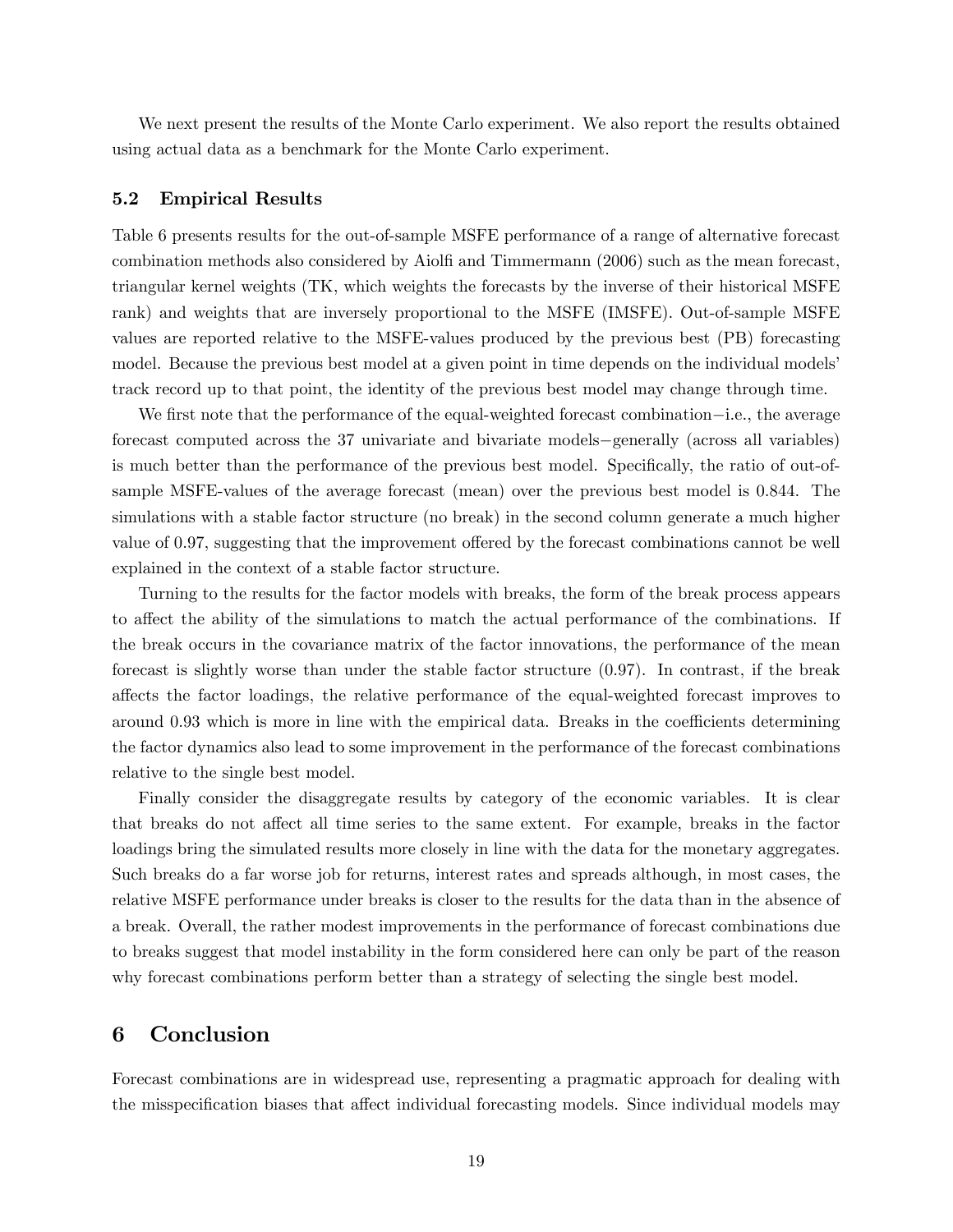be biased in different directions, it is important to consider which types of forecasts to combine, i.e., forecasts from linear versus nonlinear models, forecasts from univariate versus multivariate models and combinations of time-series forecasts with subjective survey forecasts.

Our empirical results suggest that the simple equal-weighted survey forecast dominates the best forecast from a time-series model around two-thirds of the time. However, there is some room for improvement by using a simple equal-weighted average of survey forecasts and forecasts from various time-series models and this approach rarely generates poor out-of-sample forecasts. Even if forecast combinations do not always deliver the most precise forecasts they generally do not deliver poor performance and so from a "risk" perspective represent a safe choice.

We also present analytical and simulation results on the performance of a range of forecast combination schemes under instability in dynamic factor models characterizing the dependence structure across variables. These results are modestly encouraging in that they suggest that the performance of forecast combinations gets closer to what is observed in actual data under a factor model that is subject to occasional breaks in parameters, particularly if they take the form of a change in the factor loadings or in the coefficients determining the factor dynamics.

## References

- [1] Aiolfi, M. and A. Timmermann, 2006, Persistence in Forecasting Performance and Conditional Combination Strategies. Journal of Econometrics, 135, 31-53.
- [2] Ang, A., G. Bekaert, and M Wei, 2007, Do Macro Variables, Asset Markets or Surveys Forecast Inflation Better? Journal of Monetary Economics, 54, 1163-1212.
- [3] Artis, M., A. Banerjee and M. Marcellino, 2005, Factor Forecasts for the U.K. Journal of Forecasting, 24, 279-298.
- [4] Bai, J. and S. Ng, 2002, Determining the Number of Factors in Approximate Factor Models. Econometrica 70, 191-221.
- [5] Bates, J.M. and C.W.J. Granger, 1969, The Combination of Forecasts. Operations Research Quarterly 20, 451-468.
- [6] Bovin, J., and S. Ng, 2006, Are More Data Always Better for Factor Analysis? Journal of Econometrics, 132, 169-194.
- [7] Capistrán, C., and A. Timmermann, 2009, Forecast Combination with Entry and Exit of Experts. Journal of Business and Economic Statistics, 27(4), 428-440.
- [8] Chong, Y.Y, and D.F. Hendry, 1986, Econometric Evaluation of Linear macro-economic Models. Review of Economic Studies, 53, 671-690.
- [9] Clemen, R.T., 1989, Combining Forecasts: A Review and Annotated Bibliography. International Journal of Forecasting, 5, 559-581.
- [10] Clements, M.P. and D. I. Harvey, 2010, Forecast Encompassing Tests and Probability Forecasts. Forthcoming in Journal of Applied Econometrics.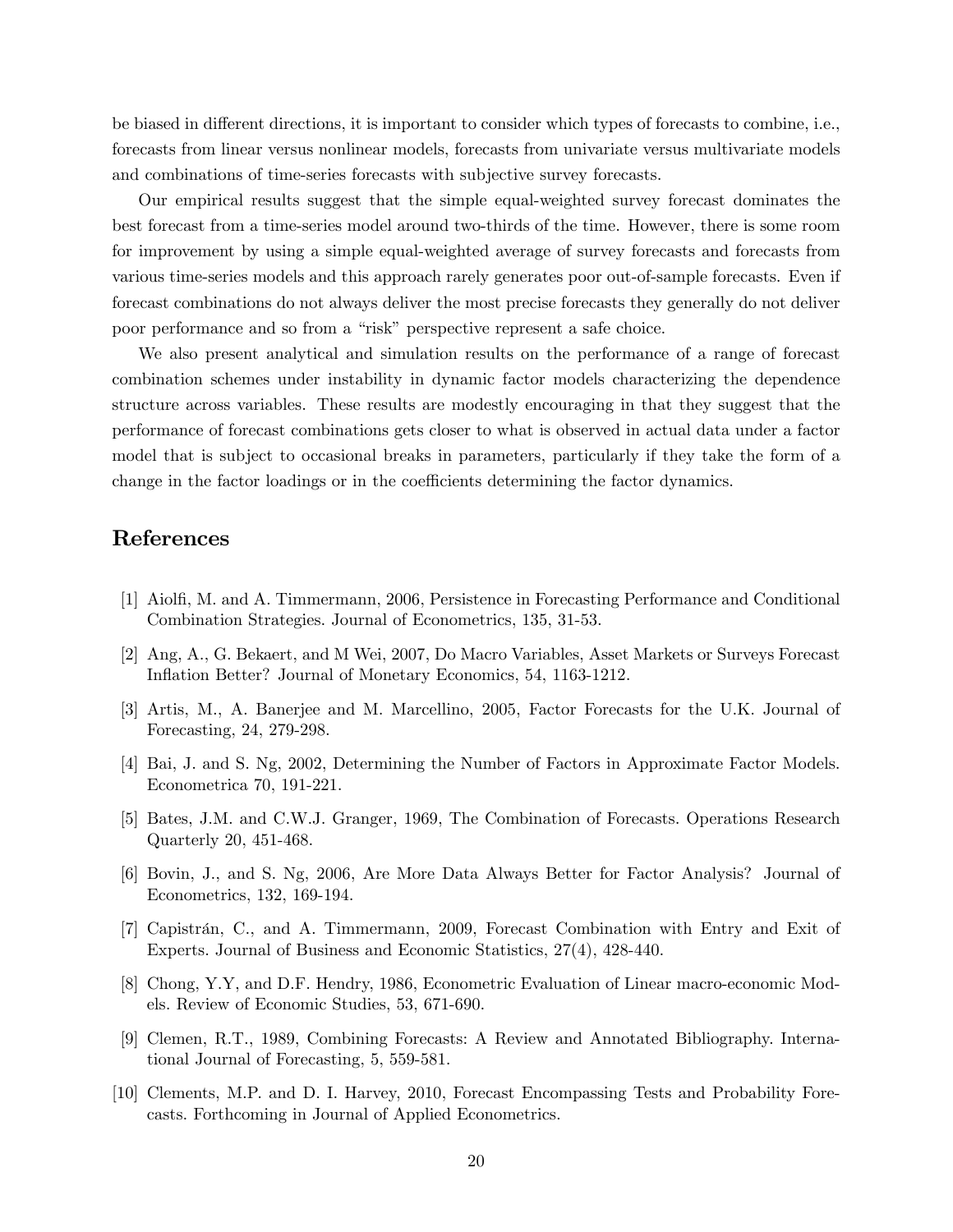- [11] Clements, M.P. and D.F. Hendry, 1998, Forecasting Economic Time Series. Cambridge University Press.
- [12] Clements, M.P. and D.F. Hendry, 1999, Forecasting Non-stationary Economic Time Series. The MIT Press.
- [13] Clements, M.P. and D.F. Hendry, 2006, Forecasting with Breaks. Pages 605-658 in Elliott, G., C.W.J. Granger and A. Timmermann (eds.), Handbook of Economic Forecasting vol. 1. North-Holland.
- [14] Corradi, V., A. Fernandez, and N.R. Swanson, 2009, Information in the Revision Process of Real-time Datasets. Journal of Business and Economic Statistics, 27(4), 455-467.
- [15] Diebold, F.X. and P. Pauly, 1987, Structural Change and the Combination of Forecasts. Journal of Forecasting ,6, 21-40.
- [16] Elliott, G., and A. Timmermann, 2005, Optimal Forecast Combination under Regime Switching. International Economic Review, 46(4), 1081-1102.
- [17] Engelberg, J., C.F. Manski and J. Williams, 2009, Assessing the Temporal Variation of Macroeconomic Forecasts by a Panel of Changing Composition. Mimeo, Northwestern.
- [18] Forni, M., M. Hallin, M. Lippi, and L. Reichlin, 2000, The Generalized Factor Model: Identification and Estimation. The Review of Economics and Statistics, 82, 540-554.
- [19] Forni, M, M. Hallin, M. Lippi, and L. Reichlin, 2005, The Generalized Dynamic Factor Model: Forecasting and One Sided Estimation. Journal of the American Statistical Association, 100, 830-840.
- [20] Garratt, A., G. Koop, E. Mise, and S.P. Vahey, 2009, Real-time Prediction with U.K. Monetary Aggregates in the Presence of Model Uncertainty. Journal of Business and Economic Statistics, 27(4), 480-491.
- [21] Ghysels, E., C.W.J. Granger and P.L. Siklos, 1996, Is Seasonal Adjustment a Linear or Nonlinear Data Filtering Process? Journal of Business and Economic Statistics, 14, 374-86.
- [22] Granger, C.W.J. and R. Ramanathan, 1984, Improved Methods of Combining Forecasts. Journal of Forecasting, 3, 197-204.
- [23] Granger, C.W.J. and Y. Jeon, 2004, Thick Modeling, Economic Modelling, 21, 323-343.
- [24] Hendry, D.F. and M.P. Clements, 2004, Pooling of Forecasts. Econometrics Journal, 7, 1-31.
- [25] Marcellino, M., 2004, Forecast Pooling for Short Time Series of Macroeconomic Variables. Oxford Bulletin of Economic and Statistics, 66, 91-112.
- [26] Pesaran, M.H. and A. Timmermann, 2005, Small Sample Properties of Forecasts from Autoregressive Models under Structural Breaks. Journal of Econometrics, 129, 183-217.
- [27] Smith, J. and K.F. Wallis, 2009, A Simple Explanation of the Forecast Combination Puzzle. Oxford Bulletin of Economics and Statistics, 71(3), 331-355.
- [28] Stock, J.H. and M.W. Watson, 1996, Evidence on Structural Instability in Macroeconomic Time Series Relations. Journal of Business and Economic Statistics, 14, 11-30.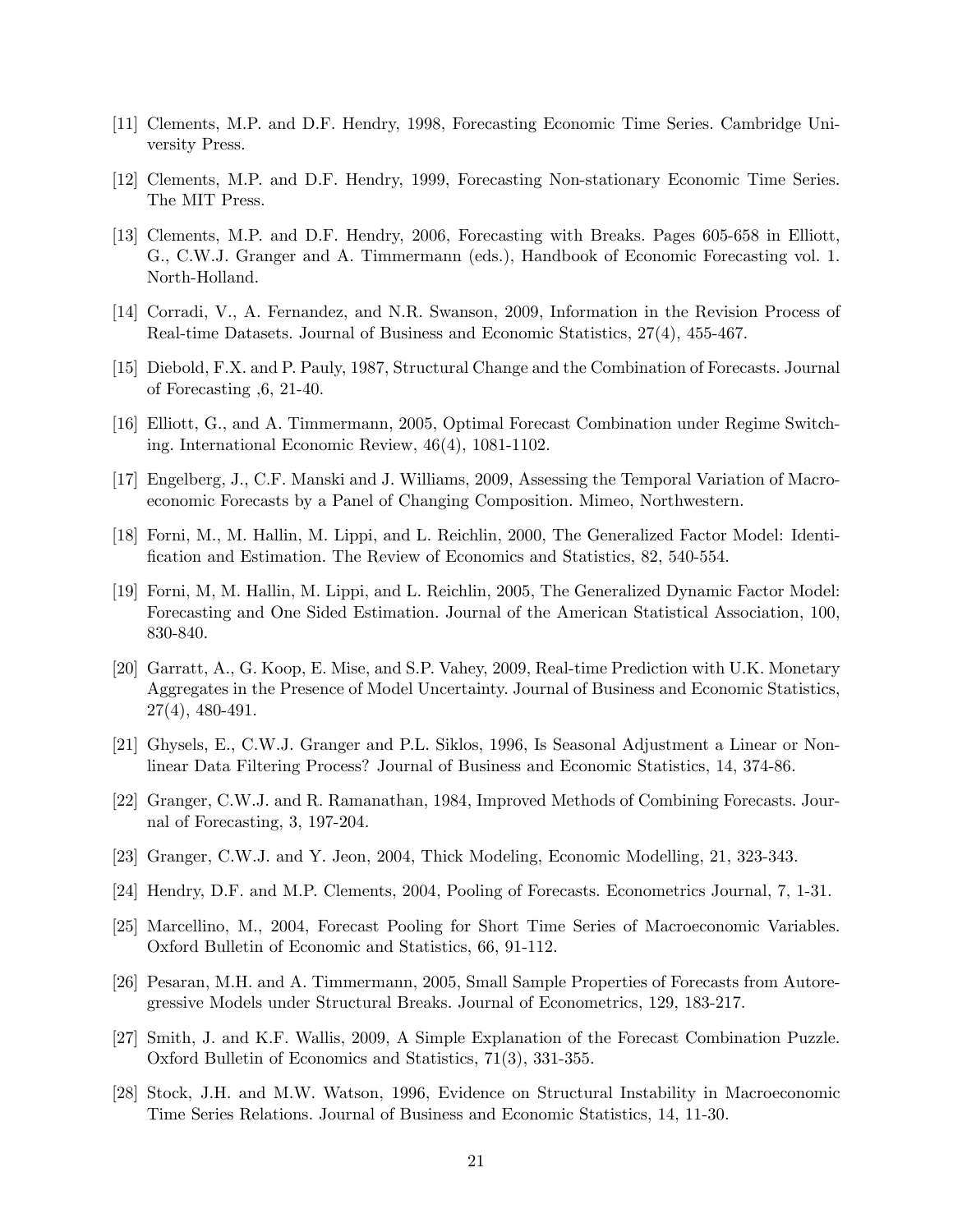- [29] Stock, J.H. and M. Watson, 2001, A Comparison of Linear and Nonlinear Univariate Models for Forecasting Macroeconomic Time Series, in R.F. Engle and H. White, eds., Festschrift in Honour of Clive Granger. Cambridge University Press, 1-44.
- [30] Stock, J.H. and M.W. Watson 2002. Macroeconomic Forecasting Using Diffusion Indexes. Journal of Business and Economic Statistics, 20, 147-162.
- [31] Stock, J.H. and M. Watson, 2004, Combination Forecasts of Output Growth in a Seven-Country Data Set. Journal of Forecasting, 23, 405-430.
- [32] Stock, J.H., and M.W. Watson, 2009, Forecasting in Dynamic Factor Models Subject to Structural Instability. In J.L. Castle and N. Shephard (eds.), The Methodology and Practice of Econometrics. A Festschrift in Honour of David Hendry. Oxford University Press, 173-205.
- [33] Swanson, N.R. and H. White, 1997, Forecasting Economic Time Series Using Flexible Versus Fixed Specification and Linear versus Nonlinear Econometric Models. International Journal of Forecasting 13,  $439-462$ .
- [34] Teräsvirta, T., 2006, Forecasting Economic Variables with Nonlinear Models. In Graham Elliott, Clive W.J. Granger and Allan Timmermann (eds.), Handbook of Economic Forecasting. Elsevier, 413-457.
- [35] Timmermann, A., 2006, Forecast Combinations. In Graham Elliott, Clive W.J. Granger and Allan Timmermann (eds.), Handbook of Economic Forecasting. Elsevier, 135–196.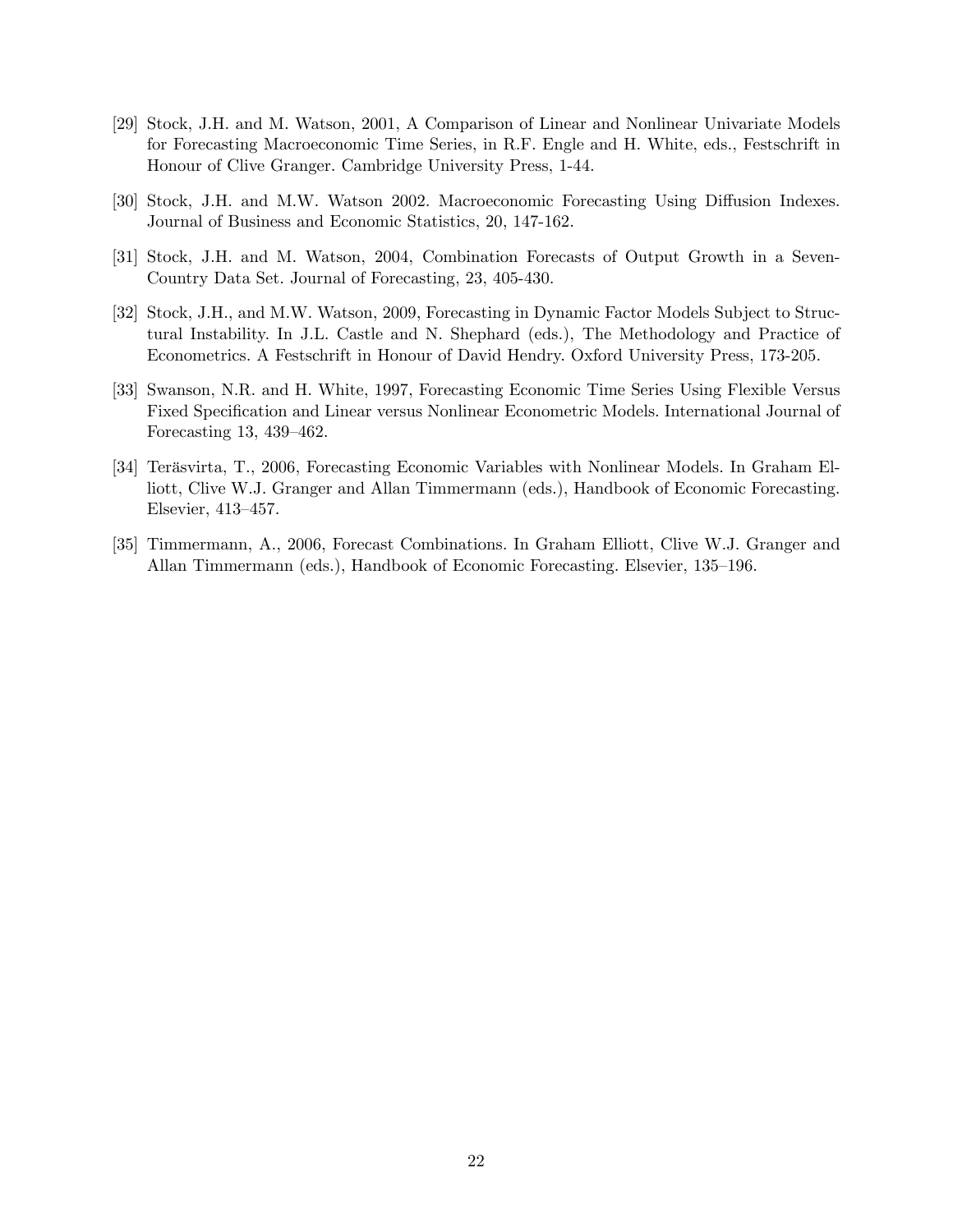| Name           | Description                                                                                                                                                       | Transformation                                                                                                                                                                                   | Sample               |
|----------------|-------------------------------------------------------------------------------------------------------------------------------------------------------------------|--------------------------------------------------------------------------------------------------------------------------------------------------------------------------------------------------|----------------------|
| <b>CPI</b>     | Forecasts for the CPI Inflation<br>Rate. SA, annual rate,<br>percentage points. Quarterly<br>forecasts are annualized<br>quarter-over-quarter percent<br>changes. | None                                                                                                                                                                                             | 1981q3-<br>2006q4    |
| <b>CPROF</b>   | Forecasts for the quarterly level<br>of nominal corporate profits<br>after tax excluding IVA and<br>CCAdj. SA, annual rate,<br>billions of dollars.               | GR QoQ change, expressed in annualized<br>percentage points: $\left[\ln\left(\frac{CPROF_{t+h}}{\sqrt{CPROF_{t+h-1}}}\right)\right]$ 400                                                         | 1981q3-<br>2006q4    |
| <b>HOUSING</b> | Forecasts for the quarterly<br>average level of housing starts.<br>SA, annual rate, millions.                                                                     | GR QoQ change, expressed in annualized<br>percentage points:                                                                                                                                     | 1981q3-<br>2006q4    |
| <b>INDPROD</b> | Forecasts for the quarterly<br>average of the index of<br>industrial production. SA,<br>index, base year varies.                                                  | GR QoQ change, expressed in annualized<br>percentage points:<br>$\left[\ln\left(\frac{INDPROD_{t+h}}{INDPROD_{t+h-1}}\right)\right]$ 400                                                         | 1981q3-<br>2006q4    |
| NGDP           | Forecasts for the quarterly level<br>of nominal GDP. SA, annual<br>rate, billions of dollars.                                                                     | GR QoQ change, expressed in annualized<br>percentage points: $\left[\ln\left(\frac{NGDP_{t+h}}{\sqrt{NGDP_{t+h-1}}}\right)\right]$ 400                                                           | 1981q3-<br>2006q4    |
| PGDP           | Forecasts for the quarterly level<br>of the GDP price index. SA,<br>index, base year varies.                                                                      | GR QoQ change, expressed in annualized<br>percentage points: $\left[\ln\left(\!\! \begin{array}{c} PGDP_{_{t+h}}\!\!\!\!\!/ \ \end{array}\right\rfloor \!\!PGDP_{_{t+h-1}}\right)\right]\!\!400$ | 1981q3-<br>2006q4    |
| <b>RCBI</b>    | Forecasts for the quarterly level<br>of real change in private<br>inventories. SA, annual rate,<br>base year varies.                                              | None                                                                                                                                                                                             | 1981q3-<br>2006q4    |
| <b>RCONSUM</b> | Forecasts for the quarterly level<br>of real personal consumption<br>expenditures. SA, annual rate,<br>base year varies.                                          | GR QoQ change, expressed in annualized<br>percentage points:<br>$\left[\ln\left(\frac{RCONSUM_{t+h}}{RCONSUM_{t+h-1}}\right)\right]$ 400                                                         | 1981q3-<br>2006q4    |
| <b>RFEDGOV</b> | Forecasts for the quarterly level<br>of real federal government<br>consumption and gross<br>investment. SA, annual rate,<br>base year varies.                     | GR QoQ change, expressed in annualized<br>percentage points:<br>$\Bigg[\ln\Bigl(\frac{RFEDGOV_{t+h}}{RFEDGOV_{t+h-1}}\Bigr)\Bigg 400$                                                            | 1981q3-<br>2006q4    |
| RGDP           | Forecasts for the quarterly level<br>of real GDP. SA, annual rate,<br>base year varies.                                                                           | GR QoQ change, expressed in annualized<br>percentage points: $\left[\ln\left(\frac{RGDP_{t+h}}{RGDP_{t+h-1}}\right)\right]$ 400                                                                  | 1981q3-<br>2006q4    |
| <b>RRESINV</b> | Forecasts for the quarterly level<br>of real residential fixed<br>investment. SA, annual rate,<br>base year varies.                                               | GR QoQ change, expressed in annualized<br>percentage points:<br>$\left[\ln\left(\frac{RRESINV_{_{l+h}}}{RRESINV_{_{l+h-1}}}\right)\right]$ 400                                                   | 1981q3-<br>2006q4    |
| <b>RSLGOV</b>  | Forecasts for the quarterly level<br>of real state and local<br>government consumption and<br>gross investment. SA, annual<br>rate, base year varies.             | GR QoQ change, expressed in annualized<br>percentage points:<br>$\bigg[\ln\bigg(\substack{RSLGOV_{t+h}}{\xleftarrow{RSLGOV_{t+h-1}}}\bigg)\bigg]400$                                             | 1981q3-<br>2006q4    |
| TBILL          | Forecasts for the quarterly<br>average three-month Treasury<br>bill rate. Percentage points.                                                                      | None                                                                                                                                                                                             | $1982q1 -$<br>2006q4 |
| <b>UNEMP</b>   | Forecasts for the quarterly<br>average unemployment rate.<br>SA, percentage points.                                                                               | None                                                                                                                                                                                             | 1981q3-<br>2006q4    |

Table 1. Variable description

Notes: GR QoQ stands for Growth Rate, Quarter on Quarter.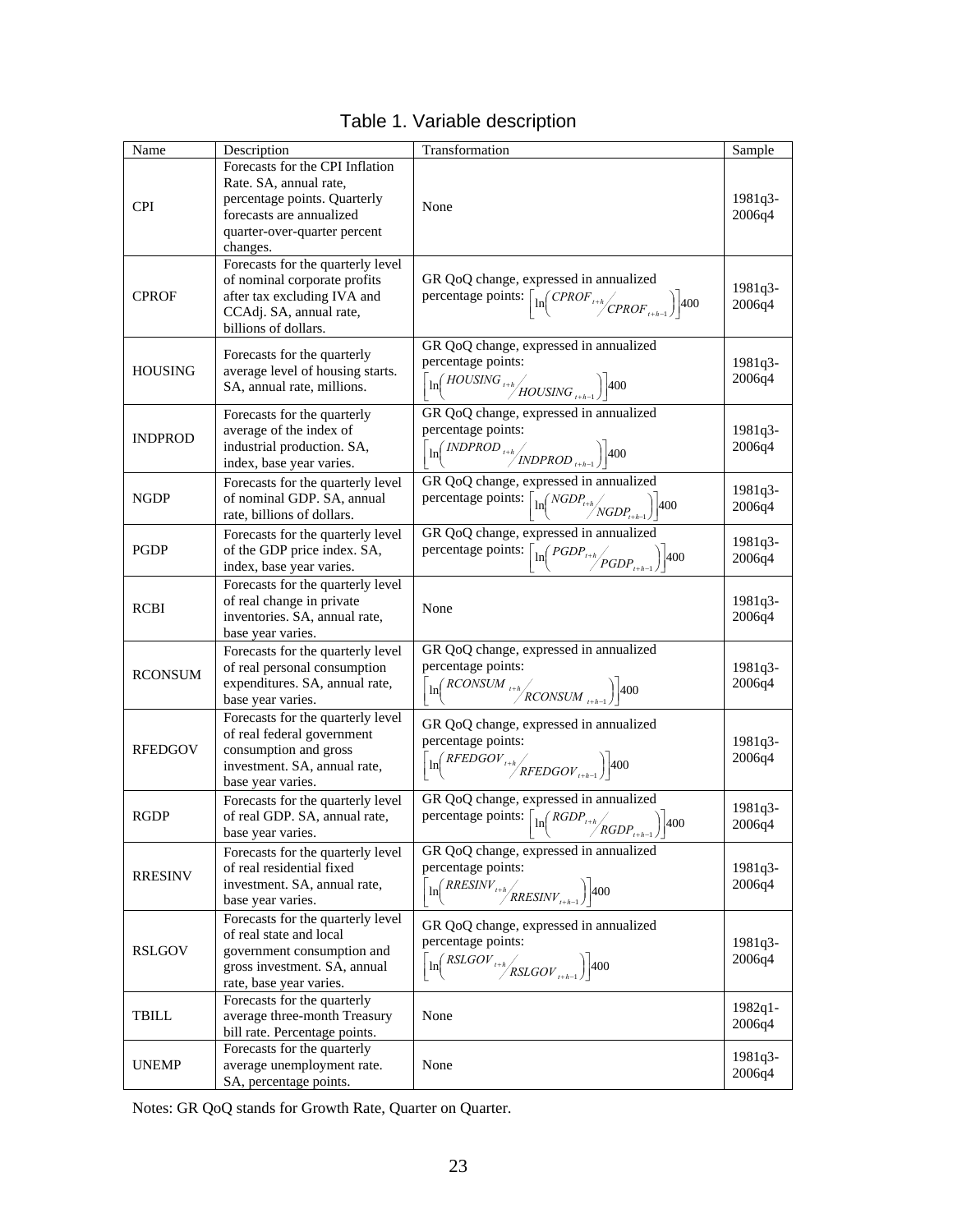|                    | <b>RMSFE</b>       | RMSFE ratios with respect to AR |                           |                  |                  |                         |                  |  |  |  |
|--------------------|--------------------|---------------------------------|---------------------------|------------------|------------------|-------------------------|------------------|--|--|--|
| Horizon            |                    |                                 | <b>Time Series Models</b> |                  |                  | <b>Survey Forecasts</b> |                  |  |  |  |
|                    | AR                 | I<br>AR_FAC                     | <b>LSTAR</b>              | <b>NNET</b>      | EW               | <b>IMSE</b>             | <b>ISIC</b>      |  |  |  |
|                    | <b>CPI</b>         |                                 |                           |                  |                  |                         |                  |  |  |  |
| $h = 1$            | 1.4516             | 0.9996                          | 0.6204                    | 1.0672           | 0.9574           | 0.9663                  | 0.9881           |  |  |  |
| $h = 2$            | 1.5634             | 0.9880                          | 1.0014                    | 1.1564           | 0.8903           | 0.8986                  | 0.9529           |  |  |  |
| $h = 3$            | 1.5368             | 1.0396                          | 1.0671                    | 1.2740           | 0.9008           | 0.9182                  | 0.9507           |  |  |  |
| $h = 4$            | 1.5801             | 1.0497                          | 1.0754                    | 1.3831           | 0.9030           | 0.9047                  | 0.9271           |  |  |  |
|                    | <b>CPROF</b>       |                                 |                           |                  |                  |                         |                  |  |  |  |
| $h = 1$            | 20.4380            | 0.9951                          | 0.9539                    | 0.9599           | 0.8872           | 0.9044                  | 0.9091           |  |  |  |
| $h = 2$            | 20.3715            | 1.0909                          | 0.9832                    | 0.9867           | 0.8595           | 0.8916                  | 0.8981           |  |  |  |
| $h = 3$            | 20.4939            | 1.0016<br>1.0224                | 1.0271                    | 1.0217           | 0.8662           | 0.8787                  | 0.8883           |  |  |  |
| $h = 4$            | 20.8992            |                                 | 1.0057                    | 0.9346           | 0.8935           | 0.8916                  | 0.9036           |  |  |  |
|                    |                    |                                 |                           | <b>HOUSING</b>   |                  |                         |                  |  |  |  |
| $h = 1$            | 27.8404            | 1.0101                          | 0.8981                    | 0.8631           | 0.8918           | 0.8919                  | 0.8905           |  |  |  |
| $h = 2$<br>$h = 3$ | 28.1350<br>29.1552 | 0.9823<br>1.0490                | 1.0728<br>0.9222          | 1.0349<br>0.9431 | 0.9459<br>0.8761 | 0.9457<br>0.8771        | 0.9417           |  |  |  |
| $h = 4$            | 28.1420            | 1.0621                          | 0.9795                    | 0.9791           | 0.8939           | 0.8949                  | 0.8759<br>0.8996 |  |  |  |
|                    |                    |                                 |                           | <b>INDPROD</b>   |                  |                         |                  |  |  |  |
| $h = 1$            | 3.6548             | 0.8666                          | 0.6994                    | 1.2522           | 0.9649           | 0.9639                  | 0.9623           |  |  |  |
| $h = 2$            | 4.2634             | 1.0219                          | 1.0979                    | 1.0137           | 0.8996           | 0.8984                  | 0.8935           |  |  |  |
| $h = 3$            | 4.3009             | 1.0124                          | 0.9127                    | 1.0012           | 0.9404           | 0.9338                  | 0.9278           |  |  |  |
| $h = 4$            | 4.1792             | 1.0200                          | 1.1211                    | 1.0969           | 0.9837           | 0.9657                  | 0.9619           |  |  |  |
|                    |                    |                                 |                           | <b>NGDP</b>      |                  |                         |                  |  |  |  |
| $h = 1$            | 2.1161             | 1.1249                          | 0.8199                    | 1.1649           | 0.9707           | 1.0214                  | 1.0507           |  |  |  |
| $h = 2$            | 2.1398             | 1.1134                          | 1.2885                    | 1.2668           | 0.9799           | 1.0117                  | 1.0258           |  |  |  |
| $h = 3$            | 2.3450             | 0.9432                          | 0.9834                    | 1.1161           | 0.9392           | 0.9550                  | 0.9662           |  |  |  |
| $h = 4$            | 2.1909             | 1.0621                          | 1.2115                    | 1.3317           | 1.0360           | 1.0255                  | 1.0504           |  |  |  |
|                    |                    |                                 |                           | <b>PGDP</b>      |                  |                         |                  |  |  |  |
| $h = 1$            | 0.9086             | 1.0228                          | 0.7594                    | 1.4095           | 0.9260           | 0.9080                  | 0.9126           |  |  |  |
| $h = 2$            | 1.0238             | 0.9932                          | 0.9148                    | 1.2537           | 0.8473           | 0.8002                  | 0.8033           |  |  |  |
| $h = 3$<br>$h = 4$ | 1.0053<br>1.0485   | 1.0035<br>1.3620                | 0.9357<br>1.1592          | 1.4941<br>1.3751 | 0.9218<br>0.9521 | 0.8418<br>0.8752        | 0.8411<br>0.8696 |  |  |  |
|                    |                    |                                 |                           | <b>RCBI</b>      |                  |                         |                  |  |  |  |
|                    |                    |                                 |                           |                  |                  |                         |                  |  |  |  |
| $h = 1$<br>$h = 2$ | 28.1468<br>36.6898 | 0.9540<br>0.9593                | 0.4302<br>0.9213          | 0.8633<br>0.9670 | 1.0957<br>0.9339 | 1.0931                  | 1.0902<br>0.9263 |  |  |  |
| $h = 3$            | 39.4043            | 0.8966                          | 1.0433                    | 0.9225           | 0.9385           | 0.9335<br>0.9266        | 0.9144           |  |  |  |
| $h = 4$            | 39.8177            | 0.9156                          | 0.9721                    | 0.9972           | 0.9673           | 0.9487                  | 0.9406           |  |  |  |
|                    |                    |                                 |                           | <b>RCONSUM</b>   |                  |                         |                  |  |  |  |
| $h = 1$            | 1.9999             | 1.0293                          | 0.9558                    | 1.1211           | 0.9549           | 0.9695                  | 1.0161           |  |  |  |
| $h = 2$            | 1.9889             | 1.2232                          | 1.0656                    | 1.1779           | 0.9768           | 0.9877                  | 1.0308           |  |  |  |
| $h = 3$            | 2.0115             | 1.0923                          | 0.9837                    | 1.1271           | 1.0436           | 1.0425                  | 1.0840           |  |  |  |
| $h = 4$            | 2.0667             | 1.0000                          | 1.1801                    | 1.1353           | 0.9773           | 0.9970                  | 1.0324           |  |  |  |
|                    |                    |                                 |                           | <b>RFEDGOV</b>   |                  |                         |                  |  |  |  |
| $h = 1$            | 7.6616             | 1.0252                          | 1.2773                    | 1.3405           | 0.9222           | 0.9252                  | 0.9304           |  |  |  |
| $h = 2$            | 7.6475             | 1.1370                          | 1.2568                    | 1.2912           | 0.9363           | 0.9415                  | 0.9457           |  |  |  |
| $h = 3$            | 7.6041             | 1.0647                          | 1.1681                    | 1.1850           | 0.9432           | 0.9488                  | 0.9528           |  |  |  |
| $h = 4$            | 7.6318             | 1.1248                          | 1.0534                    | 1.2538           | 0.9556           | 0.9625                  | 0.9646           |  |  |  |

Table 2. Forecast performance of individual models and survey information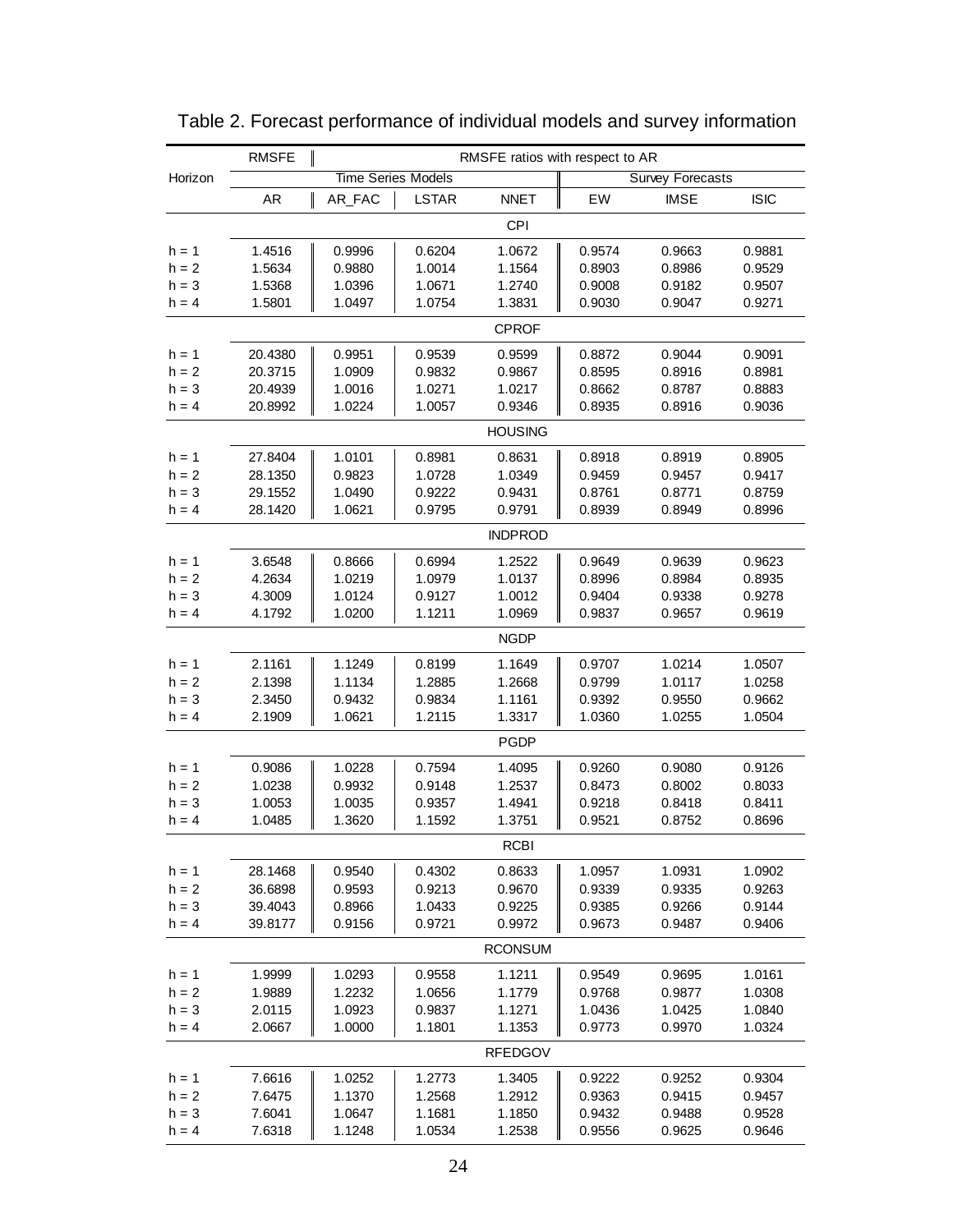|         | <b>RMSFE</b> | I           | RMSFE ratios with respect to AR |                |        |                         |             |  |  |
|---------|--------------|-------------|---------------------------------|----------------|--------|-------------------------|-------------|--|--|
| Horizon |              |             | <b>Time Series Models</b>       |                |        | <b>Survey Forecasts</b> |             |  |  |
|         | AR.          | I<br>AR_FAC | <b>LSTAR</b>                    | <b>NNET</b>    | EW     | <b>IMSE</b>             | <b>ISIC</b> |  |  |
|         |              | <b>RGDP</b> |                                 |                |        |                         |             |  |  |
| $h = 1$ | 2.0670       | 0.9352      | 0.6811                          | 0.7594         | 0.8715 | 0.8753                  | 0.8912      |  |  |
| $h = 2$ | 2.1139       | 0.9507      | 0.9241                          | 1.0509         | 0.8968 | 0.8988                  | 0.9093      |  |  |
| $h = 3$ | 2.1729       | 0.9289      | 0.9924                          | 0.9729         | 0.9208 | 0.9325                  | 0.9253      |  |  |
| $h = 4$ | 2.1054       | 1.0655      | 1.0153                          | 1.0723         | 0.9577 | 0.9656                  | 0.9636      |  |  |
|         |              |             |                                 | <b>RRESINV</b> |        |                         |             |  |  |
| $h = 1$ | 9.9230       | 0.9610      | 0.7109                          | 0.8241         | 1.0027 | 1.0045                  | 1.0078      |  |  |
| $h = 2$ | 11.3842      | 1.1000      | 1.0877                          | 0.9914         | 0.9312 | 0.9305                  | 0.9309      |  |  |
| $h = 3$ | 11.7252      | 1.1484      | 0.9988                          | 1.0611         | 0.9206 | 0.9190                  | 0.9352      |  |  |
| $h = 4$ | 12.6665      | 0.9942      | 0.8957                          | 0.9313         | 0.8655 | 0.8677                  | 0.8699      |  |  |
|         |              |             |                                 | <b>RSLGOV</b>  |        |                         |             |  |  |
| $h = 1$ | 2.7149       | 1.0282      | 0.9012                          | 0.8349         | 0.8473 | 0.8610                  | 0.8707      |  |  |
| $h = 2$ | 2.6699       | 1.0127      | 1.0455                          | 1.1501         | 0.8757 | 0.8742                  | 0.8842      |  |  |
| $h = 3$ | 2.6808       | 1.0094      | 1.0232                          | 0.9798         | 0.8876 | 0.8927                  | 0.8947      |  |  |
| $h = 4$ | 2.6475       | 1.0000      | 1.0508                          | 1.0174         | 0.9315 | 0.9381                  | 0.9384      |  |  |
|         |              |             |                                 | <b>TBILL</b>   |        |                         |             |  |  |
| $h = 1$ | 0.3504       | 1.0445      | 0.6069                          | 5.0496         | 1.1575 | 1.3457                  | 1.6660      |  |  |
| $h = 2$ | 0.7697       | 1.1151      | 0.9426                          | 2.1520         | 0.9629 | 0.9653                  | 1.0713      |  |  |
| $h = 3$ | 1.1940       | 1.1243      | 1.0968                          | 2.0890         | 0.9102 | 0.8725                  | 0.8884      |  |  |
| $h = 4$ | 1.6074       | 1.0105      | 1.0824                          | 1.7213         | 0.8760 | 0.8007                  | 0.7985      |  |  |
|         |              |             |                                 | <b>UNEMP</b>   |        |                         |             |  |  |
| $h = 1$ | 0.2159       | 0.8624      | 1.2367                          | 4.9265         | 1.1009 | 1.0412                  | 1.9799      |  |  |
| $h = 2$ | 0.3771       | 0.7867      | 1.0102                          | 2.2240         | 0.8901 | 0.8352                  | 1.5993      |  |  |
| $h = 3$ | 0.5835       | 0.7581      | 1.0636                          | 1.8224         | 0.7877 | 0.7629                  | 1.3319      |  |  |
| $h = 4$ | 0.7487       | 0.8431      | 1.1129                          | 1.5891         | 0.7666 | 0.8509                  | 1.2629      |  |  |

Table 2. Forecast performance of individual models and survey information (Cont.)

Notes: The root mean squared forecast error (RMSFE) is calculated with 68 out-of-sample forecasts, except for the T-bill rate which only uses 66 forecasts. AR forecasts are based on autoregressive models with up to eight lags and lag length selected by the SIC through an exhaustive search. AR\_FAC is the AR model augmented with a maximum of five factors extracted from 110 underlying series. LSTAR is the Logistic Smooth Transition Autoregressive model. NNET is a Neural Network with one hidden layer. EW refers to the consensus of the Survey of Professional Forecasters (SPF) giving equal weights to each forecaster. IMSE and ISIC refer to the combinations of the SPF data with weights estimated by the inverse of the individual forecasters' RMSFE or weights proportional to the SIC of each forecaster with at least 10 continuous forecasts.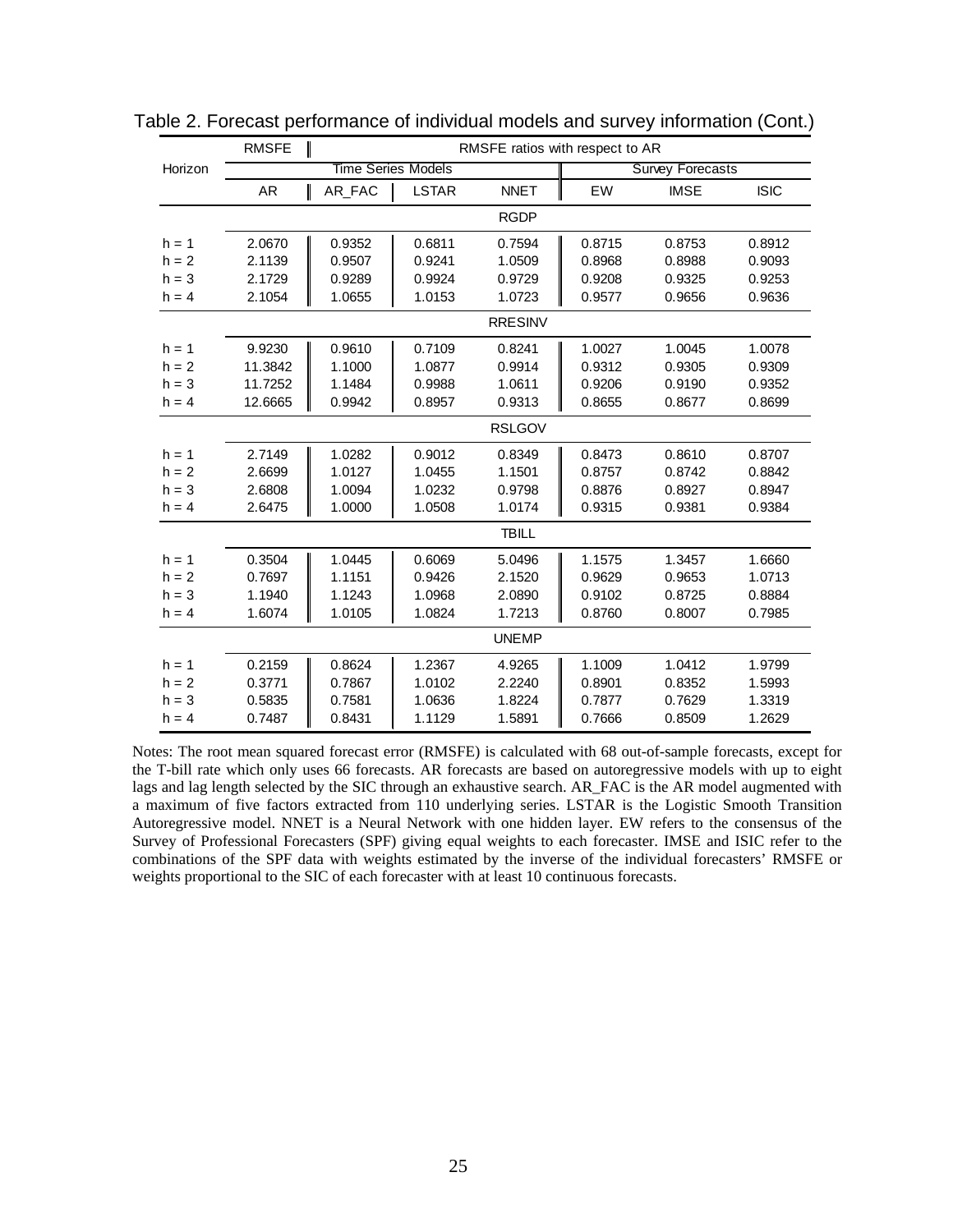|         | RMSFE ratios with respect to AR |                             |                       |  |  |  |  |  |
|---------|---------------------------------|-----------------------------|-----------------------|--|--|--|--|--|
| Horizon |                                 | Equal Weights<br>Regression |                       |  |  |  |  |  |
|         | AR EW                           |                             | AR_FAC_EW   AR_FAC_EW |  |  |  |  |  |
|         | CPI                             |                             |                       |  |  |  |  |  |
| $h = 1$ | 0.9745                          | 1.0166                      | 0.9567                |  |  |  |  |  |
| $h = 2$ | 0.9295                          | 0.9421                      | 0.9387                |  |  |  |  |  |
| $h = 3$ | 0.9671                          | 1.0080                      | 0.9595                |  |  |  |  |  |
| $h = 4$ | 0.9845                          | 1.0408                      | 0.9612                |  |  |  |  |  |
|         |                                 | <b>CPROF</b>                |                       |  |  |  |  |  |
| $h = 1$ | 0.9816                          | 1.0315                      | 0.9384                |  |  |  |  |  |
| $h = 2$ | 1.0327                          | 1.1044                      | 0.9441                |  |  |  |  |  |
| $h = 3$ | 1.0328                          | 1.0594                      | 0.9278                |  |  |  |  |  |
| $h = 4$ | 1.0520                          | 1.1093                      | 0.9382                |  |  |  |  |  |
|         |                                 | <b>HOUSING</b>              |                       |  |  |  |  |  |
| $h = 1$ | 1.0331                          | 1.1000                      | 0.9370                |  |  |  |  |  |
| $h = 2$ | 1.0471                          | 1.0314                      | 0.9452                |  |  |  |  |  |
| $h = 3$ | 1.0341                          | 1.0490                      | 0.9417                |  |  |  |  |  |
| $h = 4$ | 1.1200                          | 1.2472                      | 0.9591                |  |  |  |  |  |
|         |                                 | <b>INDPROD</b>              |                       |  |  |  |  |  |
| $h = 1$ | 1.0449                          | 0.8666                      | 0.8700                |  |  |  |  |  |
| $h = 2$ | 1.0193                          | 1.0486                      | 0.9224                |  |  |  |  |  |
| $h = 3$ | 1.0121                          | 1.0574                      | 0.9379                |  |  |  |  |  |
| $h = 4$ | 1.0066                          | 1.0269                      | 0.9657                |  |  |  |  |  |
|         |                                 | <b>NGDP</b>                 |                       |  |  |  |  |  |
| $h = 1$ | 1.0405                          | 1.0714                      | 0.9741                |  |  |  |  |  |
| $h = 2$ | 1.0130                          | 1.1150                      | 0.9757                |  |  |  |  |  |
| $h = 3$ | 1.0269                          | 1.0122                      | 0.9142                |  |  |  |  |  |
| $h = 4$ | 1.0223                          | 1.2418                      | 0.9892                |  |  |  |  |  |
|         |                                 | <b>PGDP</b>                 |                       |  |  |  |  |  |
| h = 1   | 0.8275                          | 0.8298                      | I<br>0.8731           |  |  |  |  |  |
| $h = 2$ | 0.9040                          | 0.9619                      | 0.9281                |  |  |  |  |  |
| $h = 3$ | 0.9450                          | 0.9507                      | 0.9576                |  |  |  |  |  |
| $h = 4$ | 0.9787                          | 1.5257                      | 1.0745                |  |  |  |  |  |
|         |                                 | <b>RCBI</b>                 |                       |  |  |  |  |  |
| $h = 1$ | 1.0113                          | 0.9873                      | 0.9447                |  |  |  |  |  |
| $h = 2$ | 1.0565                          | 0.9592                      | 0.9172                |  |  |  |  |  |
| $h = 3$ | 1.0318                          | 0.9204                      | 0.9163                |  |  |  |  |  |
| $h = 4$ | 1.0276                          | 0.9156                      | 0.9390                |  |  |  |  |  |
|         |                                 | <b>RCONSUM</b>              |                       |  |  |  |  |  |
| $h = 1$ | 0.9521                          | 1.0611                      | 0.9209                |  |  |  |  |  |
| $h = 2$ | 1.0000                          | 1.2563                      | 1.0130                |  |  |  |  |  |
| $h = 3$ | 1.0000                          | 1.2267                      | 1.0036                |  |  |  |  |  |
| $h = 4$ | 1.0000                          | 1.0000                      | 0.9715                |  |  |  |  |  |

Table 3. Forecast performance of combinations of AR, factor and survey forecasts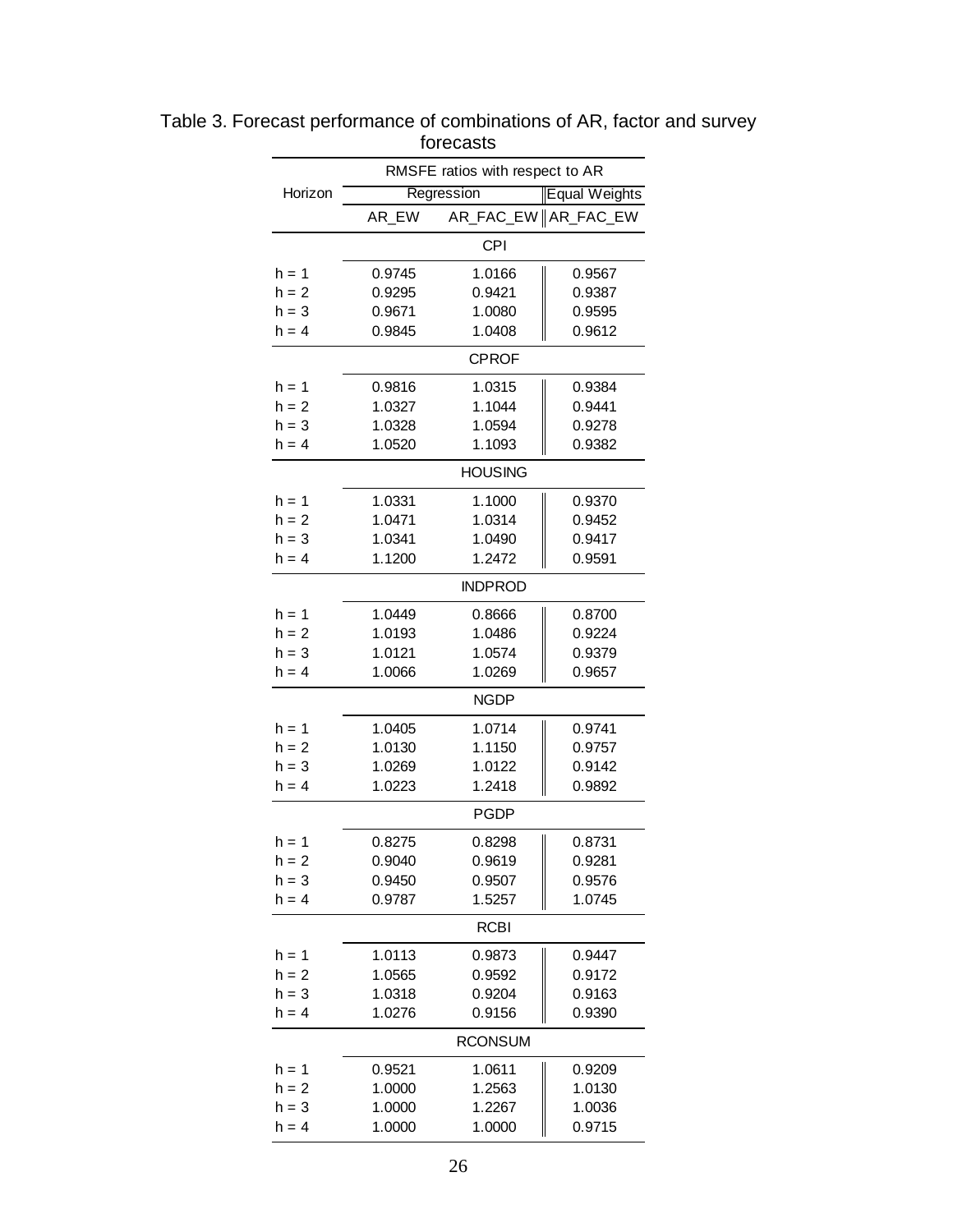|         |        | RMSFE ratios with respect to AR |                      |  |  |  |  |
|---------|--------|---------------------------------|----------------------|--|--|--|--|
| Horizon |        | Regression                      | <b>Equal Weights</b> |  |  |  |  |
|         | AR EW  | AR_FAC_EW AR_FAC_EW             |                      |  |  |  |  |
|         |        | <b>RFEDGOV</b>                  |                      |  |  |  |  |
| $h = 1$ | 0.8686 | 0.9268                          | 0.9645               |  |  |  |  |
| $h = 2$ | 0.9883 | 0.9967                          | 0.9733               |  |  |  |  |
| $h = 3$ | 0.9669 | 0.9456                          | 0.9658               |  |  |  |  |
| $h = 4$ | 0.9457 | 0.9457                          | 0.9686               |  |  |  |  |
|         |        | <b>RGDP</b>                     |                      |  |  |  |  |
| $h = 1$ | 0.9138 | 0.9304                          | 0.8801               |  |  |  |  |
| $h = 2$ | 0.9986 | 0.9607                          | 0.8910               |  |  |  |  |
| $h = 3$ | 1.0268 | 0.9185                          | 0.9075               |  |  |  |  |
| $h = 4$ | 0.9999 | 1.0655                          | 0.9817               |  |  |  |  |
|         |        | <b>RRESINV</b>                  |                      |  |  |  |  |
| $h = 1$ | 0.9896 | 0.9468                          | 0.9322               |  |  |  |  |
| $h = 2$ | 0.9827 | 1.0783                          | 0.9819               |  |  |  |  |
| $h = 3$ | 1.0992 | 1.2111                          | 0.9780               |  |  |  |  |
| $h = 4$ | 1.0000 | 0.9961                          | 0.9167               |  |  |  |  |
|         |        | <b>RSLGOV</b>                   |                      |  |  |  |  |
| $h = 1$ | 0.9462 | 1.0118                          | 0.9192               |  |  |  |  |
| $h = 2$ | 1.0000 | 1.0127                          | 0.9297               |  |  |  |  |
| $h = 3$ | 1.0000 | 1.0092                          | 0.9464               |  |  |  |  |
| $h = 4$ | 1.0105 | 1.0105                          | 0.9615               |  |  |  |  |
|         |        | <b>TBILL</b>                    |                      |  |  |  |  |
| $h = 1$ | 1.0000 | 1.0445                          | 1.0220               |  |  |  |  |
| $h = 2$ | 1.0255 | 1.1238                          | 0.9841               |  |  |  |  |
| $h = 3$ | 1.0183 | 1.1634                          | 0.9599               |  |  |  |  |
| $h = 4$ | 1.0044 | 1.0196                          | 0.8883               |  |  |  |  |
|         |        | <b>UNEMP</b>                    |                      |  |  |  |  |
| $h = 1$ | 1.0237 | 0.8624                          | 0.8985               |  |  |  |  |
| $h = 2$ | 1.0283 | 0.8161                          | 0.8253               |  |  |  |  |
| $h = 3$ | 1.0005 | 0.7920                          | 0.7922               |  |  |  |  |
| $h = 4$ | 1.0087 | 0.8543                          | 0.8143               |  |  |  |  |

Table 3. Forecast performance of combinations of AR, factor and survey forecasts (Cont.)

Notes: RMSFE is calculated with 68 out-of-sample forecasts, except for the TBILL rate which uses only 66 forecasts. AR\_EW refers to the AR model augmented with the equally-weighted survey (SPF) forecasts. AR\_FAC\_EW refers to the AR model augmented by a maximum number of five common factors as well as the equally-weighted survey (SPF) forecasts.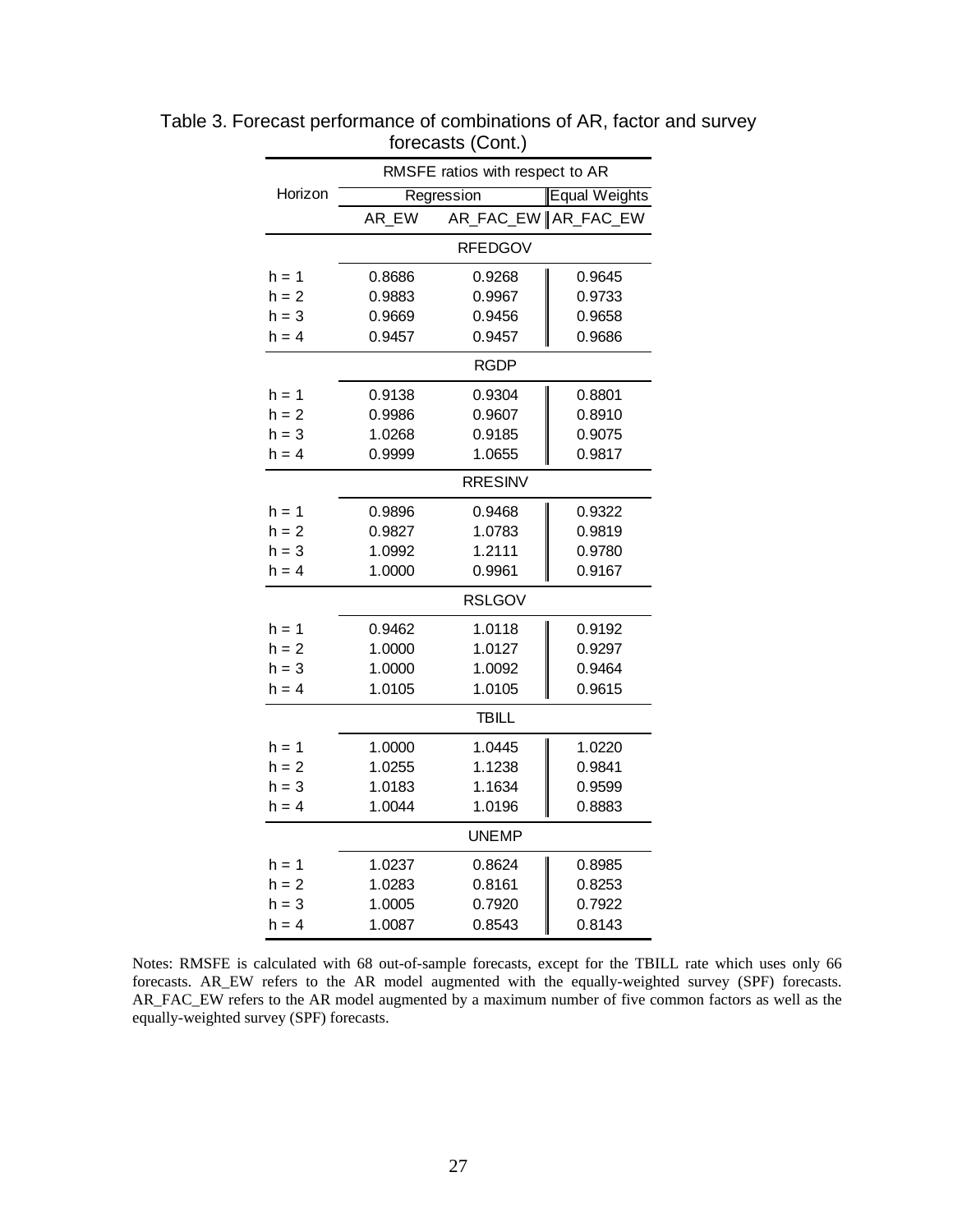|         | RMSFE ratios with respect to AR |                         |                |             |              |                      |  |
|---------|---------------------------------|-------------------------|----------------|-------------|--------------|----------------------|--|
| Horizon |                                 | Regression              |                |             |              | <b>Equal Weights</b> |  |
|         | AR LSTAR                        | AR_NNET AR_FAC_ AR_FAC_ |                |             | AR_FAC_      | AR_FAC_              |  |
|         |                                 |                         | <b>LSTAR</b>   | <b>NNET</b> | <b>LSTAR</b> | <b>NNET</b>          |  |
|         |                                 |                         | CPI            |             |              |                      |  |
| $h = 1$ | 0.4000                          | 0.8869                  | 0.4072         | 1.0149      | 0.8355       | 0.9203               |  |
| $h = 2$ | 0.9994                          | 1.0000                  | 0.9892         | 0.9880      | 0.9539       | 1.0046               |  |
| $h = 3$ | 1.0000                          | 1.0000                  | 1.0396         | 1.0194      | 1.0042       | 1.0480               |  |
| $h = 4$ | 1.0059                          | 1.0000                  | 1.0582         | 1.2052      | 0.9870       | 1.0386               |  |
|         |                                 |                         | <b>CPROF</b>   |             |              |                      |  |
| $h = 1$ | 1.0000                          | 1.0000                  | 0.9951         | 0.9951      | 0.9636       | 0.9646               |  |
| $h = 2$ | 1.0000                          | 1.0000                  | 1.0909         | 1.0909      | 0.9996       | 0.9997               |  |
| $h = 3$ | 1.0000                          | 1.0000                  | 1.0016         | 1.0016      | 0.9774       | 0.9776               |  |
| $h = 4$ | 1.0147                          | 1.0000                  | 1.0345         | 1.0224      | 0.9768       | 0.9524               |  |
|         |                                 |                         | <b>HOUSING</b> |             |              |                      |  |
| $h = 1$ | 1.0000                          | 0.9340                  | 1.0330         | 0.9983      | 0.9366       | 0.9366               |  |
| $h = 2$ | 0.9946                          | 1.0061                  | 0.9964         | 0.9848      | 0.9781       | 0.9789               |  |
| $h = 3$ | 1.0000                          | 1.0000                  | 1.0490         | 1.0490      | 0.9609       | 0.9689               |  |
| $h = 4$ | 0.9981                          | 0.9920                  | 1.0641         | 1.1166      | 0.9782       | 0.9818               |  |
|         |                                 |                         | <b>INDPROD</b> |             |              |                      |  |
| $h = 1$ | 0.5642                          | 0.8945                  | 0.4813         | 0.7868      | 0.6616       | 0.7962               |  |
| $h = 2$ | 1.0000                          | 1.0025                  | 1.0205         | 1.0188      | 0.9415       | 0.9464               |  |
| $h = 3$ | 1.0000                          | 1.0005                  | 1.0124         | 1.0124      | 0.9441       | 0.9378               |  |
| $h = 4$ | 1.0000                          | 1.0000                  | 1.0200         | 1.0200      | 0.9978       | 0.9892               |  |
|         |                                 |                         | <b>NGDP</b>    |             |              |                      |  |
| $h = 1$ | 0.9158                          | 1.0000                  | 1.0220         | 1.1249      | 0.9366       | 0.9754               |  |
| $h = 2$ | 1.0476                          | 1.1034                  | 1.1301         | 1.1454      | 1.0538       | 1.0437               |  |
| $h = 3$ | 1.0000                          | 1.0000                  | 0.9432         | 0.9432      | 0.9284       | 0.9645               |  |
| $h = 4$ | 1.0000                          | 1.0170                  | 1.0627         | 1.1252      | 1.0487       | 1.0713               |  |
|         |                                 |                         | <b>PGDP</b>    |             |              |                      |  |
| $h = 1$ | 0.8925                          | 0.9086                  | 0.9104         | 0.9293      | 0.8195       | 0.9613               |  |
| $h = 2$ | 0.9717                          | 1.0238                  | 1.0305         | 1.0169      | 0.9405       | 1.0197               |  |
| $h = 3$ | 0.9760                          | 1.0053                  | 0.9806         | 1.0259      | 0.9427       | 1.0846               |  |
| $h = 4$ | 1.0485                          | 1.0745                  | 1.4506         | 1.4949      | 1.0863       | 1.1750               |  |
|         |                                 |                         | <b>RCBI</b>    |             |              |                      |  |
| $h = 1$ | 0.5329                          | 0.8484                  | 0.5449         | 0.8096      | 0.7280       | 0.8622               |  |
| $h = 2$ | 1.0000                          | 1.0000                  | 0.9593         | 0.9844      | 0.9219       | 0.9307               |  |
| $h = 3$ | 1.0052                          | 1.0111                  | 0.8966         | 0.9242      | 0.9465       | 0.9102               |  |
| $h = 4$ | 1.0000                          | 1.0000                  | 0.9156         | 0.9156      | 0.9412       | 0.9512               |  |
|         |                                 |                         | <b>RCONSUM</b> |             |              |                      |  |
| $h = 1$ | 1.0000                          | 1.0000                  | 1.0293         | 1.0293      | 0.9215       | 0.9682               |  |
| $h = 2$ | 1.0000                          | 1.0000                  | 1.2584         | 1.2507      | 1.0125       | 1.0348               |  |
| $h = 3$ | 1.0000                          | 1.0000                  | 1.0923         | 1.0923      | 0.9620       | 0.9707               |  |
| $h = 4$ | 0.9982                          | 1.0000                  | 0.9982         | 1.0000      | 1.0187       | 0.9815               |  |

Table 4. Forecast performance of combinations of AR, nonlinear and factor models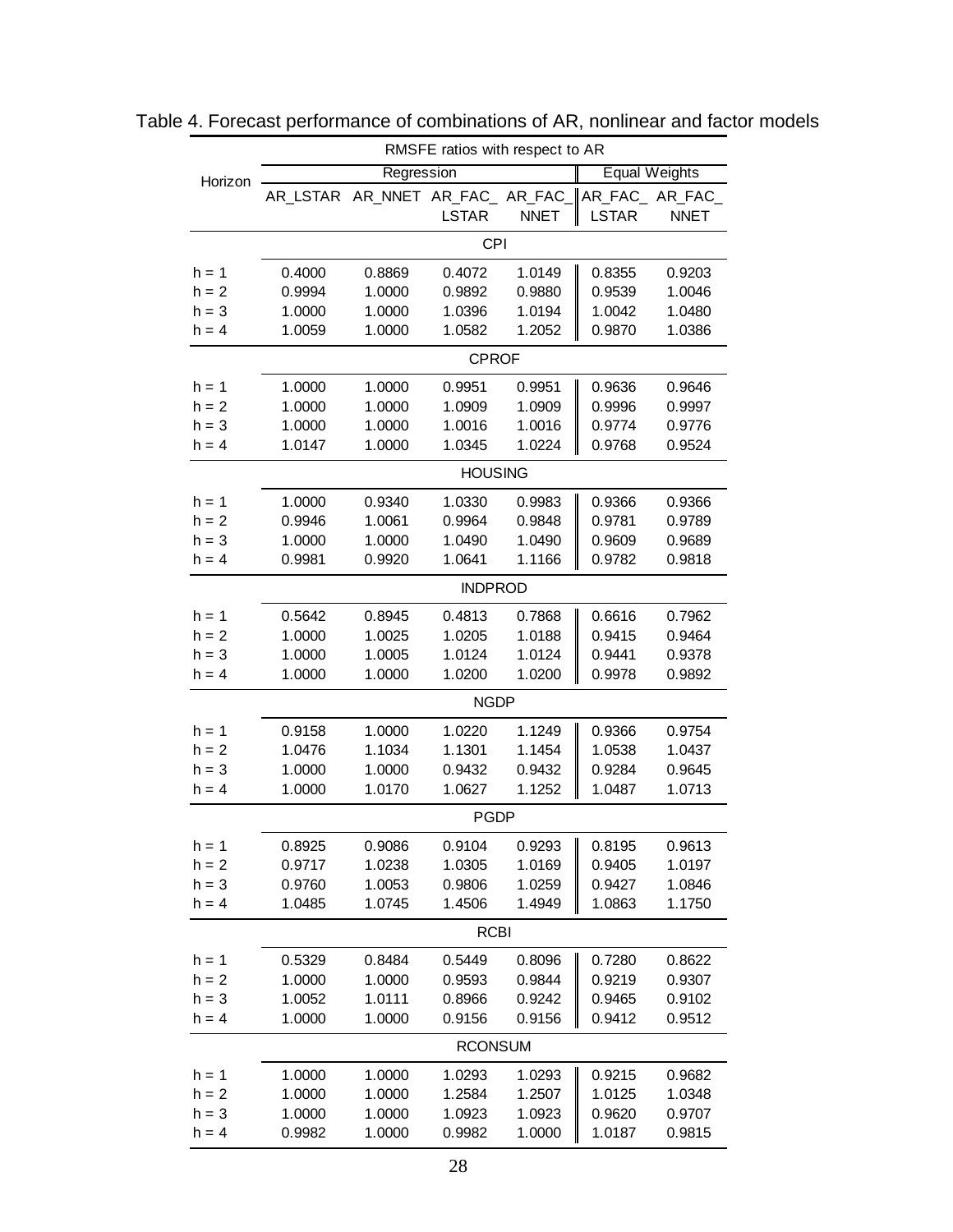| 111000000000011 |                                 |            |                        |             |              |                      |  |  |  |
|-----------------|---------------------------------|------------|------------------------|-------------|--------------|----------------------|--|--|--|
|                 | RMSFE ratios with respect to AR |            |                        |             |              |                      |  |  |  |
| Horizon         |                                 | Regression |                        |             |              | <b>Equal Weights</b> |  |  |  |
|                 | AR_LSTAR                        |            | AR_NNET AR_FAC_ AR_FAC |             |              | AR_FAC_ AR_FAC_      |  |  |  |
|                 |                                 |            | <b>LSTAR</b>           | <b>NNET</b> | <b>LSTAR</b> | <b>NNET</b>          |  |  |  |
|                 | RFEDGOV                         |            |                        |             |              |                      |  |  |  |
| $h = 1$         | 1.1174                          | 1.0000     | 1.1943                 | 1.0252      | 1.0591       | 1.0772               |  |  |  |
| $h = 2$         | 1.0000                          | 1.0000     | 1.3256                 | 1.1370      | 1.0521       | 1.0609               |  |  |  |
| $h = 3$         | 1.0000                          | 1.0000     | 1.0647                 | 1.0647      | 1.0030       | 1.0148               |  |  |  |
| $h = 4$         | 1.0000                          | 1.0000     | 1.1248                 | 1.1248      | 0.9944       | 1.0203               |  |  |  |
|                 |                                 |            | <b>RGDP</b>            |             |              |                      |  |  |  |
| $h = 1$         | 0.9640                          | 0.8202     | 0.9427                 | 0.8133      | 0.8281       | 0.8016               |  |  |  |
| $h = 2$         | 0.9731                          | 1.0000     | 0.8938                 | 0.9324      | 0.9132       | 0.9307               |  |  |  |
| $h = 3$         | 0.9979                          | 1.0000     | 0.9401                 | 0.9408      | 0.9271       | 0.9211               |  |  |  |
| $h = 4$         | 1.0552                          | 1.0064     | 1.0013                 | 1.1346      | 0.9911       | 1.0192               |  |  |  |
|                 |                                 |            | <b>RRESINV</b>         |             |              |                      |  |  |  |
| $h = 1$         | 0.7517                          | 0.8026     | 0.7522                 | 0.8186      | 0.7979       | 0.7742               |  |  |  |
| $h = 2$         | 1.0050                          | 1.0000     | 1.1908                 | 1.0466      | 1.0351       | 0.9999               |  |  |  |
| $h = 3$         | 0.9979                          | 1.0000     | 1.1776                 | 1.1398      | 1.0245       | 1.0067               |  |  |  |
| $h = 4$         | 1.0006                          | 1.0072     | 1.0013                 | 0.9935      | 0.9529       | 0.9406               |  |  |  |
|                 |                                 |            | <b>RSLGOV</b>          |             |              |                      |  |  |  |
| $h = 1$         | 1.0000                          | 0.9553     | 1.0275                 | 1.0719      | 0.9286       | 0.8907               |  |  |  |
| $h = 2$         | 1.0000                          | 0.9951     | 1.0142                 | 1.0094      | 0.9706       | 1.0021               |  |  |  |
| $h = 3$         | 1.0000                          | 1.0072     | 1.0094                 | 1.0157      | 0.9529       | 0.9591               |  |  |  |
| $h = 4$         | 1.0000                          | 1.0000     | 1.0000                 | 1.0000      | 0.9828       | 0.9502               |  |  |  |
|                 |                                 |            | <b>TBILL</b>           |             |              |                      |  |  |  |
| $h = 1$         | 0.1887                          | 1.1402     | 0.1884                 | 1.1194      | 0.5246       | 1.9548               |  |  |  |
| $h = 2$         | 0.9390                          | 1.0223     | 0.9034                 | 1.1241      | 0.9379       | 1.2920               |  |  |  |
| $h = 3$         | 1.0000                          | 1.0000     | 1.1181                 | 1.1243      | 1.0100       | 1.2633               |  |  |  |
| $h = 4$         | 1.0454                          | 1.0027     | 1.0165                 | 1.0271      | 0.9476       | 1.1442               |  |  |  |
|                 |                                 |            | <b>UNEMP</b>           |             |              |                      |  |  |  |
| $h = 1$         | 0.4223                          | 1.0230     | 0.4324                 | 0.8681      | 0.4638       | 1.7827               |  |  |  |
| $h = 2$         | 1.0591                          | 1.0000     | 0.7867                 | 0.7867      | 0.8151       | 1.0946               |  |  |  |
| $h = 3$         | 1.0229                          | 1.0000     | 0.7428                 | 0.7942      | 0.8428       | 0.9711               |  |  |  |
| $h = 4$         | 1.0000                          | 1.0068     | 0.7827                 | 0.8385      | 0.8667       | 0.9409               |  |  |  |

Table 4. Forecast performance of combinations of AR, nonlinear and factor models (Cont.)

Notes: RMSFE-values are calculated with 68 out-of-sample forecasts, except for the T-bill rate which only uses 66 forecasts. AR\_LSTAR and AR\_NNET refer to the AR model augmented with forecasts generated by the Logistic Smooth Transition Autoregressive models and the Neural Network models, respectively. AR\_FAC\_LSTAR and AR\_FAC\_NNET refer to the AR\_FAC model augmented by the LSTAR and NNET forecasts, respectively.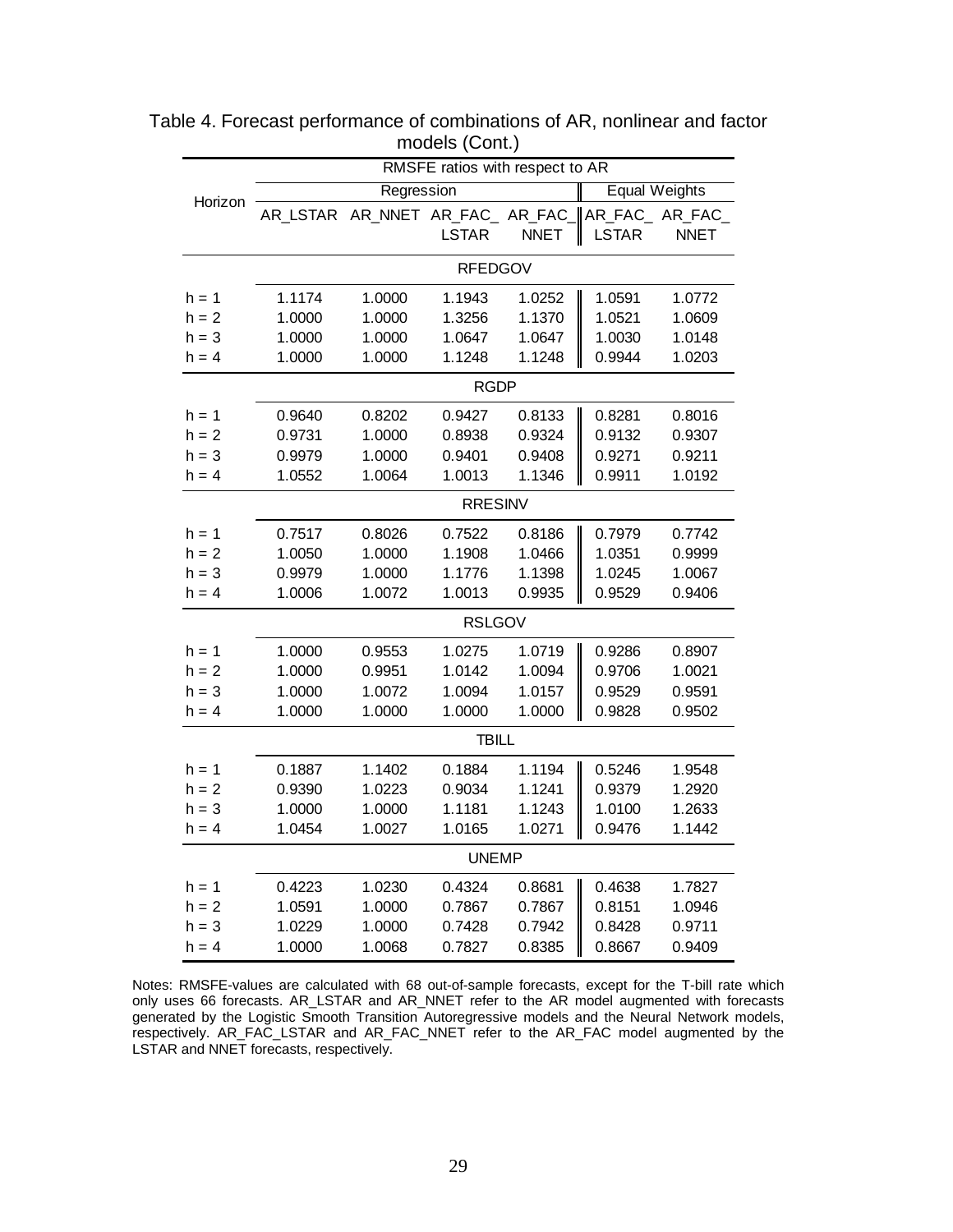|         | RMSFE ratios with respect to AR |                      |                |                      |  |  |  |
|---------|---------------------------------|----------------------|----------------|----------------------|--|--|--|
| Horizon | Regression                      | <b>Equal Weights</b> | Regression     | <b>Equal Weights</b> |  |  |  |
|         | AR_FAC_EW_                      | AR_FAC_EW_           | AR_FAC_EW_     | AR_FAC_EW_           |  |  |  |
|         | LSTAR_NNET                      | LSTAR_NNET           | LSTAR_NNET     | LSTAR_NNET           |  |  |  |
|         | <b>CPI</b>                      |                      | <b>RCONSUM</b> |                      |  |  |  |
|         |                                 |                      |                |                      |  |  |  |
| $h = 1$ | 0.4229                          | 0.8296               | 1.0611         | 0.9350               |  |  |  |
| $h = 2$ | 0.9421                          | 0.9420               | 1.2835         | 0.9960               |  |  |  |
| $h = 3$ | 0.9871                          | 0.9934               | 1.2795         | 0.9561               |  |  |  |
| $h = 4$ | 1.2098                          | 0.9768               | 0.9982         | 0.9849               |  |  |  |
|         | <b>CPROF</b>                    |                      | <b>RFEDGOV</b> |                      |  |  |  |
| $h = 1$ | 1.0315                          | 0.9341               | 0.9842         | 1.0540               |  |  |  |
| $h = 2$ | 1.1035                          | 0.9477               | 1.1972         | 1.0431               |  |  |  |
| $h = 3$ | 1.0594                          | 0.9380               | 0.9456         | 0.9924               |  |  |  |
| $h = 4$ | 1.1465                          | 0.9221               | 1.1267         | 0.9828               |  |  |  |
|         | <b>HOUSING</b>                  |                      | <b>RGDP</b>    |                      |  |  |  |
| $h = 1$ | 1.1149                          | 0.8903               | 0.8985         | 0.7654               |  |  |  |
| $h = 2$ | 0.9988                          | 0.9600               | 0.8930         | 0.8952               |  |  |  |
| $h = 3$ | 1.0490                          | 0.9190               | 0.9418         | 0.9160               |  |  |  |
| $h = 4$ | 1.3654                          | 0.9425               | 1.2174         | 0.9825               |  |  |  |
|         | <b>INDPROD</b>                  |                      | <b>RRESINV</b> |                      |  |  |  |
| $h = 1$ | 0.4875                          | 0.6585               | 0.6751         | 0.7488               |  |  |  |
| $h = 2$ | 1.0262                          | 0.9202               | 1.1208         | 0.9736               |  |  |  |
| $h = 3$ | 1.0565                          | 0.9187               | 1.2364         | 0.9663               |  |  |  |
| $h = 4$ | 1.0269                          | 0.9817               | 1.0056         | 0.8997               |  |  |  |
|         | <b>NGDP</b>                     |                      | <b>RSLGOV</b>  |                      |  |  |  |
| $h = 1$ | 1.0197                          | 0.9128               | 1.0680         | 0.8589               |  |  |  |
| $h = 2$ | 1.1829                          | 1.0148               | 1.0113         | 0.9608               |  |  |  |
| $h = 3$ | 0.9991                          | 0.9358               | 1.0094         | 0.9240               |  |  |  |
| $h = 4$ | 1.2962                          | 1.0616               | 1.0820         | 0.9462               |  |  |  |
|         | PGDP                            |                      | TBIL L         |                      |  |  |  |
| $h = 1$ | 0.9146                          | 0.9401               | 0.1876         | 1.2180               |  |  |  |
| $h = 2$ | 0.9396                          | 0.9222               | 0.9134         | 1.0877               |  |  |  |
| $h = 3$ | 0.9593                          | 0.9713               | 1.1640         | 1.1035               |  |  |  |
| $h = 4$ | 1.4551                          | 1.0179               | 1.0400         | 1.0167               |  |  |  |
|         | <b>RCBI</b>                     |                      | <b>UNEMP</b>   |                      |  |  |  |
| $h = 1$ | 0.5541                          | 0.7745               | 0.4356         | 1.1121               |  |  |  |
| $h = 2$ | 0.9843                          | 0.9057               | 0.8161         | 0.9032               |  |  |  |
| $h = 3$ | 0.9145                          | 0.9230               | 0.8158         | 0.8957               |  |  |  |
| $h = 4$ | 0.9156                          | 0.9416               | 0.8228         | 0.8937               |  |  |  |

Table 5. Forecast performance of combinations of all models

Notes: RMSFE-values are calculated with 68 out-of-sample forecasts, except for the T-bill rate which only uses 66 forecasts. AR\_FAC\_EW\_LSTAR\_NNET combines the AR, AR\_FAC, EW, LSTAR and NNET forecasts.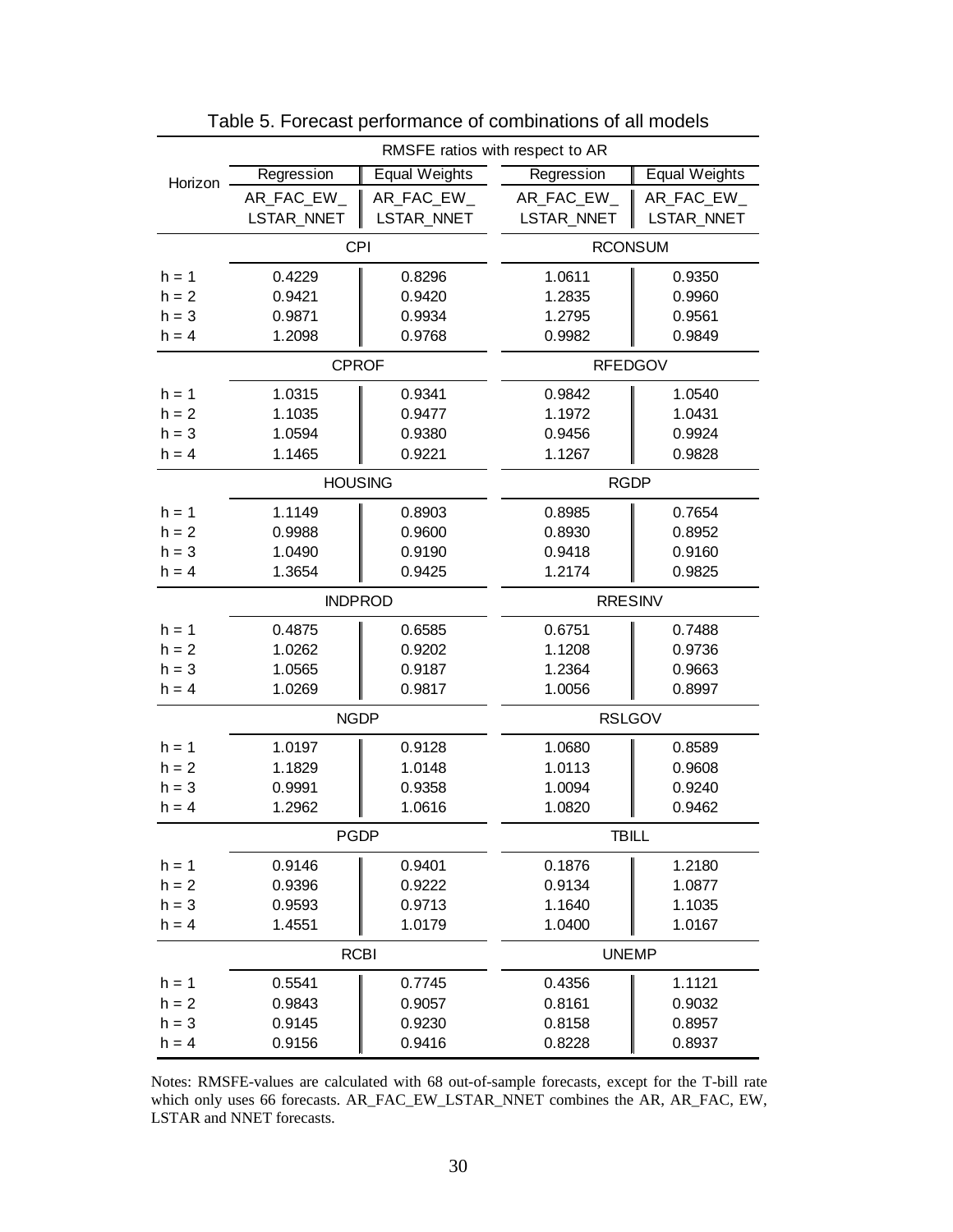|              |       | Simulation |                                              |                                                  |                                                  |  |  |
|--------------|-------|------------|----------------------------------------------|--------------------------------------------------|--------------------------------------------------|--|--|
|              | Data  | No Breaks  | Breaks in the                                | Breaks in the<br>Factor Loadings Factor Dynamics | Breaks in the<br>Covariance Matrix<br>of Factors |  |  |
|              |       |            | Panel A: All Variables                       |                                                  |                                                  |  |  |
| Mean         | 0.844 | 0.970      | 0.935                                        | 0.953                                            | 0.972                                            |  |  |
| TK           | 0.837 | 0.958      | 0.931                                        | 0.951                                            | 0.960                                            |  |  |
| PB           | 1.000 | 1.000      | 1.000                                        | 1.000                                            | 1.000                                            |  |  |
| <b>IMSFE</b> | 0.853 | 0.970      | 0.935                                        | 0.953                                            | 0.972                                            |  |  |
|              |       |            | Panel B: Returns, Interest Rates and Spreads |                                                  |                                                  |  |  |
| Mean         | 0.777 | 0.967      | 0.928                                        | 0.954                                            | 0.967                                            |  |  |
| TK           | 0.783 | 0.957      | 0.926                                        | 0.952                                            | 0.958                                            |  |  |
| PB           | 1.000 | 1.000      | 1.000                                        | 1.000                                            | 1.000                                            |  |  |
| <b>IMSFE</b> | 0.777 | 0.966      | 0.929                                        | 0.954                                            | 0.968                                            |  |  |
|              |       |            | Panel C: Measures of Economic Activity       |                                                  |                                                  |  |  |
| Mean         | 0.990 | 0.983      | 0.947                                        | 0.949                                            | 0.990                                            |  |  |
| TK           | 0.967 | 0.960      | 0.940                                        | 0.946                                            | 0.966                                            |  |  |
| PB           | 1.000 | 1.000      | 1.000                                        | 1.000                                            | 1.000                                            |  |  |
| <b>IMSFE</b> | 1.004 | 0.981      | 0.947                                        | 0.949                                            | 0.988                                            |  |  |
|              |       |            | Panel D: Prices and Wages                    |                                                  |                                                  |  |  |
| Mean         | 0.814 | 0.965      | 0.937                                        | 0.953                                            | 0.969                                            |  |  |
| TK           | 0.809 | 0.955      | 0.934                                        | 0.950                                            | 0.959                                            |  |  |
| PB           | 1.000 | 1.000      | 1.000                                        | 1.000                                            | 1.000                                            |  |  |
| <b>IMSFE</b> | 0.823 | 0.964      | 0.937                                        | 0.952                                            | 0.968                                            |  |  |
|              |       |            | Panel E: Monetary Aggregates                 |                                                  |                                                  |  |  |
| Mean         | 0.918 | 0.975      | 0.937                                        | 0.956                                            | 0.975                                            |  |  |
| TK           | 0.894 | 0.961      | 0.932                                        | 0.952                                            | 0.961                                            |  |  |
| PB           | 1.000 | 1.000      | 1.000                                        | 1.000                                            | 1.000                                            |  |  |
| <b>IMSFE</b> | 0.939 | 0.975      | 0.937                                        | 0.956                                            | 0.975                                            |  |  |

# Table 6.Out-of-sample MSFE-relative to that of the previous best model using an expanding window – across variables

Notes: Mean refers to the mean forecast, TK to the combination using triangular kernel weights (i.e., inverse of historical MSFE rank), PB stands for the previous best forecasts, and IMSFE is a combination with weights that are inversely proportional to the MSFE.